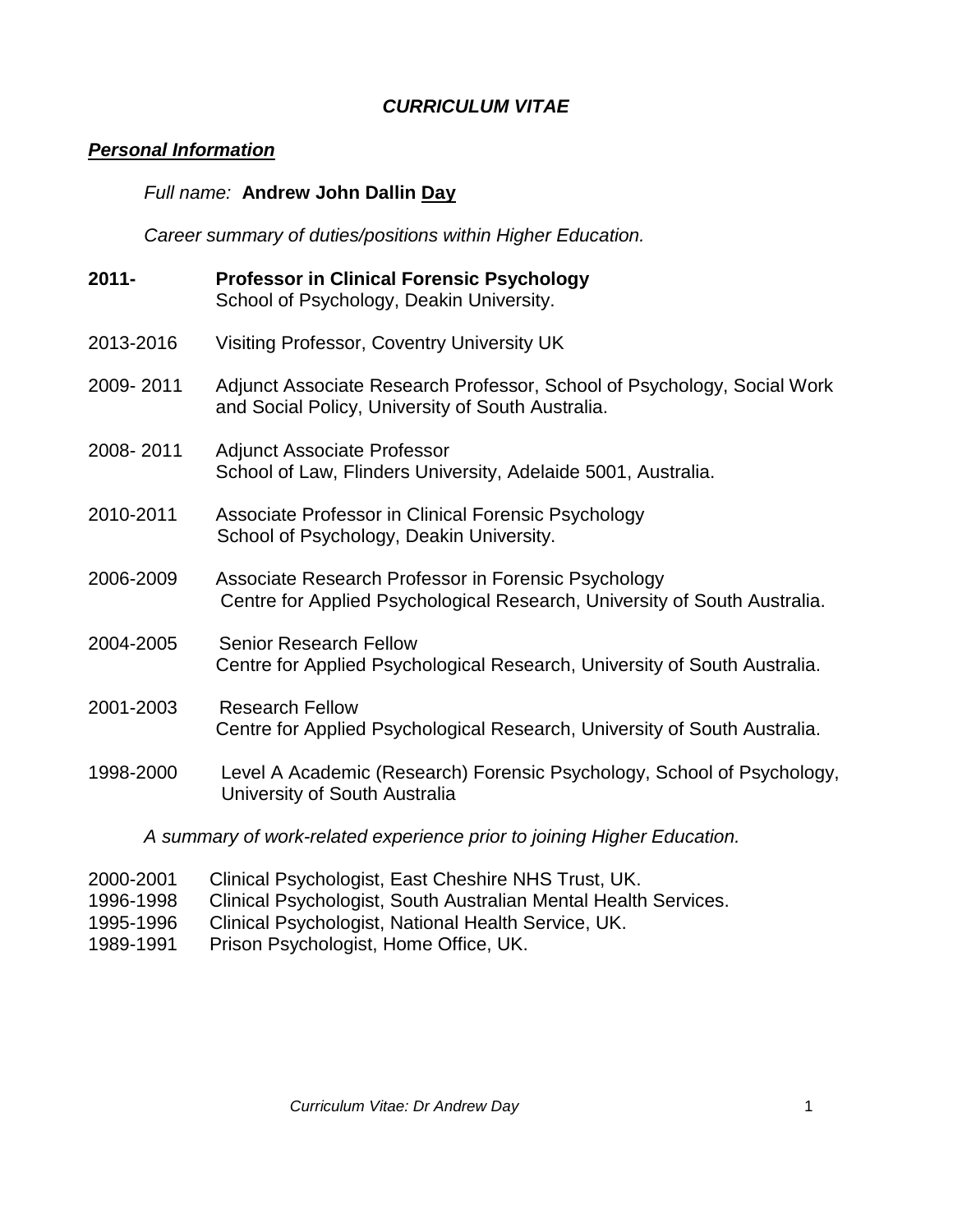### *Academic Qualifications*

- 1987 BA(Hons) Social Psychology, University of Sussex, UK.
- 1991 MSc, Applied Criminological Psychology, University of London, UK.
- 1994 Doctorate in Clinical Psychology (D.Clin.Psy.), University of Birmingham, UK
- 2010 Graduate Certificate in Higher Education, Deakin University, Australia.

# *Professional Bodies*

Fellow, Australian Psychological Society (APS) (2011-).

Member, Australian Psychological Society (APS) (1997-2000; 2003-).

Member, APS College of Forensic Psychology (SA Section Chair 2008-2010); (Committee member 2002-); Treasurer (2007-2008). National Executive Committee Member (1999-2000; 2008-2012).

Member, APS College of Clinical Psychology (2007-)

Approved as an Eligible Supervisor for the College of Forensic Psychologists (2012-). AHPRA Board Approved Supervisor (Registrar Program, Primary and Secondary) (2012-30 June 2013).

Registered Psychologist, South Australian Board of Psychologists (No 945)(1996-98; 2001- 2010); National Registration (2010-)

Member Australian and New Zealand Association for the Treatment of Sexual Abuse (ANZATSA) 2014-.

Member British Psychological Society (No 33135) (1990-2000).

Member Australian and New Zealand Association of Psychiatry, Psychology & Law (2006-09). Member International Corrections and Prisons Association (2008-).

International Association for Correctional and Forensic Psychology (IACFP) (2011-).

# *Awards*

2006 University of South Australia Mid Career Researcher (Social Sciences) (winner) 2006 University of South Australia Chancellor's Award for Community Engagement (Psychology Clinic).

2006 British Psychological Society Research Seminar Competition (2005). Seminar series on readiness for treatment (Grendon Underwood Hospital, UK) (with others) (£1,800).

# *Research Leadership*

- 2009-2014 *Associate Director, Mental Health and Wellbeing Strategic Research Centre*, Deakin University.
- 2004 *Leader of the Forensic Psychology Research Group*, Centre for Applied Psychological Research, University of South Australia.

*Strategic Research Centre Member* (Mental Health and Wellbeing, Deakin University); *Supported Researcher,* University of South Australia (2003-2009).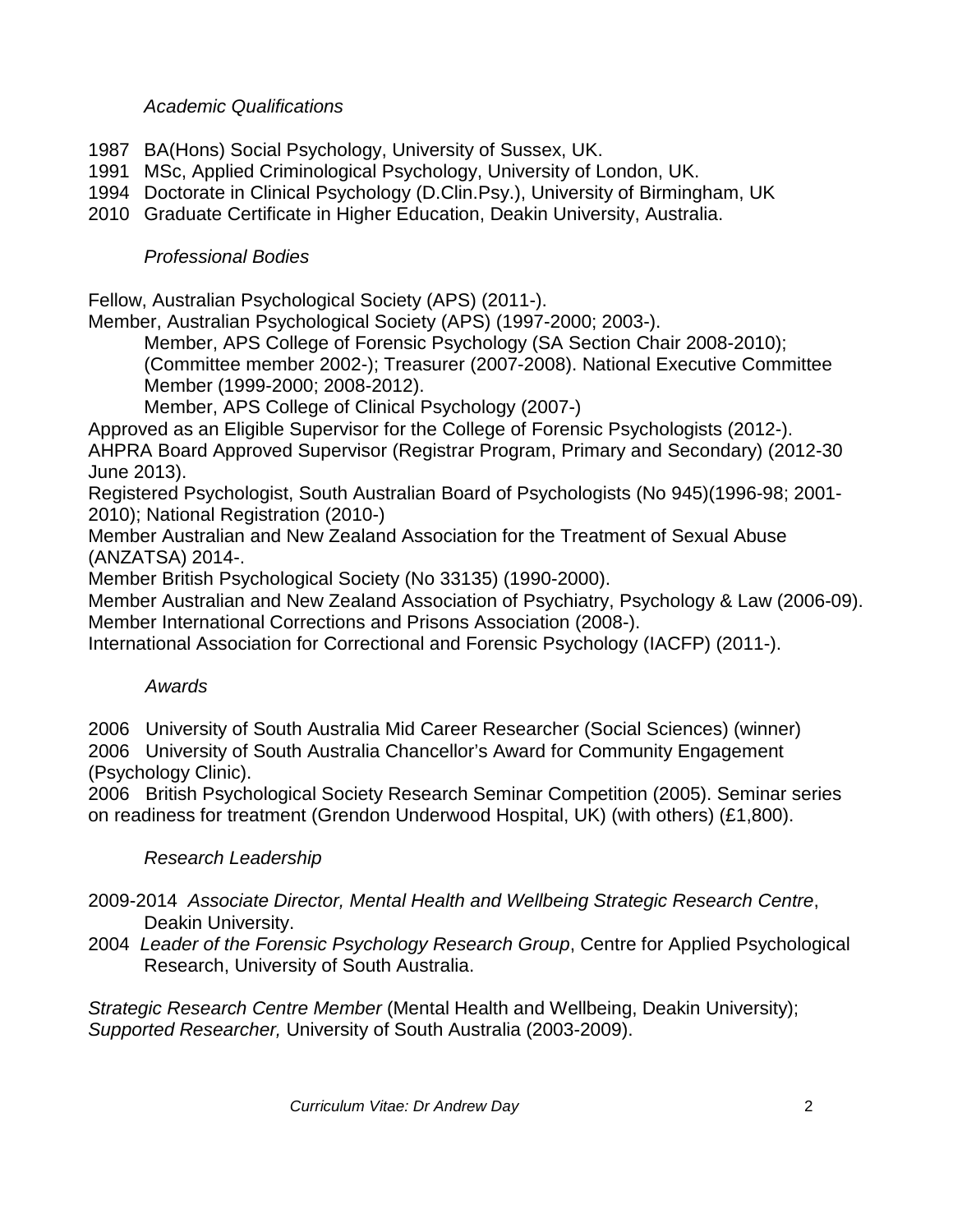Central Research Grants Scheme (Deakin University) panel (2013).

Member, Editorial board for the *Journal of Forensic Practice*. Member, Editorial board for *The Open Criminology Journal* (Bentham Science publications). Associate Editor, *Legal and Criminological Psychology*.

*Expert peer reviewer* for the ARC, NHMRC, Portugese FCT - Fundação para a Ciência e a Tecnologia (Social Sciences and the Humanities); UK National Forensic Mental Health R&D Programme, Department of Health, UK government,; Israel Science Foundation; Assessor for the Women's and Children's Hospital Foundation Research Project Grant Committee; Standard Research Grants program of the Social Sciences and Humanities Research Council of Canada, Qatar National Research Fund, Health & Social Care Research & Development Unit of the Public Health Agency (Northern Ireland); Portuguese Foundation for Science and Technology. COST (Federal Department of Economic Affairs, Education and Research EAER State Secretariat for Education, Research and Innovation SERI), Switzerland 2013, 2014. Czech Science Foundation. NSW Office of Crime Statistics, Violence Prevention Alliance academic side meeting to the 7th Milestones world Health Organization meeting.

*Invited positions:* 2010- reviewer for the Australian Domestic and Family Violence Clearinghouse; Subject specialist reviewer for the Closing the Gap Clearinghouse, Australian Institute of Health and Welfare, 2010; Reference group member Indigenous Justice Clearinghouse. NSW Department of Justice and Attorney General's Dept/Australian Institute of Criminology 2010. Member, Corrections Victoria Clinical Services Intervention Accreditation Panel 2010. Expert Advisory Group member VicRoads, Feb. 2012. Advisory group member programs committee, Youth Justice SA. Expert advisory panel: Traffic Accident Commission, Victoria Dec. 2014.

Editor: Special issue on youth justice, *Open Criminology, 2011, 4,* 40-47. Appointed to the Administrative and Disciplinary Division of the District Court (8 September 2011- 7 September 2014). Blog for Drinktank: Alcohol and domestic violence: Understanding the risks (4 December 2013).

ARC ERA Assessor 2015, ARC assessor 2015

Preferred tenderer: Countering Violent Extremism Research Panel. Attorney-General's Dept. Convener, Reintegration Puzzle conference 2012, 2103, 2014. Scientific committee member InPACT conference 2013, 2014, 2015. Program Committee member 4th Annual International Conference on Cognitive and Behavioral Psychology (CBP).

Register of Accredited Supervisors, Swinburne University of Technology, 2014. Member, Corrections Victoria Accreditation Panel. 2015-. Expert reviewer: Royal Commission into Institutional Child Sexual Abuse in Australia. Invited Observer: World Health Organization, Violence Prevention Alliance annual meeting 2014. International advisory board, British Institute for Meditation and Mindfulness Research.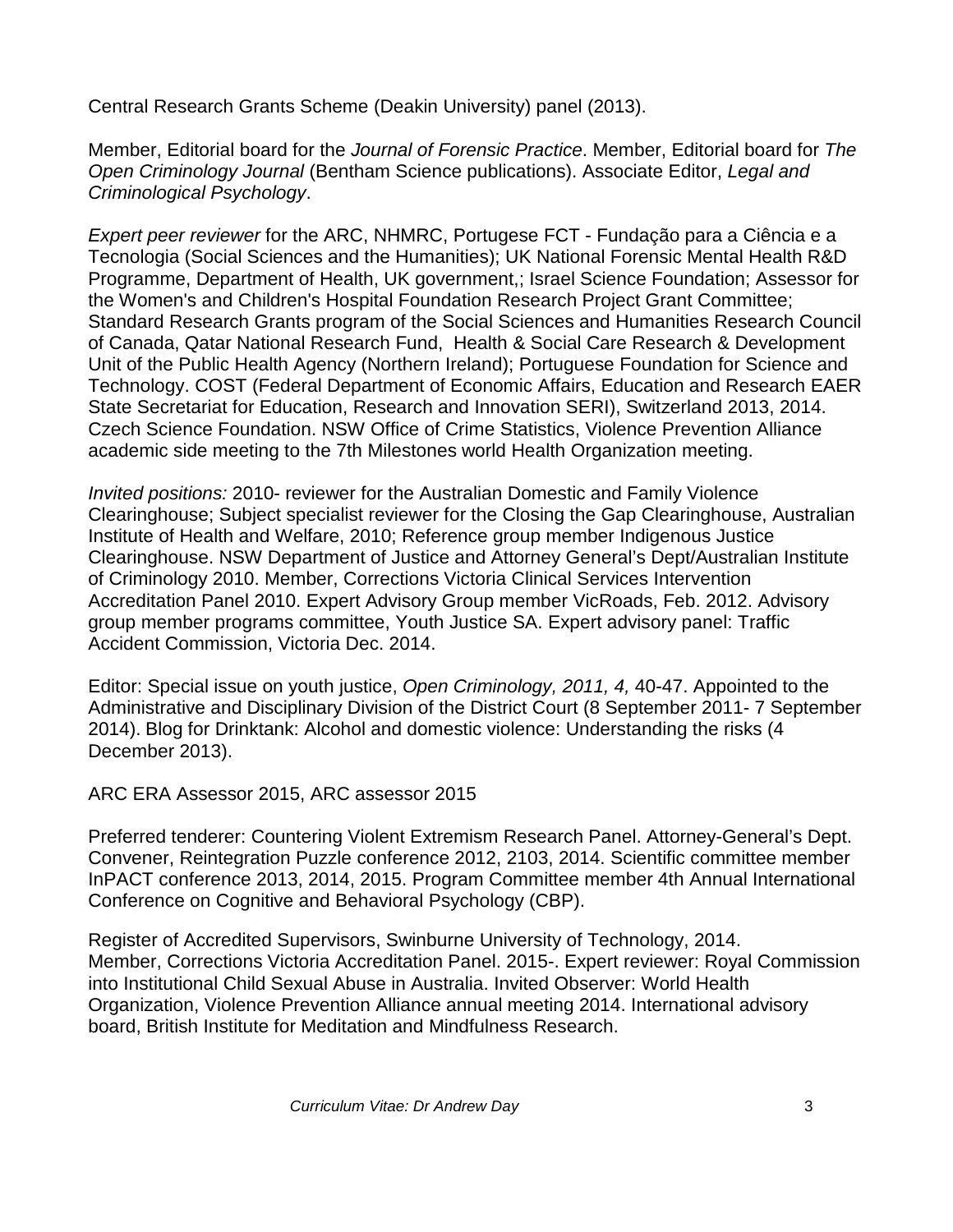# *Research Publications (published or in press)*

### *Books*

Day, A., & Fernandez, E. (Eds.) (2015). *Violence in Australia: Policy, Practice, and Solutions*. Annandale NSW, The Federation Press.

White, J., Day, A., Hackett, L., & Dalby, J. T. (2015). *Writing Reports for Court: An International Guide for Psychologists Who Work in the Criminal Jurisdiction*. Melbourne, Australian Academic Press.

Rice, S., & Day, A. (Eds.) (2014). *Social Work: In the Shadow of the Law 4th Ed*. Annandale NSW, The Federation Press.

Casey, S., Day, A., Ward, T., & Vess, J. (2012). *Foundations of Offender Rehabilitation*. Oxford: Routledge Publishing.

Day, A., Casey, S., Ward, T., Howells, K., & Vess, J. (2010). *Transitions to Better Lives: Offender Readiness and Rehabilitation*. Cullompton, UK: Willan Press.

Day, A., O'Leary, P., Chung, D., & Justo, D. (2009). *Integrated Responses to Domestic Violence: Research and Practice Experiences in Working with Men.* Annandale NSW, The Federation Press.

Day, A., Nakata, M. & Howells, K. (Eds.) (2008). *Anger and Indigenous Men.* Annandale NSW, The Federation Press.

White, J., Day, A., & Hackett, L. (2007). *Writing Reports for Court: A Practical Guide for Psychologists Working In Forensic Contexts*. Melbourne, Australian Academic Press.

Whetham, P., Day, A., & Whetham, L. (Eds.) (2006). *International Baccalaureate* p*sychology,* IBID Press, Melbourne. ISBN: 978 1 876659 13 4

Day, A., Whetham, P., & Whetham, L. (Eds.) (2004). *Psychology SACE Stage 1– key ideas* (2nd Ed). Adelaide, Adelaide Tuition Centre.

Whetham, P., & Day, A. (Eds.) (2003). *Psychology SACE Stage 2– key ideas.* Adelaide, Adelaide Tuition Centre.

# *Monographs*

Casey, S., & Day, A. (2009). *Evidence Based Approaches to Youth Justice: Theoretical and Empirical Underpinnings.* Saarbrücken, Germany:Verlag VDM. ISBN 978-3-639-19038-0.

Delfabbro, P., & Day, A. (2003). *Programs and Interventions Aimed to Address Problems of Antisocial Minority Youth in Australia and New Zealand – A Review* (51pp.), Peer reviewed monograph. Centre for the Evaluation of Social Services, Stockholm, Sweden. Monograph published by Australian Centre for Community Services Research. Flinders University & Anglicare, S. Australia. Available online at: <http://www.sos.se/socialtj/cus/etnic/etnicpubl.htm>

# *Chapters in books*

Day, A., & Vess, J. (submitted 4/8/15). The importance of personal safety to therapeutic outcome in the prison setting. G. Akerman, A. Needs, & C. Bainbridge (Eds.),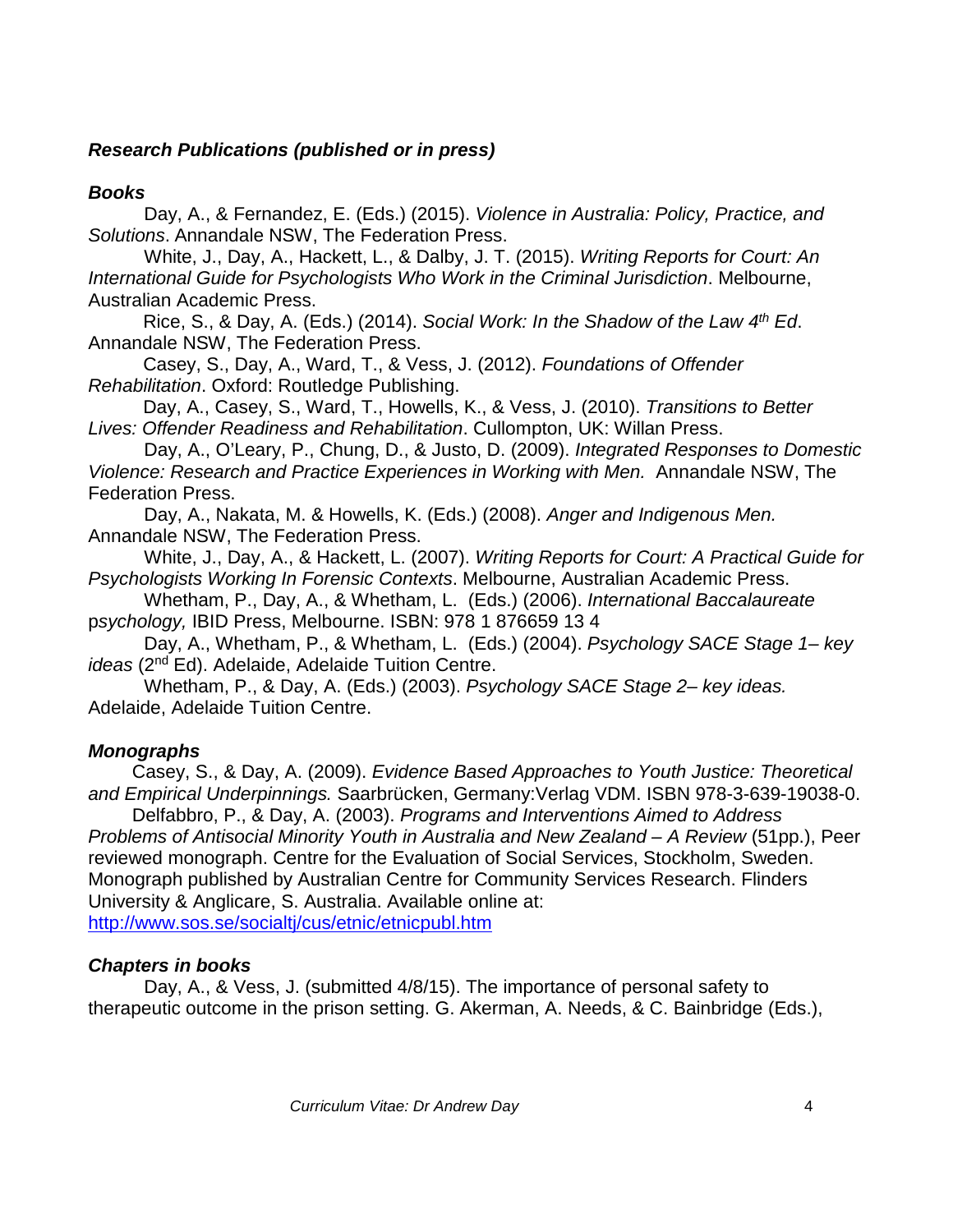*Transforming environments and offender rehabilitation: Understanding and harnessing contextual factors in the rehabilitation of offenders*. Routledge Books.

Day, A. (in press). Cognitive-Behavioural Therapy in J. Davies & C. Nagi (Eds.), *Individual psychological therapies in forensic settings*. Routledge.

Day, A. (submitted 18/11/14). Offender rehabilitation and the creative arts. In H. Schippers et al. (Eds.). *Captive Audiences*. Intellect publishing

Day, A. (in press). Mindfulness and forensic mental health. In E. Shonin (Ed.) *Mindfulness and other Buddhist-derived Approaches in Mental Health and Addiction*. Springer book series on Advances in Mental Health and Addiction.

Day, A. (in press). Case formulation and reporting an opinion. In S. Brown, E. Bowen, & D. Prescott (Eds.). *The Forensic Psychologists' Report Writing Guide*. Abingdon: Taylor & Francis.

Fernandez, E., & Day, A. (2015). Violence in Australia: Conclusions and future directions, in Day, A., & Fernandez, E. (Eds.) *Violence in Australia: Policy, Practice, and Solutions*. Annandale NSW, The Federation Press.

Day, A., & Fernandez, E. (2015). Violence in Australia: Policy, practice, and solutions in Day, A., & Fernandez, E. (Eds.) *Violence in Australia: Policy, Practice, and Solutions*. Annandale NSW, The Federation Press.

Tonkin, M., Day, A., Casey, S., & Schalast, N. (in press, 2015). Interpretation and feedback. In N. Schalast and M. Tonkin (Eds.). *The Essen Climate Evaluation Schema EssenCES: A Manual and More* (pp.17-24).Göttingen, Germany, Hogrefe Publishing.

Tonkin, M., Day, A., Casey, S., & Schalast, N. (in press, 2015). Psychometric properties. In N. Schalast and M. Tonkin (Eds.). *The Essen Climate Evaluation Schema EssenCES: A Manual and More* (pp.27.34). Göttingen, Germany, Hogrefe Publishing.

Fernandez, E., Day, A., & Boyle, G. (2014). Self-report questionnaires for the assessment of anger and hostility. In G. Boyle, D. Saklofske, & G. Matthews (Eds.). *Measures of Personality and Social Psychological Constructs* (pp.74-100). San Diego, CA, US: Elsevier Academic Press.

Swain, P., & Day, A. (2014). The ethics of social work practice. In Rice, S. & Day, A. (Eds.) *Social Work: In the Shadow of the Law 4th Ed*. (pp. 370-391). Annandale: Federation Press.

Swain, P., & Day, A. (2014). Record keeping in social work practice. In Rice, S., & Day, A. (Eds.). *Social Work: In the Shadow of the Law 4th Ed*. (pp. 392-405). Annandale: Federation Press.

Day, A., & Vess, J. (2013). Targeting anger in forensic populations. Chapter 7 In E. Fernandez (Ed.). *Treatments for Anger in Specific Populations: Theory, Application, and Outcome* (pp. 158-175). Oxford University Press.

Day, A. (2013). Culturally responsive CBT in forensic settings. In *Forensic CBT: a Practitioner's Guide*. R.C. Tafrate & D. Mitchell (Eds.) (pp. 377-390). Chichester: Wiley-Blackwell.

King, D., Day, A., & Delfabbro, P. (2013). The Youth Court of South Australia: A personal perspective. In D. K. Das & Roberson, C. (Eds.) *Trends in the Judiciary: Interviews with Judges across the Globe, Volume 1* (pp.15-28). CRC Press/Taylor and Francis Group.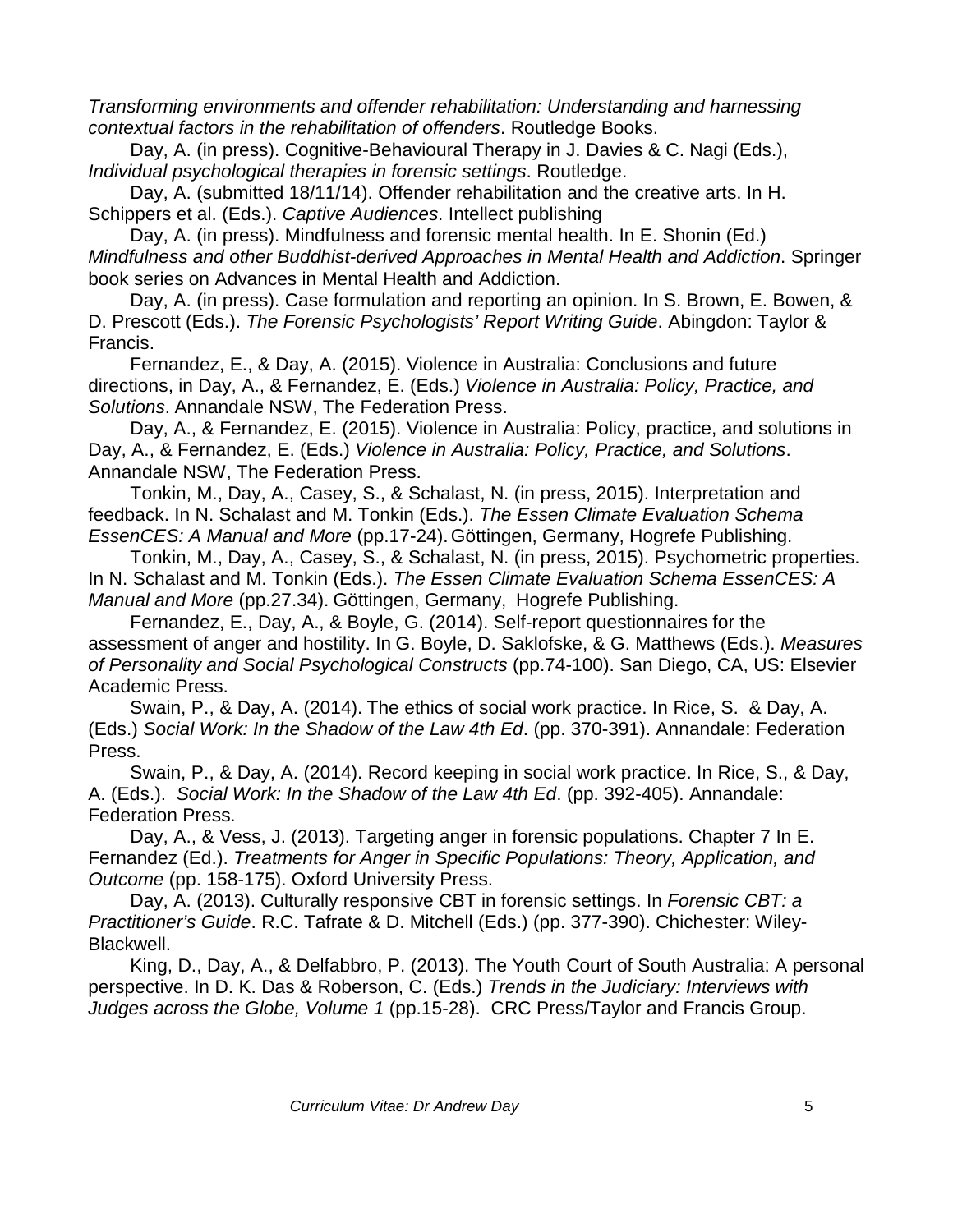Day, A., & Collie, R. (2013). Offender rehabilitation in Australia and New Zealand. In L. A. Craig, L. Dixon, & T. A. Gannon (Eds.). *What Works in Offender Rehabilitation: An Evidenced Based Approach to Assessment and Treatment* (pp.408-420).Wiley-Blackwell.

King, D., Day, A., Delfabbro, P. (2013). The children's court of South Australia. In R. Sheehan, & A. Borowski (Eds). *Australia's Children's Courts: Today and Tomorrow.*  Children's Well-Being: Indicators and Research Volume 7 (pp.85-101). Springer.

Day, A., & Casey, S. (2012). Transformational change in correctional services: Offender rehabilitation and reintegration in Singapore. In *Trends in Corrections: Interviews with Corrections Leaders around the World* (pp.159-168). CRC Press, Taylor and Francis Group in conjunction with IPES.

Day, A. (2011). Evaluating the quality of criminal justice services in Sheldon, K., Davies, J., & Howells, K. (Eds.). *Research in Practice for Forensic Professionals* (pp. 271-282). London, Routledge.

Day, A. (2011). The relationship between anger and trauma: Some implications for programs that help manage problematic anger. In J. P. Welty (Ed.) *Psychology of Anger: Symptoms, Causes and Coping.* (pp. 243-252). Nova Science Publishers, Inc., New York. ISBN 978-1-61209-615-5

 Day, A. (2008). Court reports. In R. Kennedy (Ed.). *Allied Health Professionals and the Law* (pp. 214-222*).* The Federation Press: Annandale, NSW

Day, A., & Howells, K. (2008). Problems in responding to co-occurring mental health and drug related problems - A criminal justice perspective (pp. 68-79). In S. Allsop (Ed.). *Drug Use and Mental Health*. IP Communications, Melbourne.

Davey, L., & Day, A., (2008). Researching anger in Indigenous men in prison: A perspective from non-indigenous researchers. In P. Liamputtong (Ed.). *Doing Cross-Cultural Research: Ethical and Methodological Perspectives, 75-86.* Springer.

Howells, K., Daffern, M. & Day, A. (2008). Aggression and violence. In K. Soothill, M. Dolan & P. Rogers (Eds.). *The Handbook of Forensic Mental Health*. (pp.351-374). Cullompton, Devon: Willan.

Day, A. (2008). Introduction. In Day, A., Nakata, M. & Howells, K. *Anger and Indigenous Men.* Annandale NSW, Federation Press.

 Day, A., Howells, K., Nakata, M., Davey, L., Wanganeen, R., & De Santolo, J. (2008). The significance of context: Stories from South Australia in Day, A., Nakata, M. & Howells, K. *Anger and Indigenous Men.* Annandale NSW, Federation Press.

 Day, A., Davey, L., Wanganeen, R., Casey, S., Howells, K., & Nakata, M. (2008). Anger and trauma in prison: A comparative study. In Day, A., Nakata, M. & Howells, K. (2008). *Anger and Indigenous Men.* Annandale NSW, Federation Press.

 Nakata, M., Day, A., Howells, K., Wanganeen, R., McAusland, R., De Santolo, J., Nakata, V., & Havini, T. (2008). Beneath the surface of anger: understanding the context of Indigenous men's anger. In Day, A., Nakata, M. & Howells, K. (2008). *Anger and Indigenous Men.* Annandale NSW, Federation Press.

Day, A. (2008). Implications for the delivery of anger management programs. In Day, A., Nakata, M. & Howells, K. (2008). *Anger and Indigenous Men.* Annandale NSW, Federation Press.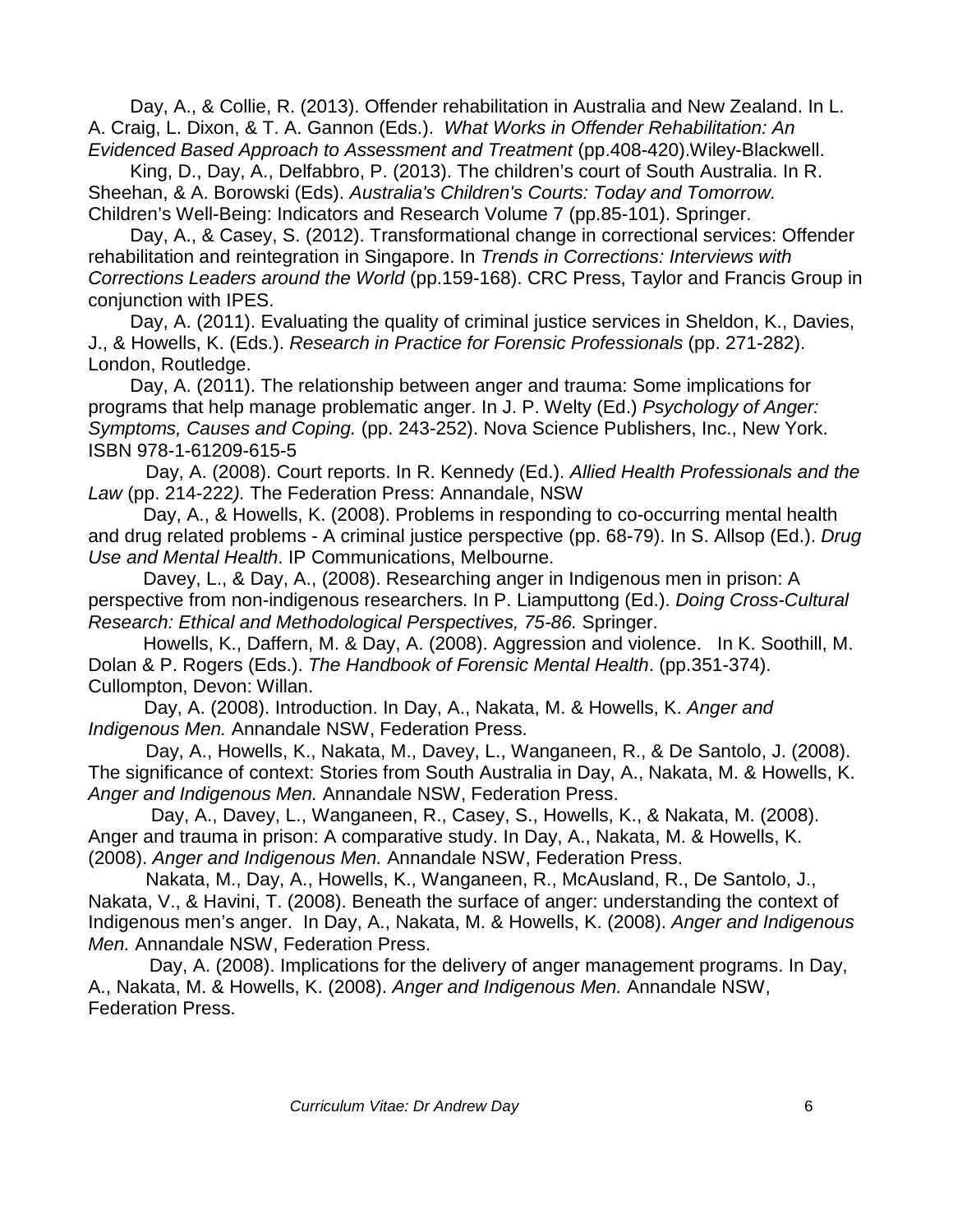Davey, L., & Day, A. (2008). Reflections on methodology. In Day, A., Nakata, M. & Howells, K. (2008). *Anger and Indigenous Men.* Annandale NSW, Federation Press.

Day, A., & Howells, K. (2008). Psychological treatments for rehabilitating offenders. In Day, A., Nakata, M. & Howells, K. (2008). *Anger and Indigenous Men.* Annandale NSW, Federation Press.

Day, A. (2008). Conclusions. In Day, A., Nakata, M. & Howells, K. (2008). *Anger and Indigenous Men.* Annandale NSW, Federation Press.

Day, A., Giles, G., Marshall, B., & Sanderson, V. (2008). The needs of Indigenous criminal justice workers. In Day, A., Nakata, M. & Howells, K. *Anger and Indigenous Men.* Annandale NSW, Federation Press.

Johnston, P., & Day. (2008). Sample anger managements exercises and session plans. In Day, A., Nakata, M. & Howells, K. *Anger and Indigenous Men.* Annandale NSW, Federation Press.

Mals, P., Howells, K., Day, A., & Hall, G. (2008). Indigenous service providers' perspectives on anger programs. In Day, A., Nakata, M. & Howells, K. *Anger and Indigenous Men.* Annandale NSW, Federation Press.

Davey, L., & Day, A. (2007). The poetics of anger control: Metaphorical conceptualizations of anger expression in violent offenders. In *Psychology of Anger*. (pp.293- 309). Nova Science Publishers, Inc., New York.

Whetham, P., Day, A. & Whetham, L. (2007). Introduction to psychology. *International Baccalaureate Psychology,* IBID Press, Melbourne.

Day, A., Bryan, J. & Whetham, P. (2007). Cognitive perspective: Development and cultural contexts. *International Baccalaureate Psychology,* IBID Press, Melbourne.

Bryan, J., Day, A., & Whetham, P. (2007). Cognitive perspective: Framework. *International Baccalaureate Psychology,* IBID Press, Melbourne.

Whetham, P., Day, A., & Howells, K. (2007). Psychodynamic psychology: Introduction to psychodynamic psychology. *International Baccalaureate Psychology,* IBID Press, Melbourne.

Day, A., Whetham, P, & Haynes, D. (2007). Psychodynamic psychology: theories. *International Baccalaureate Psychology,* IBID Press, Melbourne.

Whetham, P. & Day, A. (2007). Psychodynamic psychology: Application. *International Baccalaureate Psychology,* IBID Press, Melbourne.

Day, A., & Whetham, P. (2004). What is psychology? In A. Day, P. Whetham & L. Whetham (Eds.), *Psychology SACE Stage 1– Key Ideas*, (pp.4-9). Adelaide, Adelaide Tuition Centre.

Casey, S., Whetham, P., & Day, A. (2004). Social influence and social interaction: Social issues and personal growth. In A. Day, P. Whetham & L. Whetham (Eds.), *Psychology SACE Stage 1– Key Ideas*, (pp.90-99). Adelaide, Adelaide Tuition Centre.

Day, A. (2004). Social influence and social interaction: Ethical issues. In A. Day, P. Whetham & L. Whetham (Eds.), *Psychology SACE Stage 1– Key Ideas*, (pp.108-116). Adelaide, Adelaide Tuition Centre.

Court, J., & Day, A. (2004). Intelligence: Experience, events and interventions. In A. Day, P. Whetham & L. Whetham (Eds.), *Psychology SACE Stage 1– Key Ideas*, (pp.126- 134). Adelaide, Adelaide Tuition Centre.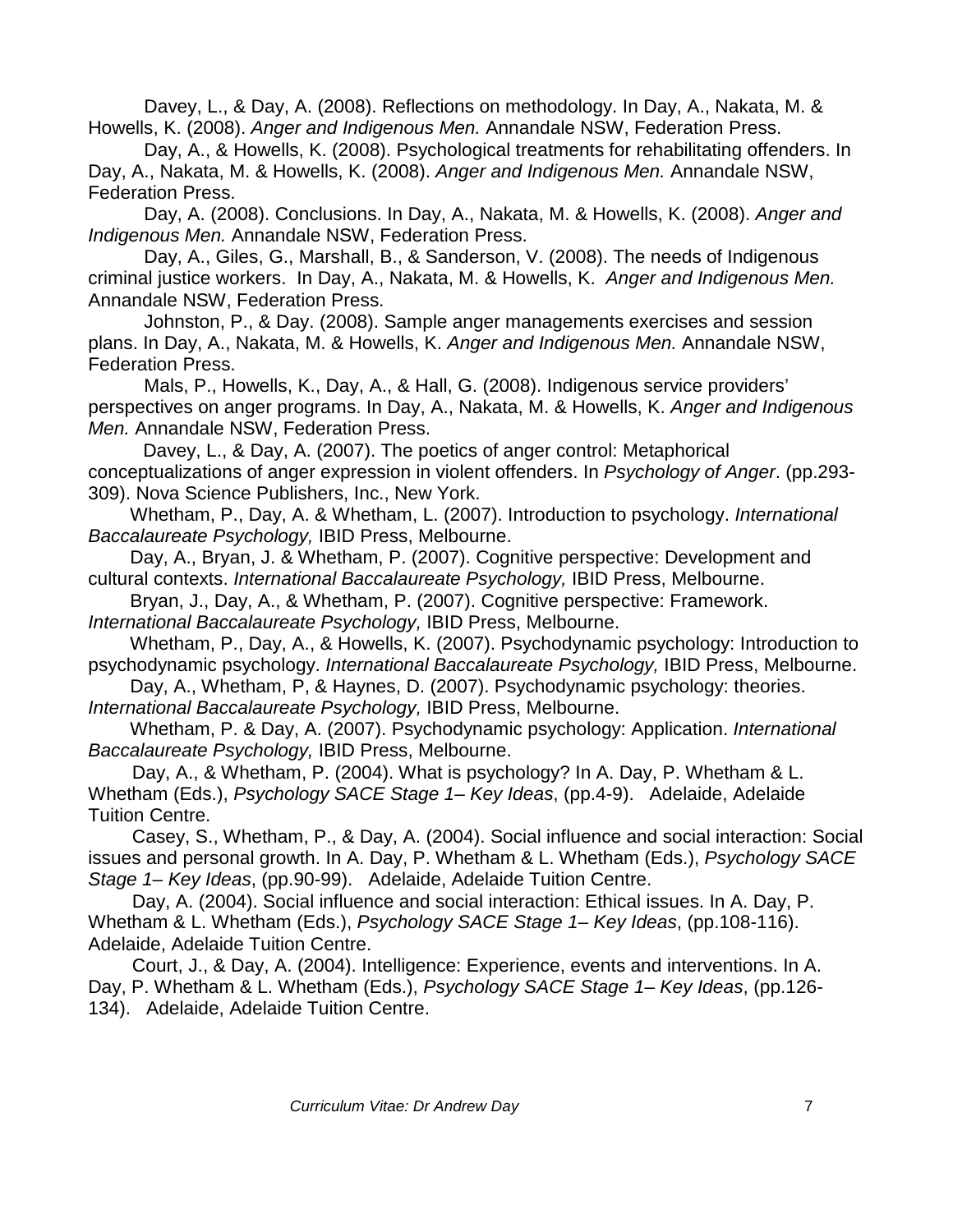Whetham, P., Day, A., & Court, J. (2004). Intelligence: Social issues and personal growth. In A. Day, P. Whetham & L. Whetham (Eds.), *Psychology SACE Stage 1– Key Ideas*, (pp.135-143). Adelaide, Adelaide Tuition Centre.

Day, A. & Whetham, P. (2004). Intelligence: Ethical issues. In A. Day, P. Whetham & L. Whetham (Eds.), *Psychology SACE Stage 1– Key Ideas*, (pp.149-154). Adelaide, Adelaide Tuition Centre.

Day, A., & Whetham, P. (2004). Cognition: Ethical issues. In A. Day, P. Whetham & L. Whetham (Eds.), *Psychology SACE Stage 1– Key Ideas*, (pp.1211-215). Adelaide, Adelaide Tuition Centre.

Pelling, N., Heseltine, K., Whetham, P., & Day, A. (2004). Brain and behaviour: Experience, events and interventions. In A. Day, P. Whetham & L. Whetham (Eds.), *Psychology SACE Stage 1– Key Ideas*, (pp.230-242). Adelaide, Adelaide Tuition Centre.

Whetham, P. & Day, A. (2004). Brain and behaviour: Social issues and personal growth. In A. Day, P. Whetham & L. Whetham (Eds.), *Psychology SACE Stage 1– Key Ideas*, (pp.243-254). Adelaide, Adelaide Tuition Centre.

Day, A. & Whetham, P. (2004). Brain and behaviour: Social issues and personal growth. In A. Day, P. Whetham & L. Whetham (Eds.), *Psychology SACE Stage 1– Key Ideas*, (pp.261-266). Adelaide, Adelaide Tuition Centre.

Pelling, N., Day, A., Parry-Jones, M., & Whetham, P. (2004). Human psychological development: Experience, events and interventions. In A. Day, P. Whetham & L. Whetham (Eds.), *Psychology SACE Stage 1– Key Ideas*, (pp.287-300). Adelaide, Adelaide Tuition Centre.

Whetham, P., Day, A., Pelling, N., & Parry-Jones, M. (2004). Human psychological development: Social issues and personal growth. In A. Day, P. Whetham & L. Whetham (Eds.), *Psychology SACE Stage 1– Key Ideas*, (pp.301-314). Adelaide, Adelaide Tuition Centre.

Day, A., & Whetham, P. (2004). Human psychological development Ethical issues. In A. Day, P. Whetham & L. Whetham (Eds.), *Psychology SACE Stage 1– Key Ideas*, (pp.323- 328). Adelaide, Adelaide Tuition Centre.

Proeve, M., Day, A., & Whetham, P. (2004). Emotion: Social issues and personal growth. In A. Day, P. Whetham & L. Whetham (Eds.), *Psychology SACE Stage 1– Key Ideas*, (pp.352-359). Adelaide, Adelaide Tuition Centre.

Day, A., & Whetham, P. (2004). Emotion: Ethical issues. In A. Day, P. Whetham & L. Whetham (Eds.), *Psychology SACE Stage 1– Key Ideas*, (pp.367-372). Adelaide, Adelaide Tuition Centre.

Howells, K., & Day, A. (2003). Personality: Social issues and personal growth. In P. Whetham & A. Day (Eds.), *Psychology SACE Stage 2– Key Ideas*, (pp.179-185). Adelaide, Adelaide Tuition Centre.

Day, A., & Howells, K. (2003). Personality: Methods of investigation. In P. Whetham & A. Day, (Eds.), *Psychology SACE Stage 2– Key Ideas*, (pp.186-194). Adelaide, Adelaide Tuition Centre.

Day, A. (2003). Personality: Ethical issues. In P. Whetham & A. Day (Eds.), *Psychology SACE Stage 2– Key Ideas*, (pp.195-197). Adelaide, Adelaide Tuition Centre.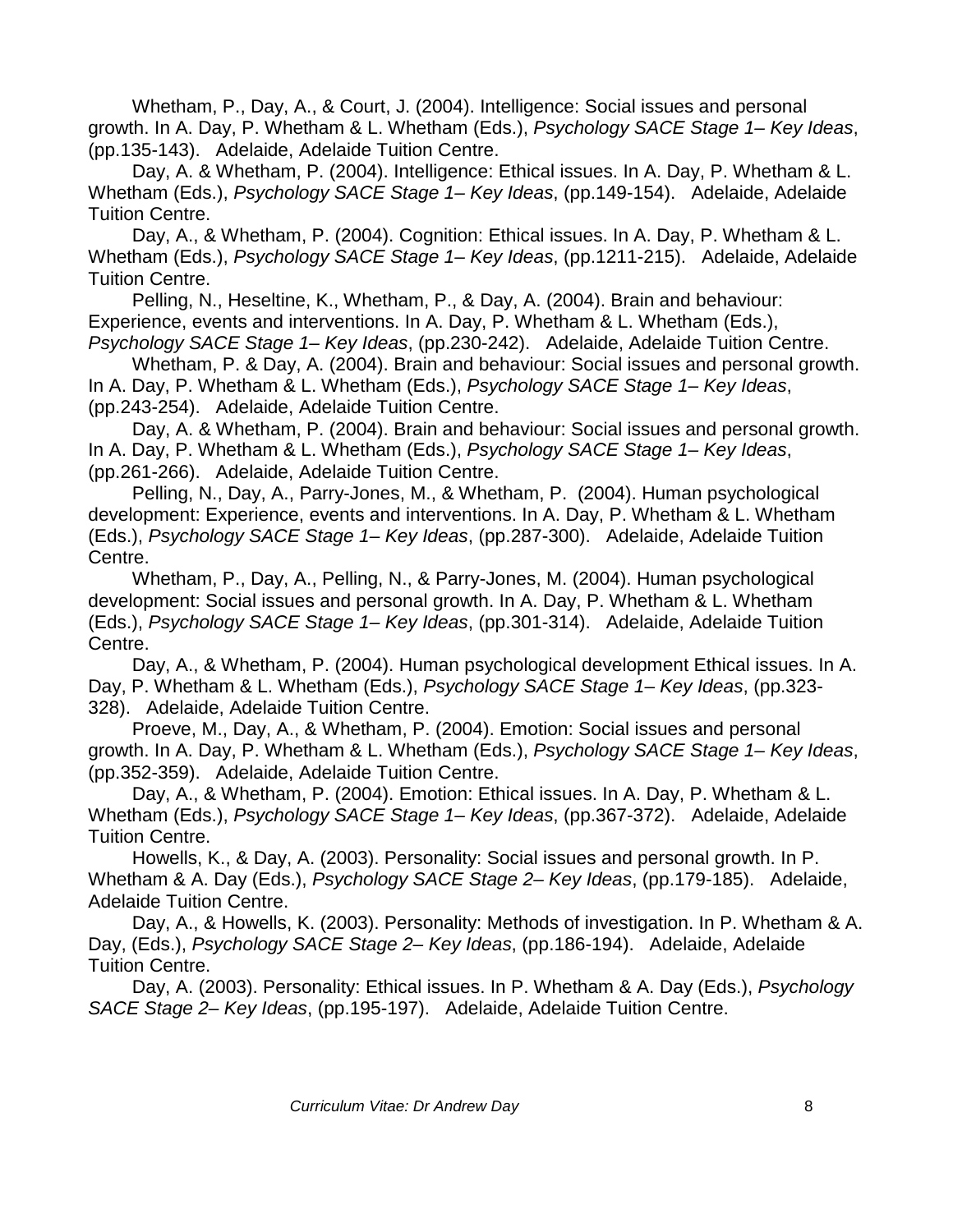Whetham, P. & Day, A. (2003). Boundaries of personality. In P. Whetham & A. Day, (Eds.), *Psychology SACE Stage 2– Key Ideas*, (pp.2-7). Adelaide, Adelaide Tuition Centre.

Proeve, M., Court, J., Pelling, N., Day, A., & Ireland, G. (2003). Healthy Minds: Methods of investigation. In P. Whetham & A. Day (Eds.), *Psychology SACE Stage 2– Key Ideas*, (pp.322-333). Adelaide, Adelaide Tuition Centre.

Howells, K., Day, A., & Davey, L. (2005). The future of offender rehabilitation in P. Wilson & D. Chappell (Eds.) *Crime and Justice in Australia*. Sydney, Butterworths.

### *Invited Book Reviews and Editorials*

Day, A. (2015). Invited foreword to *Supervision for Forensic Practitioners*. Jason Davies. Day, A. (2007). Treating violence: A guide to risk management in mental health by Anthony Maden, Oxford University Press. *International Journal of Forensic Mental Health, 6(1), 101-102.*

Day, A., Daffern, M., Dear, G., & Birgden, A. (2013). Editorial. Introduction to special issue on forensic psychology. *Australian Psychologist, 48,* 1–2.

### *Research Publications (under review)*

Klepfisz, G., Daffern, M., & Day, A. (submitted 01/8/15). Understanding Dynamic Risk Factors for Violence. *Psychology, Crime and Law.*

Lim, L., & Day, A. (revisions required 13/8/15). A prospective study of re-offending and clinical outcomes of an Australian mental health court program. *Journal of Offender Rehabilitation.*

Malvaso, C., DelFabbro, P., & Day, A. (23/7/15). Risk factors that influence the maltreatment-offending association: A systematic review of prospective and longitudinal studies. *Child Development.*

Malvaso, C., DelFabbro, P., & Day, A. (under review, 1/7/15). The maltreatmentoffending association: A systematic review of the methodological features of prospective and longitudinal studies. *Trauma, Violence and Abuse.*

Newton, D., Day, A., Giles, M., Wodak, J., Graffam, J., & Baldry, E. (resubmit). The impact of vocational education and training programs on recidivism: A systematic review of current experimental evidence.

Newton, D., & Day, A. (submitted, 11/06/15). The role of health practitioners in preventing youth suicide and self-harm*. Australian Community Psychologist.*

Kozar, C., & Day, A. (under review, 11/05/15). The Therapeutic Alliance and rupture repair in correctional sex offender treatment: "It's the quiet ones you have to look out for". *Criminal Justice and Behavior.*

Wongtongkam et al. (23/04/15) Exploring the relationship between victims and witnesses of aggression and increased risk for anger expression on Thai adolescents. *Psychology in the Schools.*

Kozar, C., & Day, A. (09/03/15). A qualitative analysis of the therapeutic alliance in offending behavior change programs. *Journal of Interpersonal Violence.*

Woldgabreal, Y., Day, A., & Ward, T. (04/02/15). Linking Positive Psychology to offender supervision outcomes: The mediating role of psychological flexibility, general self-efficacy, optimism, and hope. *Criminal Justice and Behavior*.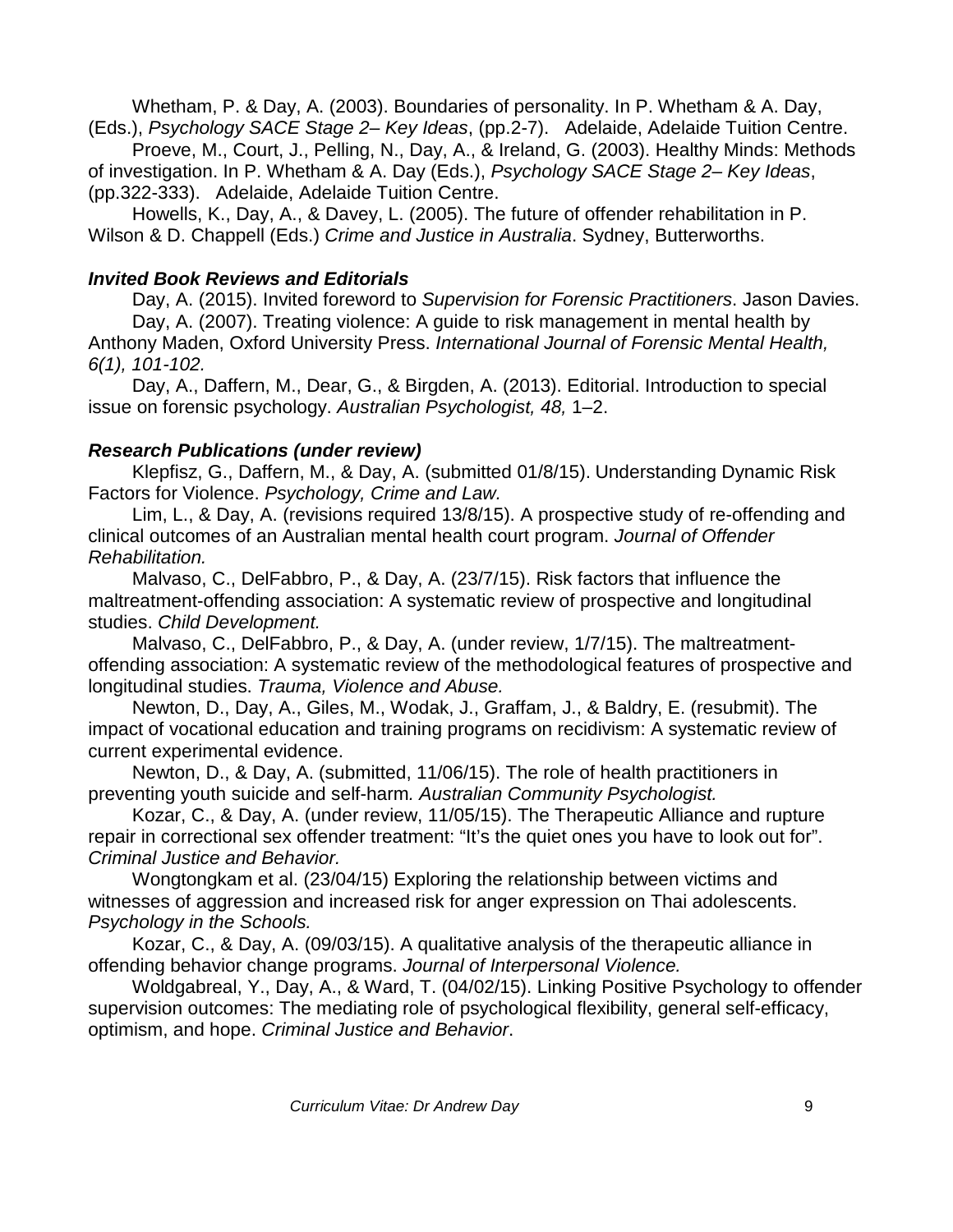### *Refereed Journal Articles*

Bernardi, J., Day, A., & Bowen, E. (accepted 2/9/15). Associations between self-reported paternal relationships, anger, alcohol and intimate partner violence in a prison sample. *International Journal of Offender Therapy and Comparative Criminology.*

Martin, G., Nakata, V., Nakata, M., & Day, A. (accepted 12/07/15). Promoting the persistence of Indigenous students through teaching at the cultural interface. *Studies in Higher Education.*

Bernardi, J., & Day, A. (accepted 12/07/15). Intimate Partner Violence perpetrator subtypes and their developmental origins: Implications for prevention and intervention. *ANZ Journal of Family Therapy.*

Cox, E., Leung, R., Baksheev, G., Day, A., Toumbourou, J. T., Miller, P., Kremer, P., & Walker, A. (accepted 10/7/15). Family and school-based violence prevention and intervention programs for adolescents in Australia: a systematic review. *Australian Psychologist.*

Costa, B. M., Kaestle, C., Walker, A., Curtis, A., Day, A., Toumbourou, J. W., & Miller, P. (accepted 18/06/15). Longitudinal predictors of domestic violence perpetration and victimization: A systematic review. *Aggression and Violent Behavior.*

Day, A., Nakata, M., & Miller, K. (accepted 05/06/15). Improving the social and emotional wellbeing of Indigenous Australians: Establishing program outcomes. *Australian Social Work.* http://dx.doi.org/10.1080/0312407X.2015.1069866

Lim, L., & Day, A. (accepted 27/05/15). An examination of stakeholder attitudes and understanding of therapeutic jurisprudence in a mental health court. *International Journal of Law and Psychiatry.* 

Casey, S., Day, A., & Reynolds, J. (accepted 16/05/15). The influence of incarceration length and protection status on perceptions of prison social climate. *Criminal Justice & Behavior.*

Low, K., & Day, A. (accepted 21/03/15). Toward a clinically meaningful taxonomy of violent offenders: the role of anger and thinking styles. *Journal of Interpersonal Violence.*

Wongtongkam, N., Day, A., Ward, P. R., & Winefield, A. H. (accepted 21/12/14). The relationship between exposure to violence and anger in Thai adolescents. *Journal of Interpersonal Violence.*

Urquhart, B, Day, A., Baksheev, G. (accepted 30/11/14). Review of contributing factors and interventions for dangerous driving. *Australasian Journal of Road Safety.*

Wongtongkam, N., Day, A., Ward, P. R., & Winefield, A. H. (accepted 16/10/2014). The influence of mindfulness meditation on angry emotion and violent behavior in Thai technical college students. *European Journal of Integrative Medicine.*

Powell, M., Day, A., Benson, M., Vess, J., & Graffam, J. (accepted 13/08/14). Police officers' perceptions of interviewing offenders on Sex Offender Registries. *International Journal of Police Science and Management.*

Day, A., Nakata, M., Nakata, V., & Martin, G. (accepted 28/03/14). Indigenous students' persistence in higher education in Australia: Contextualising models of change from psychology to understand and aid students' practices at a cultural interface. *Higher Education Research & Development. Doi 10.1080/07294360.2014.973379*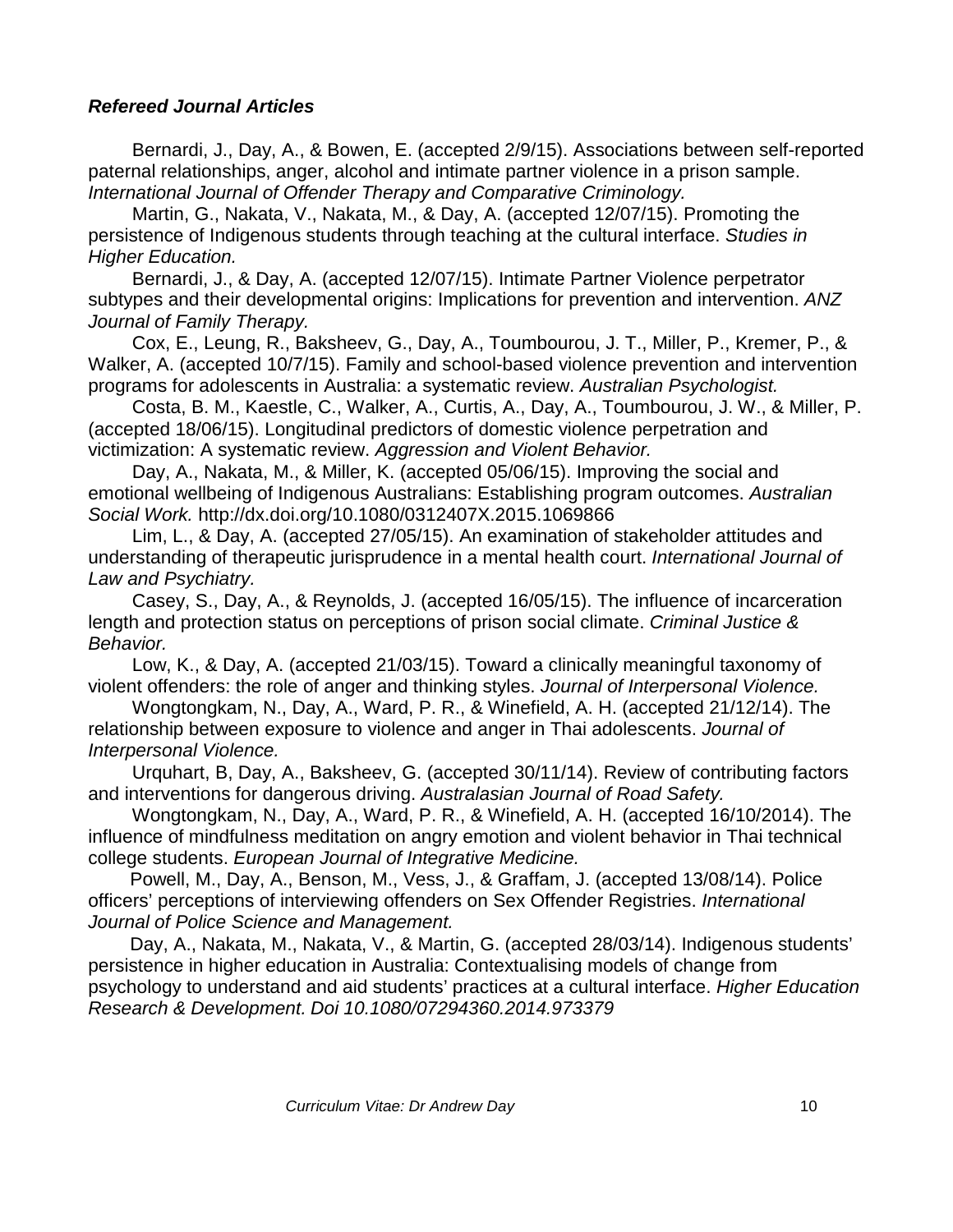Gerace, A., Day, A., Casey, S., & Mohr, P. (2015). The influence of similar past experience on the process of perspective taking. *Journal of Relationships Research. Research, 6, e0, 1–14.*

Miller, P., Curtis, A., Sonderland, A., Droste, N., & Day, A. (2015). Effectiveness of interventions for DUI offenders: A systematic review of the literature. *The American Journal of Drug and Alcohol Abuse, 41* (1).

Casey, S., & Day, A. (2015). Accountability in juvenile justice: A framework to assess client outcomes. *International Journal of Offender Therapy and Comparative Criminology, xxx.*

Wongtongkam, N., Ward, P. R., Day, A., & Winefield, A. H. (2015). Exploring family and community involvement to protect Thai youths from alcohol and illegal drug abuse. *Journal of Addictive Diseases, 34, 112-121.*

Newton, D., Day, A., Gillies, C., & Fernandez, E. (2015). Evidence-based evaluation of measures for assessing social and emotional wellbeing in Indigenous Australians. *Australian Psychologist 50(1),* 40-50.

Day, A., & Bowen, E. (2015). Offending competency and coercive control in intimate partner violence. *Aggression and Violent Behavior, 20,* 62-71.

Day, A. (2015). Correctional psychology and the desistance paradigm: Commentary for a special Issue of Criminal Justice and Behavior. *Criminal Justice and Behavior, 42,* 121–124*.*

Lewis, T., Klettke, B., & Day, A. (2014). Sentencing in child sexual assault cases: Factors influencing Judicial decision making. *Journal of Sexual Aggression, 20*(3). DOI: 10.1080/13552600.2013.804603

Day, A., Boni, N., Hobbs, G., Carson, E., Whitting, L., & Powell, M. (2014). Professional attitudes to sex offenders: Implications for multiagency and collaborative working. *Sexual Abuse in Australia and New Zealand, 6,* 12-19.

Weiner, C., Willis, G., & Day, A. (2014). The influence of offence severity and risk of reoffence on judgements towards sex offenders. *Sexual Abuse in Australia and New Zealand, 6,* 3-11.

Voogt, A., Day, A., & Baksheev, G. (2014). Risky driving in young adults: A review of the literature. *Road and Transport Research, 23,* 61-70.

Wongtongkam, N., Ward, P. R., Day, A., & Winefield, A. H. (2014). Student perspectives on the reasons for physical violence in a Thai technical college: An exploratory study. *Deviant Behavior, 36, 187-199.* Doi: 10.1080/01639625.2014.923277

Curtis, A., McVilly, K., & Day, A. (2014). Looking for a needle in the haystack: Arsonists with intellectual disability in Australia. *Psychiatry, Psychology and Law.* Doi: 10.1080/13218719.2014.960031

Day, A., Carson, E., Boni, N., & Hobbs, G. (2014). The management of sex offenders in the community: From policy to practice. *Australian Journal of Social Issues, 49,* 249-264.

Wongtongkam, N., Day, A., Ward, P. R., & Winefield, A. H. (2014). The influence of protective and risk factors in individual, peer and school domains on Thai adolescents' alcohol and illicit drug use: A survey. *Addictive Behavior, 39,* 1447-1551.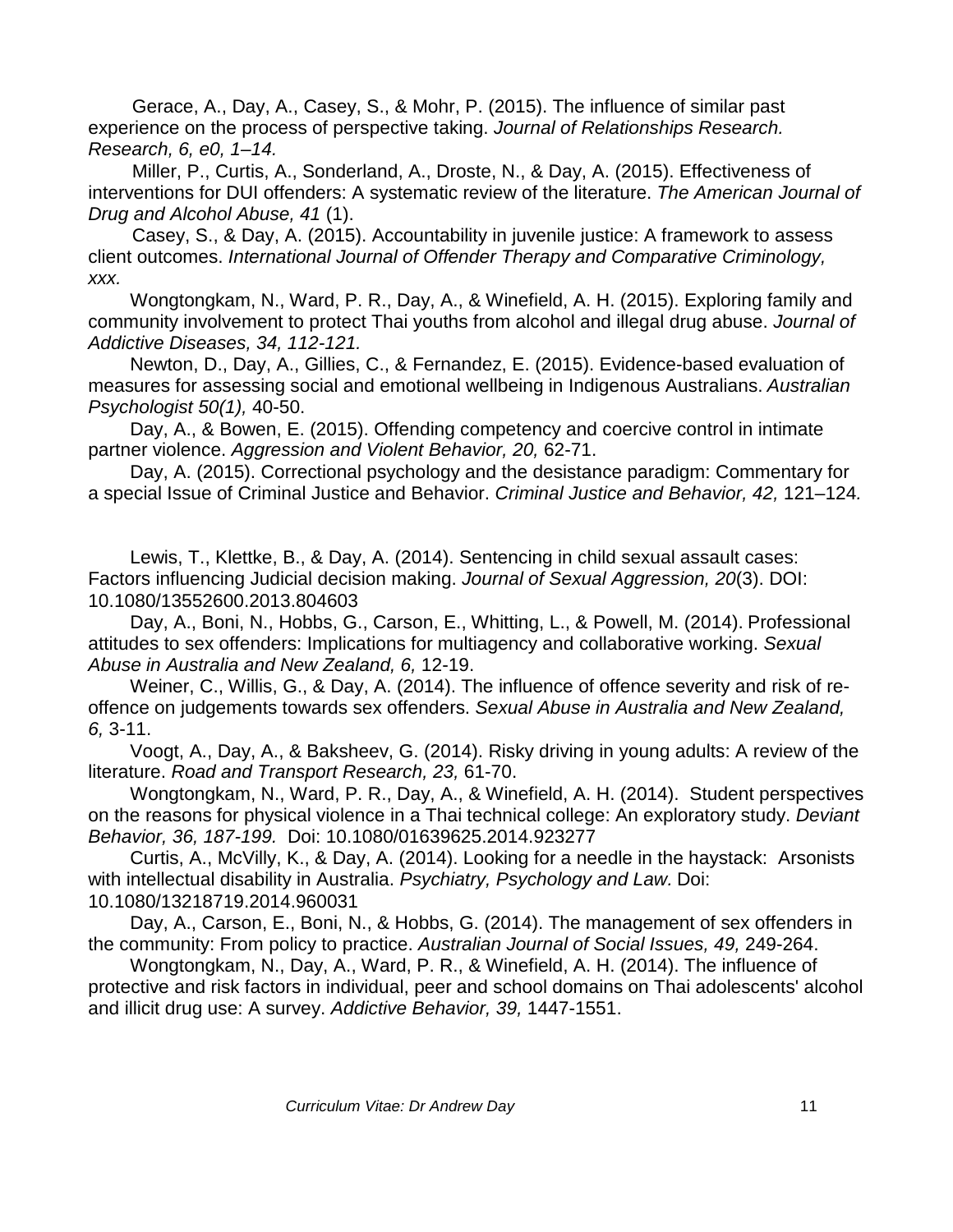Curtis, A., McVilly, K., & Day, A. (2014). Sentencing offenders with mental impairment: The case of arsonists with Intellectual Disability. *Journal of Intellectual Disabilities and Offending Behavior, 5(2),* 78-87.

 Davey, L., Day, A., & Balfour, M. (2014). Performing desistance: How might theories of desistance from crime help us to understand the possibilities of prison theatre? *International Journal of Offender Rehabilitation and Comparative Criminology, 59*(8), 798–809.

Day, A., Richardson, T., Bowen, E., & Bernardi, J. (2014). Intimate partner violence in prisoners: Towards effective assessment and intervention. *Aggression and Violent Behavior, 19, 579-583.*

Wongtongkam, N., Day, A., Ward, P. R., & Winefield, A. H. (2014). Assessing the effectiveness of Aggression Replacement Training at a technical college, Thailand. *Social Behavior and Personality, 42*, 1047-1056.

Vess, J., Day, A., Powell, M., & Graffam, J. (2014). International sex offender registration laws: Research and evaluation issues, *Police Practice and Research, 15*, 4, 1-14.

Casey, S., & Day, A. (2014). Prison substance misuse programs and offender rehabilitation. Psychology, Psychiatry and Law, 21, 360-369.

Lim, L., & Day, A. (2014). Mental Health Diversion Courts: A two year recidivism study and some directions for future development. *Behavioral Sciences and the Law, 32(4), 539- 551.*

Whitting, L., Day, A., & Powell, M. (2014). The impact of community notification on the management of sex offenders in the community: An Australian perspective. *Australian and New Zealand Journal of Criminology, 47,* 240-258.

Lewis, T. E., Klettke, B., & Day, A. (2014). The influence of medical and behavioural evidence on conviction rates in cases of child sexual abuse. *Journal of Child Sexual Abuse, 23,* 431–441.

Wharton, M., Day, A., Mohr, P., Howells, K. & Gerace, A. (2014). The impact of masculinity on anger arousal in ambiguous situations. *Journal of Relationships Research, 5, 1–5.*

Gerace, A., & Day, A. (2014).The Short Anger Measure (SAM): Development of a measure to assess anger in forensic populations. *The Journal of Forensic Nursing, 10,* 44-49.

Day, A., Carson, E., Newton, D., & Hobbs, G. (2014). Professional views on the management of sex offenders in the community. *Journal of Offender Rehabilitation, 53*, 171- 189.

Woldgabreal, Y., Day, A., & Ward, T. (2014). The community-based supervision of offenders from a positive psychology perspective. *Aggression and Violent Behavior, 19, 32– 41.*

Day, A. (2014). Competing ethical paradigms in forensic psychiatry and forensic psychology: Commentary for a special section of Legal and Criminological Psychology. *Legal and Criminological Psychology, 19, 16–18.*

Day, A. (2013). The supervision of known sex offenders in the community: Monitoring progress and providing feedback *Sex Offender Treatment, 8* (2), 1-9.

Day, A., Kozar, C., & Davey, L. (2013). Treatment approaches and offending behaviour programs: some critical issues. *Aggression and Violent Behavior, 18,* 630–635.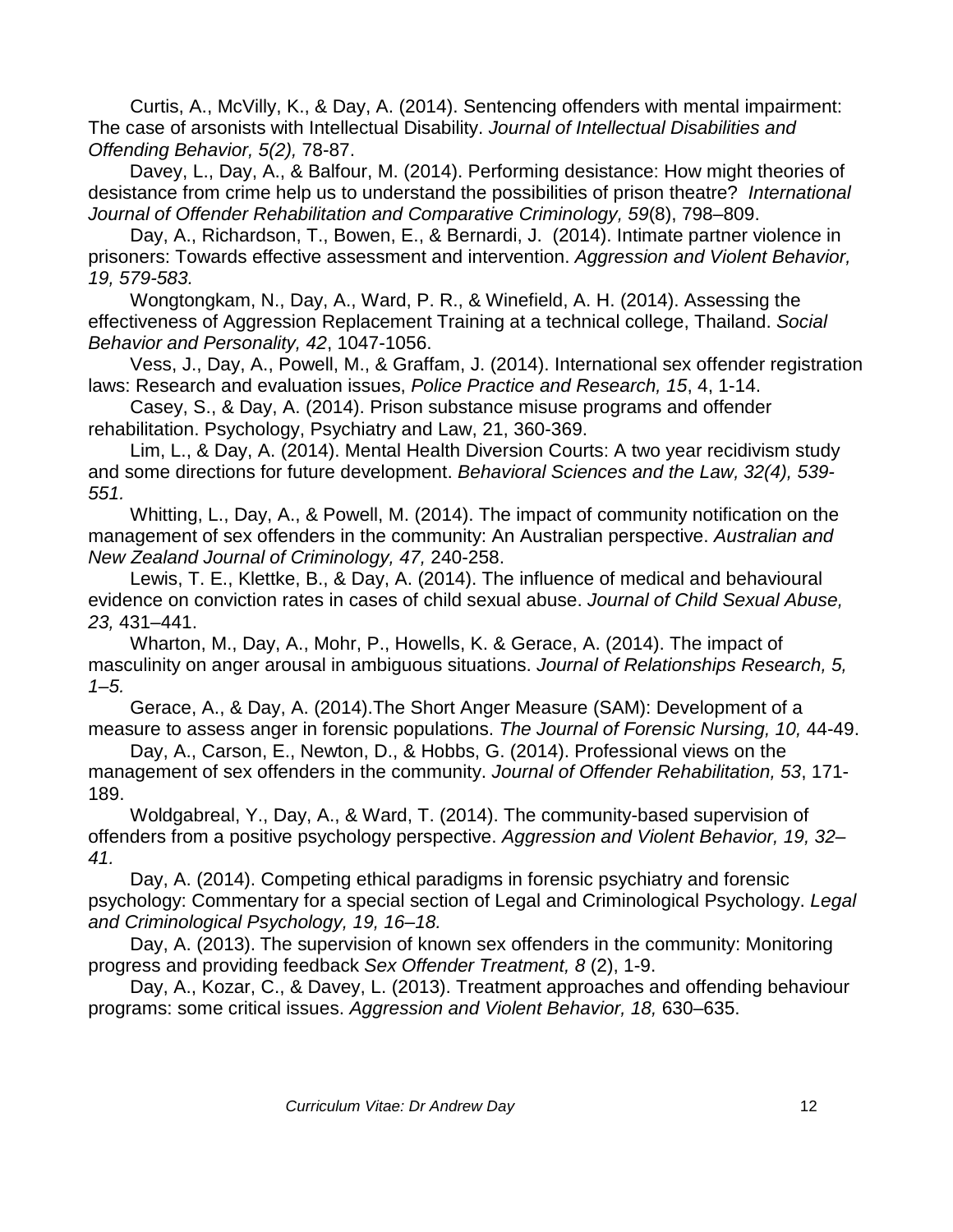Wongtongkam, N., Ward, P., Day, A., & Winefield, A. H. (2014). A trial of mindfulness meditation to reduce anger and violence in Thai youth. *International Journal of Mental Health and Addiction, 12,* 169–180.

Wongtongkam, N., Ward, P., Day, A., & Winefield, A. H. (2013). Reliability and validity of self-reported questionnaires related to adolescent violence and consequences, Thailand. *International Journal of Social Science Studies, 1, 82-92.*

Gerace, A., Day, A., Casey, S., & Mohr, P. (2013). An investigation of the process of perspective taking in interpersonal situations. *Journal of Relationships Research, 4,* 1-12*.*

Maxwell, Y., Day, A., & Casey, S. (2013).Understanding the needs of vulnerable prisoners: The role of social and emotional wellbeing. *International Journal of Prisoner Health, 9*, 57 – 67.

Day, A., Francisco, A., & Jones, R. (2013). Programs to improve interpersonal safety in Indigenous communities: Evidence and issues. *Issues paper no. 4, 1-29.* Closing the Gap Clearinghouse Community Safety. AIFHS.

Day, A. (2013). Domestic violence and interventions to reduce alcohol use: A commentary on Stuart et al.'s Randomised Clinical Trial. *Addiction, 108,* 1135-1136*.*

Day, A., & Francisco, A. (2013). Social and emotional wellbeing in Indigenous Australians: Identifying promising interventions. *Australian & New Zealand Journal of Public Health, 37*, 350-355.

Powell, M., Day, A., Benson, M., Vess, J., & Graffam, J. (2013). Australian police officers' perceptions of Sex Offender Registries. *Policing & Society, 24(1*), 120-133.

Lim, L., & Day, A. (2013). Mental health diversion courts: Some directions for further development. *Psychiatry, Psychology and Law, 20,* 36-45.

Kozar, C., & Day, A. (2012). The therapeutic alliance in offending behavior programs: A necessary and sufficient condition for change? *Aggression and Violent Behavior, 17,* 482-487.

Shackley, M., Weiner, C., Day, A., & Willis, G. (2013). Assessment of public attitudes towards sex offenders in an Australian population. *Psychology Crime and Law, 20,* 553-572.

Curtis, A., & Day, A. (2013). The impact of specialist training on professional identity, organisational membership, organisational commitment, and stress in correctional psychologists. *Journal of Forensic Practice, 15*,130-140.

Curtis, A., McVilly, K., & Day, A. (2012). Arson treatment programmes for offenders with disability: A systematic review of the literature. *Journal of Learning Disabilities and Offending Behavior, 3*, 186-205.

Day, A., Hardcastle, L., & Birgden, A. (2012). Case management in community corrections: Current status and future directions. *Journal of Offender Rehabilitation, 51*, 484– 495.

Day, A., & Casey, S. (2012). Assessing client outcomes in Youth Justice services: Current status and future directions? *Journal of Juvenile Justice, 1,* 112-124.

Campbell, P., MacDonald, J., Day, A., & Sutton, J. (2012). Psychological effects on male victims of domestic violence by female partners. *International Journal of Psychology, 47*, 78- 78.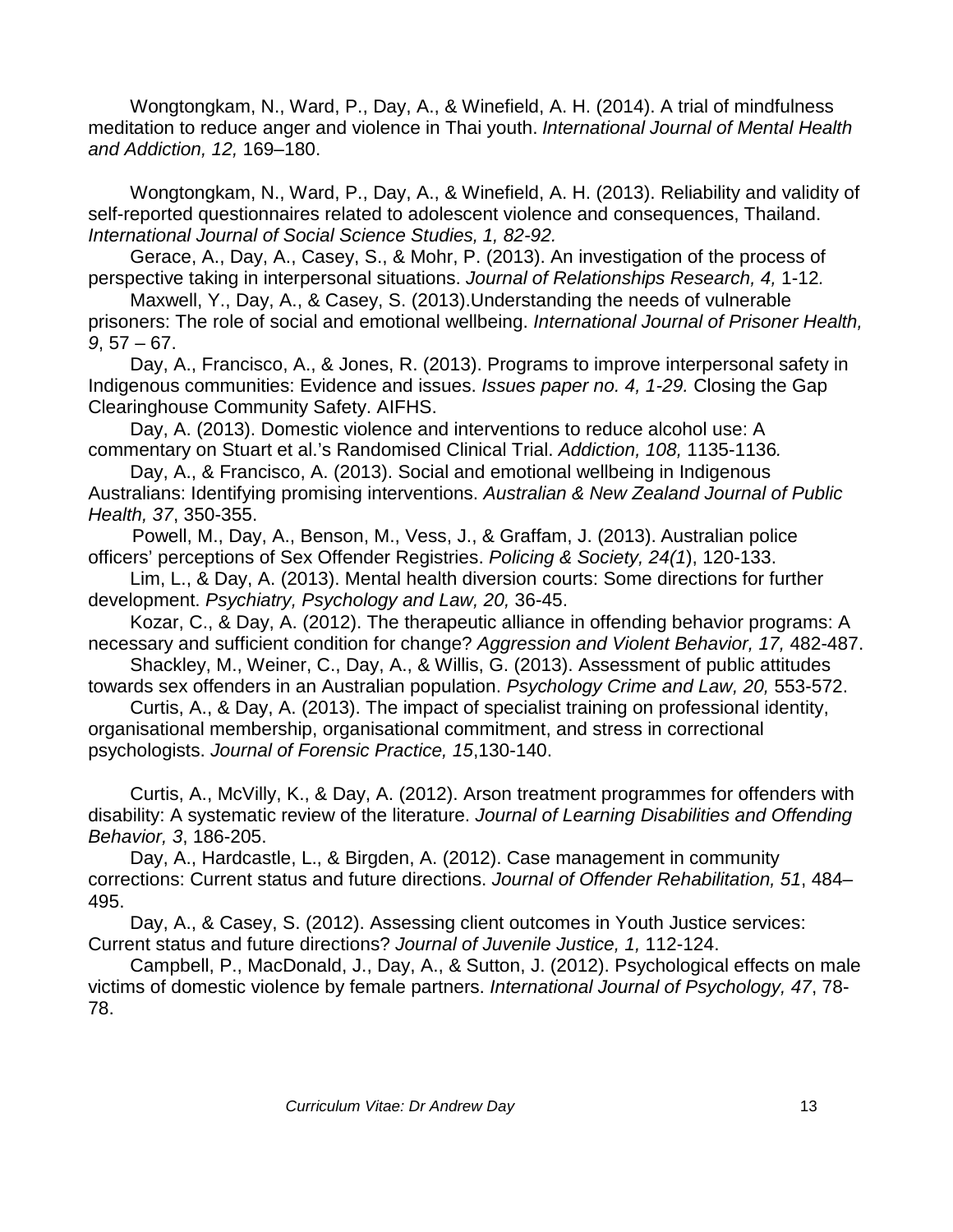Day, A., & Tytler, R. (2012). Professional training in applied psychology: Towards a signature pedagogy for forensic psychology training. *Australian Psychologist, 47,* 183-189.

Day, A., Mohr, P., Howells, K., Gerace, A., & Lim, L. (2012). The role of empathy in anger arousal in violent offenders and university students. *International Journal of Offender Rehabilitation and Comparative Criminology, 56*, 599-614.

Daffern, M., Day, A., & Cookson, A. (2012). Implications for the prevention of aggressive behaviour drawn from interpersonal communication theory. *International Journal of Offender Rehabilitation and Comparative Criminology, 56*, 401-419.

Day, A. (2012). The nature of supervision in forensic psychology: Some observations and recommendations. *British Journal of Forensic Practice, 14*, 116-123.

Day, A., Jones, R., Nakata, M., & McDermott, D. (2012) Indigenous family violence: An attempt to understand the problems and inform appropriate and effective responses to Criminal Justice System intervention. *Psychiatry, Psychology and Law, 19, 1-14.*

Carson, E., Chung, D., & Day, A. (2012). Distant relations: Limits to relational contracting in domestic violence programs. *International Journal of Public Sector Management, 25, 103-117.*

Day, A., Casey, S., Vess, J., & Huisy, G. (2012). Assessing the therapeutic climate of prisons. *Criminal Justice and Behavior, 39,* 156-168.

Vess, J., Langskaill, B., Day, A., Powell, M., & Graffam, J. (2011). A comparative analysis of Australian sex offender legislation for sex offender registries. *Australian and New Zealand Journal of Criminology, 44*, 404-424.

Day, A., Casey, S., Vess, J., & Huisy, G. (2011). Assessing the social climate of Australian prisons. *Trends and Issues in Crime and Criminal Justice, 427,* 1-9.

Jones, R., & Day, A. (2011). Mental health, criminal justice, and culture: Some ways forward? *Australasian Psychiatry,* doi 10.3109/10398562.2011.579613.

Day, A. (2011). Offender rehabilitation: Current problems and ethically informed approaches to intervention. *Ethics and Social Welfare,* doi 10.1080/17496535.2011.584546.

King, D. L., Day, A., & Delfabbro, P. H. (2011). The emergence and development of specialist courts: Lessons from the history of the Children's Court in South Australia? *Open Criminology, 4,* 40-47.

Day, A. (2011). Current directions in youth justice and young offender programming (editorial for Special Issue). *Open Criminology, 4,* 10-11.

Heseltine, K., Sarre, R., & Day, A. (2011). Prison-based correctional rehabilitation: An overview of intensive interventions for moderate to high-risk offenders. *Trends and Issues in Crime and Criminal Justice, 442,* 1-8.

Dempsey, B., & Day, A. (2011). The identification of implicit theories in domestic violence perpetrators. *International Journal of Offender Therapy and Comparative Criminology, 55,* 416-429*.*

Day, A., Ward, T., & Shirley, L. (2011). Reintegration services for long-term dangerous prisoners: A case study and discussion. *Journal of Offender Rehabilitation, 50,* 66-80.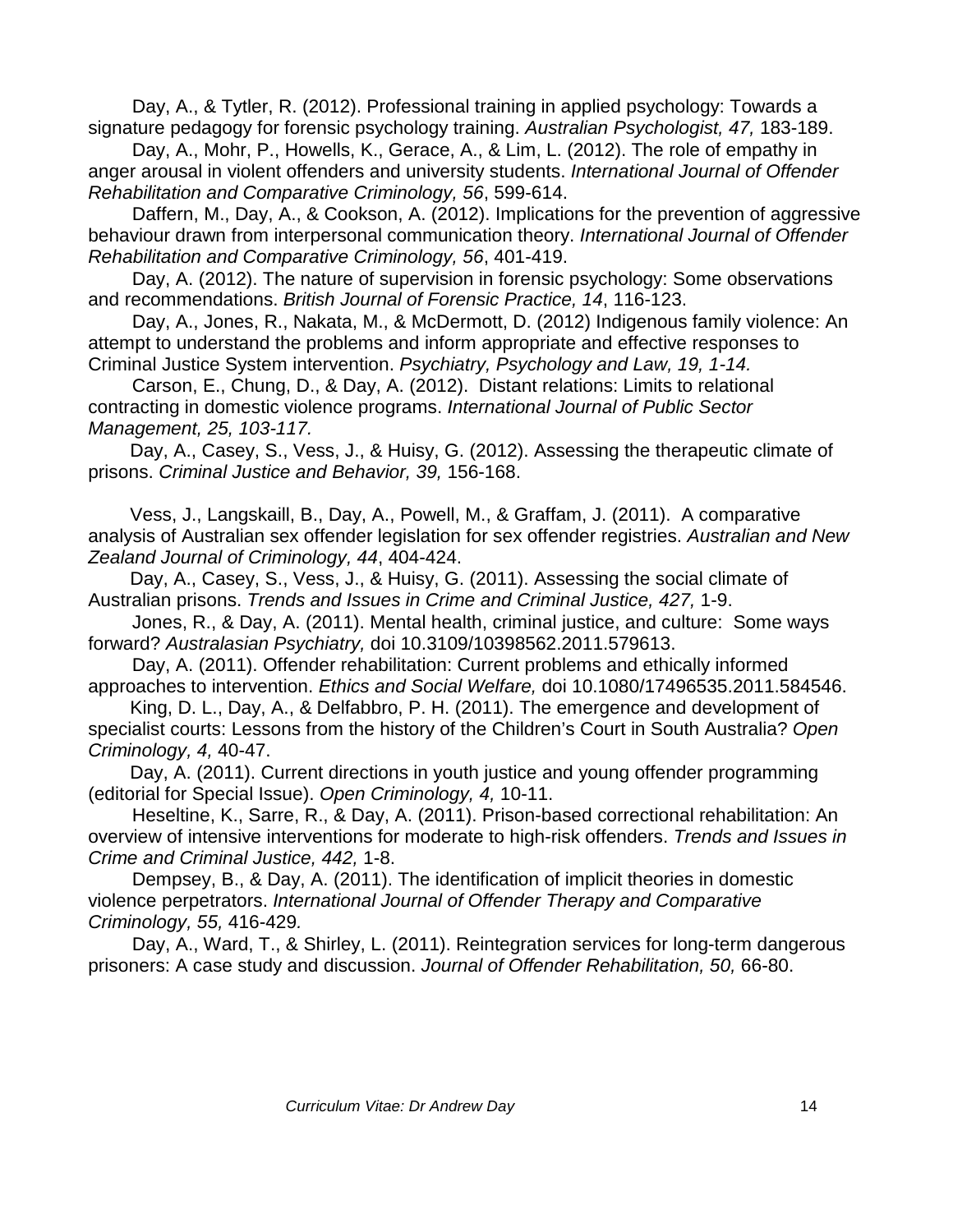Day, A., O'Leary, P., Chung, D., Justo, D., Moore, S., Carson, E., & Gerace, A. (2010). Integrated responses to domestic violence: Legally mandated intervention programs for male perpetrators. *Trends and Issues in Crime and Criminal Justice, 404*, 1-8.

Gerace, A. & Day, A. (2010). Criminal rehabilitation: The impact of religious programming. *Journal of Psychology and Christianity,* 29, 317-325.

Day, A., & Doyle, P. (2010). Violent offender rehabilitation and the Therapeutic Community model of treatment: Towards integrated service provision? *Aggression and Violent Behavior, 15,* 380-386.

Lim, L., Day, A., & Casey, S (2011). Social cognitive processing in violent male offenders. *Psychiatry, Psychology and Law, 18, 1-13*.

Howells, K., Tennant, A., Day, A., & Elmer, R. (2010). Mindfulness in forensic mental health: Does it have a role? *Mindfulness, 1,* 4-9.

Day, A., Daffern, M., & Simmons, P. (2010). The use of restraint in residential care settings for children and young people. *Psychiatry, Psychology and Law, 17*, 230-244.

 Day, A., Carson, E., & Saebel, J. (2010). Perspectives on domestic violence: the influence of organisational issues on program outcomes. *Procedia Social and Behavioral Sciences, 5*, 18–22.

Day, A. & Casey, S. (2010). Maintenance programs for forensic clients. *Psychology, Crime and Law*, *16,* 1-10.

Day, A. & Ward, T. (2010). The values and assumptions that underpin offender rehabilitation. *International Journal of Offender Rehabilitation and Comparative Criminology, 54, 3,* 289-306.

Day, A., Casey, S., & Gerace, A. (2010). Interventions to improve empathy awareness in sexual and violent offenders: Conceptual, empirical, and clinical issues. *Aggression and Violent Behavior, 15,* 201-208.

Heseltine, K., Howells, K. & Day, A. (2010). Brief anger interventions with offenders may be ineffective: A replication and extension. *Behaviour Research and Therapy, 48,* 246–250.

Day, A., & Carson, E. (2009). Intervention programs for male perpetrators of domestic violence: Program goals and the role of the practitioner in legally coerced services. *Psychology Journal, 6 (4),* 154-166.

Carson, E., Chung, D., & Day, A. (2009). Evaluating contracted domestic violence programs: Standardisation and organisational culture. *Evaluation Journal Australia, 9,* 10-19.

Wright, S., Day, A., & Howells, K. (2009). Mindfulness and the treatment of anger problems. *Aggression and Violent Behavior*, *[14](http://www.sciencedirect.com/science?_ob=PublicationURL&_tockey=%23TOC%236059%232009%23999859994%231414082%23FLA%23&_cdi=6059&_pubType=J&view=c&_auth=y&_acct=C000004058&_version=1&_urlVersion=0&_userid=32381&md5=dd909028904245e5d2610cf5617d17e6)*, 396-401.

Potito, C., Day, A., Carson, E., & O'Leary, P. (2009). Domestic violence and child protection: Partnerships and collaboration. *Australian Social Work, 62*, 370-388.

Day, A., & Casey, S. (2009). Values in forensic and correctional psychology. *Aggression and Violent Behavior, 14,* 232–238.

Day, A. (2009). Offender emotion and self-regulation: Implications for offender rehabilitation programming. Invited submission to special issue on Cognition and Emotion in *Psychology, Crime and Law, 15,*119-130.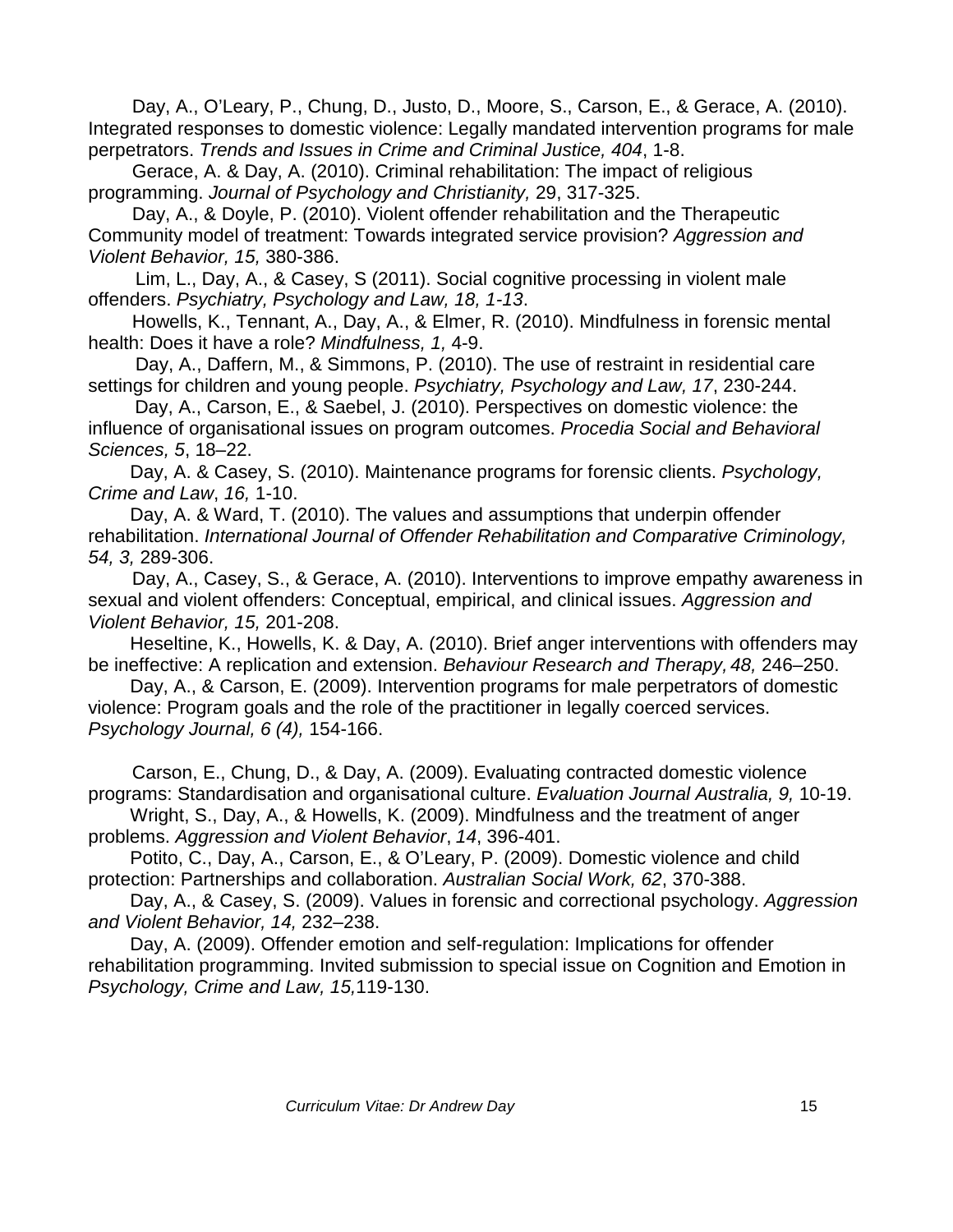Day, A., Howells, K., Casey, S., Ward, T., Chambers, J.C., & Birgden, A. (2009). Assessing treatment readiness in violent offenders. *Journal of Interpersonal* Violence*, 24, 4,*  618-635.

Day, A., Chung, D., O'Leary, P., & Carson, E. (2009). Programs for men who perpetrate domestic violence: An examination of the issues underlying the effectiveness of intervention programs. *Journal of Family Violence*, *24,* 203-212.

Chambers, J.C., Eccleston, L., Day, A., Ward, T., & Howells, K. (2008). Treatment readiness in violent offenders: The influence of cognitive factors on engagement in violence programs, *Aggression & Violent Behavior, 13, 276-284.*

Day, A. & White, J. (2008). The code of ethical practice from the perspective of a forensic psychologist. *Australian Psychologist, 43,* 186-193.

Hackett, L., Day, A. & Mohr, P. (2008).Expectancy violation and perceptions of rape victim credibility. *Legal and Criminological Psychology. 13,* 323–334.

Brown, S., & Day, A. (2008). The role of loneliness in prison suicide prevention and management. *Journal of Offender Rehabilitation, 47,* 433-449.

Day, A., Howells, K., Mohr, P., Schall, E. & Gerace, A. (2008). The development of CBT programmes for anger: The role of interventions to promote perspective-taking skills. *Behavioural & Cognitive Psychotherapy, 36,* 299-312.

Ranzijn, R., McConnochie, K., Nolan, W., Day, A., & Wharton, M. (2008). Towards cultural competence: Australian indigenous content in undergraduate psychology. *Australian Psychologist, 43,* 132-139.

Day, A., Gerace, A., Wilson, C., Howells, K.. (2008). Promoting forgiveness in violent offenders: A more positive approach to offender rehabilitation? *Aggression & Violent Behavior, 13, 195-200.*

Day, A., Davey, L., Wanganeen, R., Casey, S., Howells, K., & Nakata, M. (2008). Symptoms of trauma, perceptions of discrimination and anger: A comparison between Australian Indigenous and non-Indigenous prisoners. *Journal of Interpersonal Violence, 23, 245-258.*

Casey, S., Day, A., Howells, K. & Ward, T. (2007). Assessing suitability for offender rehabilitation: Development and validation of the treatment readiness questionnaire. *Criminal Justice and Behavior*. *34*, 1427-1440.

Day, A, Howells, K., Casey, S., Ward, T. & Birgden, A. (2007). Treatment readiness: An overview of Australasian work**.** *Issues in Forensic Psychology, 7,* 19-23.

Mohr, P., Howells, K., Gerace, A., Day, A., & Wharton, M. (2007). The role of perspective taking in anger arousal. *Personality and Individual Differences, 43,* 507-517.

Day, A. & Bryan, J. (2007). Personality change and personality disorder: Some initial thoughts on the application of McAdams' Triarchic Model to the treatment of personality disorder. *Psychology, Crime and Law, 13*(1), 19-27.

Howells, K. & Day, A. (2007). Readiness for treatment in high risk offenders with personality disorders. *Psychology, Crime and Law, 13*(1), 47-57.

Ward, T., Day, A., & Casey, S. (2006). Offender rehabilitation down under. *Journal of Offender Rehabilitation, 43*(3), 73-83.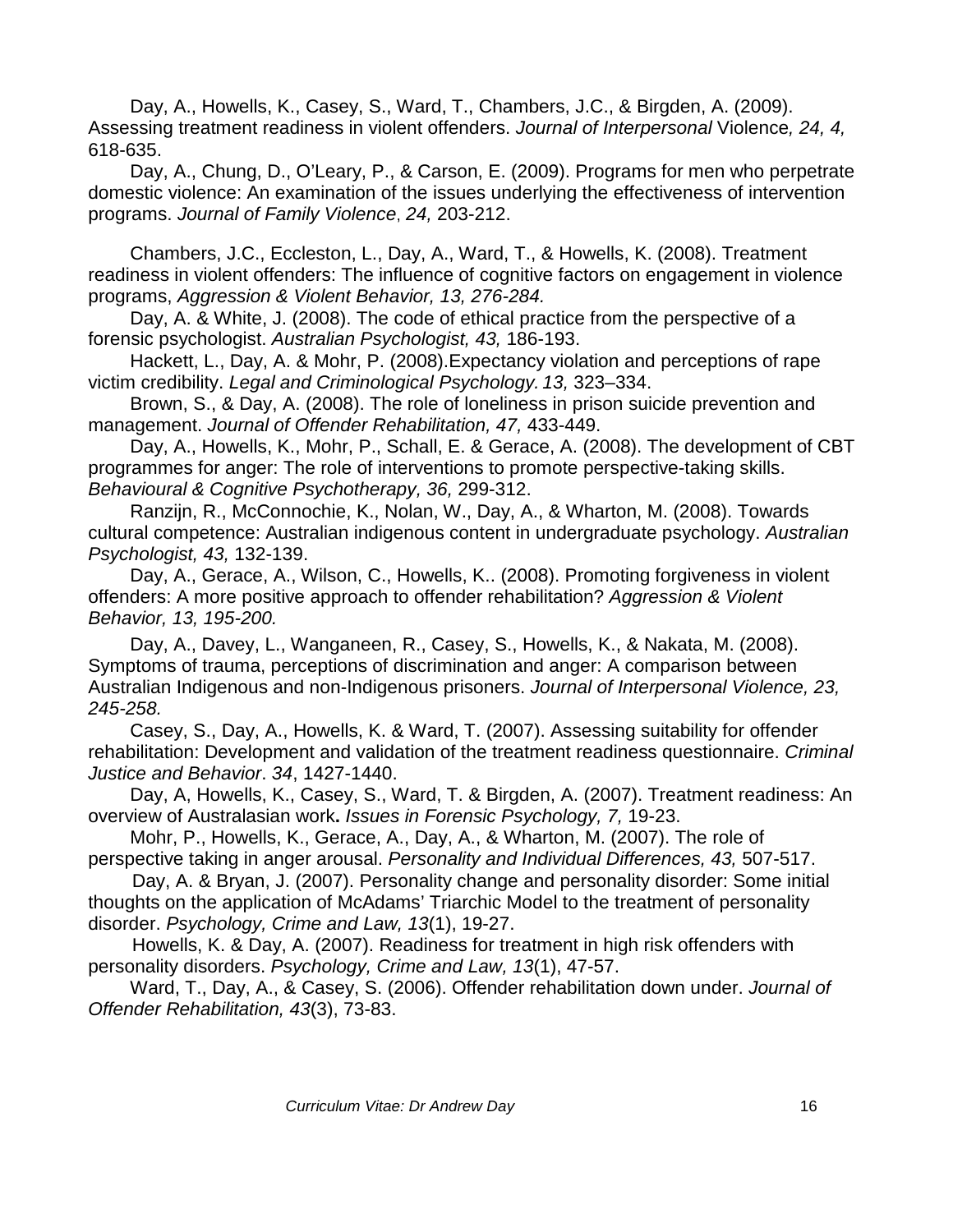Proeve, M., Day, A., Mohr, P., & Hawkins, K. (2006). A Bayesian approach to risk assessment for sexual offenders. *Psychology, Psychiatry and Law, 28-40.*

Ranzijn, R., McConnachie, K., Nolan, W. & Day, A. (2006). Benchmarking the teaching of Australian Indigenous content in undergraduate psychology, *Network.*

Davey, L., Day, A., Wanganeen, R., Howells, K., DeSantolo, J., Nakata, M. (2006). Effective anger intervention for Indigenous prisoners: Research and development in a South Australian study. *Aboriginal and Islander Health Worker Journal, 30,* 4-6.

Day, A., Howells, K., Nakata, M., Davey, L., Wanganeen, R., & deSantolo, J. (2006). The development of culturally appropriate anger management programs for Indigenous people in Australian prison settings. *International Journal of Offender Rehabilitation and Comparative Criminology, 50* (5), 520-539*.*

Day, A., Bryan, J., Davey, L., & Casey, S. (2006). Processes of change in offender rehabilitation. *Psychology, Crime and Law, 12 (5),* 473-489.

Howells, K. & Day, A. (2006). Affective determinants of treatment engagement in violent offenders, *International Journal of Offender Rehabilitation and Comparative Criminology, 50,*  174-186.

Casey, S., Day, A., & Howells, K. (2005). The application of the transtheoretical model to offender populations: Some critical issues. *Legal and Criminological Psychology, 10,* 1-15.

Howells, K., Day, A., Williamson, P., Bubner, S., Jauncey, S., Parker, A. & Heseltine, K. (2005). Brief anger management programs with offenders: Outcomes and predictors of change. *Journal of Forensic Psychiatry and Psychology, 16,* 296-311*.*

Davey, L., Day, A., & Howells, K. (2005). Anger, over-control and violent offending. *Aggression and Violent Behavior, 10,* 624-635.

Day, A., Howells, K., & Rickwood, D. (2004). Current trends in the rehabilitation of juvenile offenders, *Trends & Issues in Crime and Criminal Justice, 285,* 1-6.

Howells, K., Day, A. & Thomas-Peter, B. (2004). Changing violent behaviour: Criminological and psychiatric models compared, *Journal of Forensic Psychiatry and Psychology, 15,* 391-406.

Parton, F., Day, A., & White, J., (2004). An empirical study on the relationship between intellectual ability and an understanding of the legal process in male remand prisoners, *Psychiatry, Psychology and Law, 11*, 96-109.

Howells, K., & Day, A. (2004). Readiness for treatment in offenders. *International Journal of Psychology, 39,* 10.

Day, A., Tucker, K., & Howells, K. (2004). Coercing offenders into treatment, invited paper for special issue of *Psychology, Crime and Law, 10, 259-269*.

Howells, K., Day, A., & Wright, S. (2004). Affect, emotions and sex offending, *Psychology, Crime and Law, 10*(2), 179-195.

Ward, T., Day, A., Howells, K., & Birgden, A. (2004). The multifactor offender readiness model. *Aggression and Violent Behavior, 9, 645-673.*

Day, A., Giles, G., Marshall, B., & Sanderson, V. (2004). The recruitment and retention of Indigenous criminal justice agency staff in an Australian state, *International Journal of Offender Therapy and Comparative Criminology, 48*(3), 347-359.

Williamson, P., Day, A., Howells, K., Bubner, S., & Jauncey, S. (2003). Assessing offender motivation to address problems with anger, *Psychology, Crime and Law, 9,* 295-307.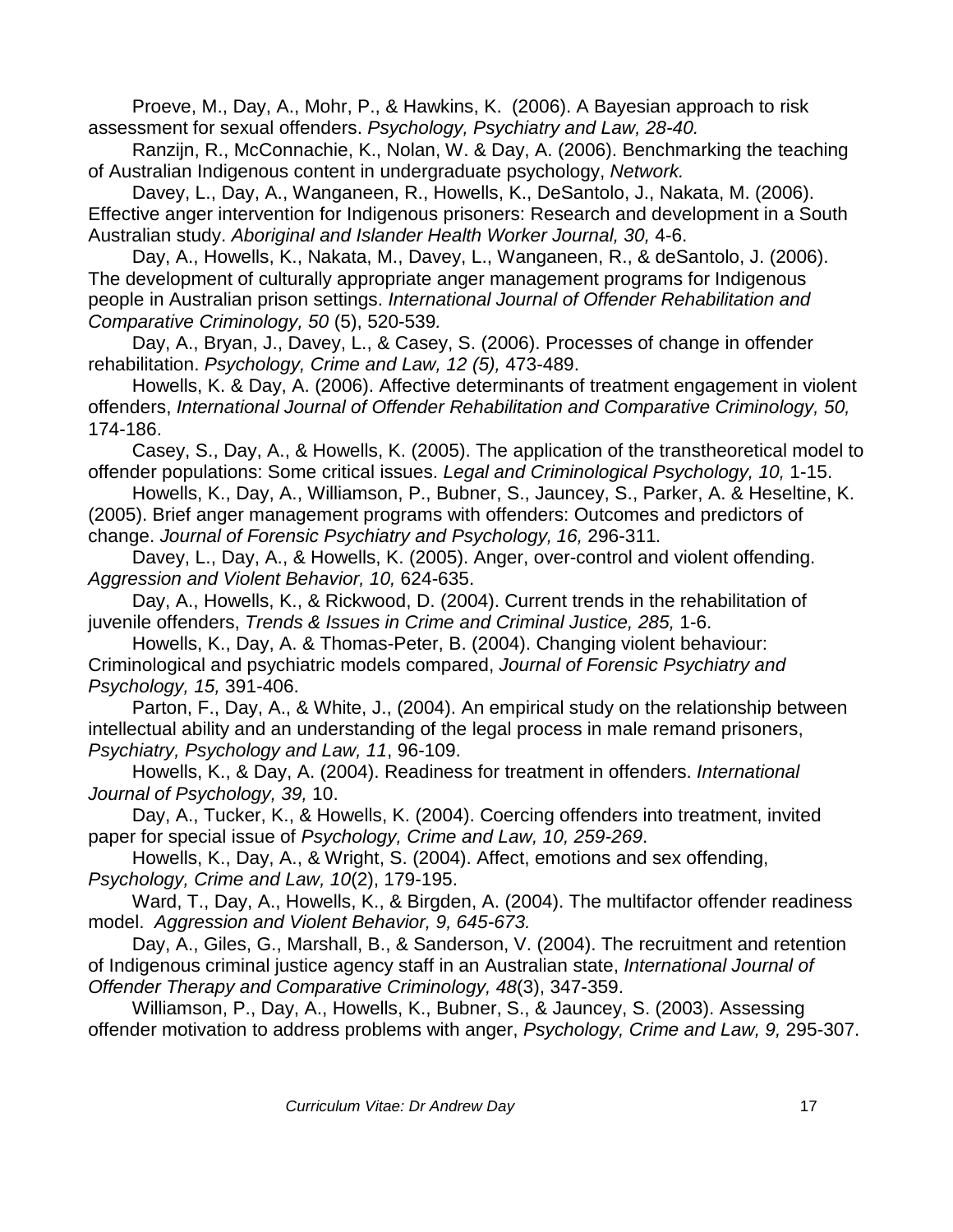Day, A. (2003). Reducing the risk of re-offending among Australian indigenous offenders: What works for whom? *Journal of Offender Rehabilitation, 37(2), 1-16*.

Day, A., Howells, K., Heseltine, K., & Casey, S. (2003). Affect-alcohol interactions in offence cycles. Invited submission, *Criminal Behaviour and Mental Health, 13, 45-58*.

Day, A., Howells, K. & Casey, S. (2003). The rehabilitation of Indigenous prisoners: An Australian perspective, *Journal of Ethnicity and Criminal Justice, 1,* 115-134*.*

Pannell, J., Howells, K. & Day, A. (2003). Correctional officers' beliefs regarding selfharm in prisoners: An empirical investigation, *International Journal of Forensic Psychology, 1*, 103-110.

Howells, K. & Day, A. (2003). Readiness for anger management: Clinical and theoretical issues. *Clinical Psychology Review, 23*, 319-337.

Day, A., Howells, K. & Heseltine, K. (2002). Working therapeutically with angry clients. *Psychotherapy in Australia, 9, 2-6*.

Howells, K., & Day, A. (2002). Grasping the nettle: Treating and rehabilitating the violent offender. *Australian Psychologist, 37,* 222-228.

Day, A., Thurlow, K., & Wooliscroft, J. (2002). Experiences of working with survivors of childhood sexual abuse: A survey of mental health professionals. *Child Abuse and Neglect, 1347*, 1-8.

Parton, F. & Day, A. (2002). Empathy, intimacy and locus of control in child sex offenders: A comparison of familial and non-familial offenders, *Journal of Child Sexual Abuse*, *11*, 41-50.

Howells, K., Day, A., Bubner, S., Jauncey, S., Williamson, P., Parker, A. & Heseltine, K. (2002). Anger management and violence prevention: State of the art and improving effectiveness. *Trends and Issues in Criminal Justice, 227*, 1-6.

Day, A. & Howells, K. (2002). Psychological treatments for rehabilitating offenders: Evidence based practice comes of age. *Australian Psychologist*, 37, 39-47.

Day, A., Dagnan, D., & Davis, M. (2001).What we say and how we feel: An exploratory study. *Psychotherapy in Australia, 8,* 52-54.

Suter, J., Byrne, M.K., Byrne, S., Howells, K. & Day, A. (2001). Anger in prisoners: Women are different from men. *Personality and Individual Differences, 32,* 1087-1100.

Day, A. & Howells, K. (2000). Applying theory and research to offender rehabilitation – What should practitioners know? *British Journal of Forensic Practice*, 2, 10-18.

Day, A., Howells, K., White, J., Whitford, H., O'Brien, K., & Chartres, D. (2000). The uses of psychological and psychiatric court reports in South Australian magistrates' courts. *Psychiatry, Psychology and Law, 7*, 254-263.

Milovchevich, D., Howells, K., Drew, N. & Day, A. (2000). Gender role differences in anger: An Australian community survey, *Personality and Individual Differences, 31,*117-127*.* 

Tonizzo, S., Howells, K., Day, A., Reidpath, D., & Froyland, I. (2000). Attributions of negative partner behaviour by men who physically abuse their partners, *Journal of Family Violence*, *15*, 155-168.

Day, A. (1999). Sexual offender views about treatment: A client survey, *Journal of Child Sexual Abuse*, *8,* 93-103.

Hazebroek, J, Howells, K. & Day, A. (1999). Cognitive appraisals associated with high trait anger*. Personality and Individual Differences, 30*, 31-45.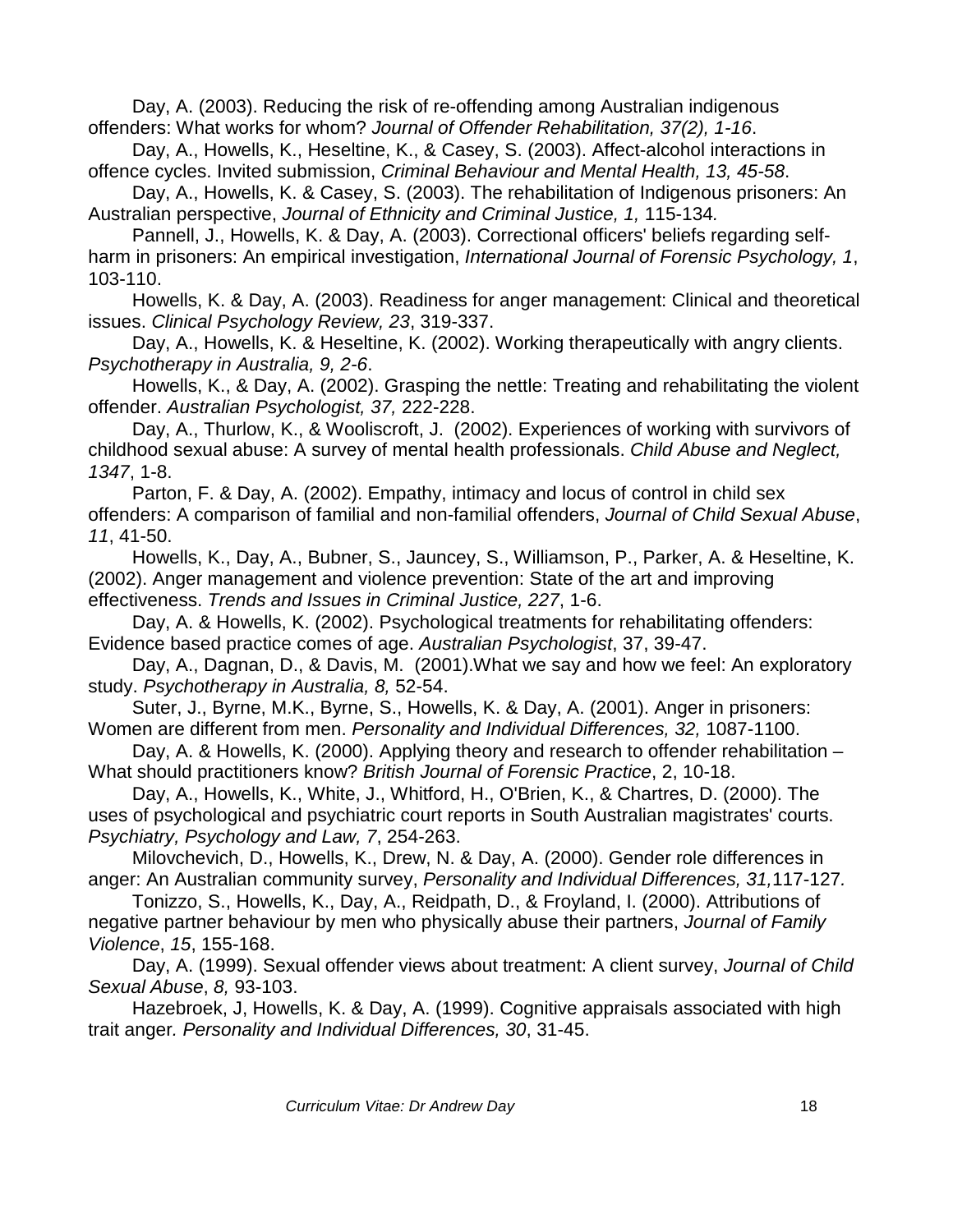Howells, K. & Day, A. (1999). The rehabilitation of offenders: International perspectives applied to Australian correctional systems, *Trends and Issues in Crime and Criminal Justice*, *112*, Australian Institute of Criminology: Canberra.

Howells, K., Hall, G. & Day, A. (1999). The management of suicide and self harm in prisons: Recommendations for good practice*, Australian Journal of Psychology, 34*(3), 157- 165.

Mals, P., Howells, K., Day, A. & Hall, G. (1999). Adapting violence programs for the Aboriginal offender, *Journal of Offender Rehabilitation*, *30*(1-2), 121-135.

Day, A., Maddicks, R., & McMahon, D. (1993). Brief psychotherapy in two-plus-one sessions with a young offender population. *Cognitive and Behavioural Psychotherapy, 21*, 357-369.

Day, A. (1993). Brief prescriptive psychotherapy for depression with an incarcerated young offender. *Journal of Offender Rehabilitation, 19,* 75-87.

Sharrock, R., Day, A., Brewin, C., & Qazi, F. (1990). Explanations by professional care staff, optimism and helping behaviour: An application of Attribution Theory, *Psychological Medicine, 20*, 849-855.

### *Non-refereed articles:*

Day, A. (2015). Working with perpetrators of domestic violence to change their behaviour. *In Psych,* October.

Day, A. (2015). Crime and punishment and rehabilitation: a smarter approach" has been published on *The Conversation*. See [http://theconversation.com/crime-and-punishment-and](http://theconversation.com/crime-and-punishment-and-rehabilitation-a-smarter-approach-41960)[rehabilitation-a-smarter-approach-41960](http://theconversation.com/crime-and-punishment-and-rehabilitation-a-smarter-approach-41960)

Day. A. (2015) Foreword to J. Davies *Supervision for Forensic Practitioners.* Routledge.

Day, A. (2015). Protecting the community and challenging punitiveness. *International Innovation, 176,* 75-77.

Day, A., & Daffern, M. (2013). Responding to serious antisocial behaviour: The psychological assessment and treatment of aggressive and violent behaviour. Lead article for *In Psych, 35,* 8-11.

Toumbourou, J. W., Baksheev, G.N., Day, A., Leung, R., & Miller, P. (2013). The role of psychology in the prevention of youth violence, *In Psych, 35,* 11-13.

Ranzijn, R., McConnochie, K., Nolan, W., & Day, A. (2007). Teaching cultural competence in relation to Indigenous Australians: Steps along a journey. *In Psych, 29 (1*), 10- 12.

Day, A., & Thomas, M. (1999). Conflict between clinical and forensic roles, *The Profiler*, Newsletter of the APS College of Forensic Psychologists, May 1999.

Day, A., & Whetham, P. (1999). Practising ethical forensic psychology, *The Profiler*, Newsletter of the APS College of Forensic Psychologists, Nov 1999.

Day, A., & White, J. (1998). Psychological treatments for offenders and their use in the criminal justice system, *The Law Society of South Australia Bulletin,* May.

# *Keynote addresses:*

Day, A. (2015). Advances in offender rehabilitation. Australian Psychological Society, College of Forensic Psychologists' biannual conference. 16 April 2015, Sydney.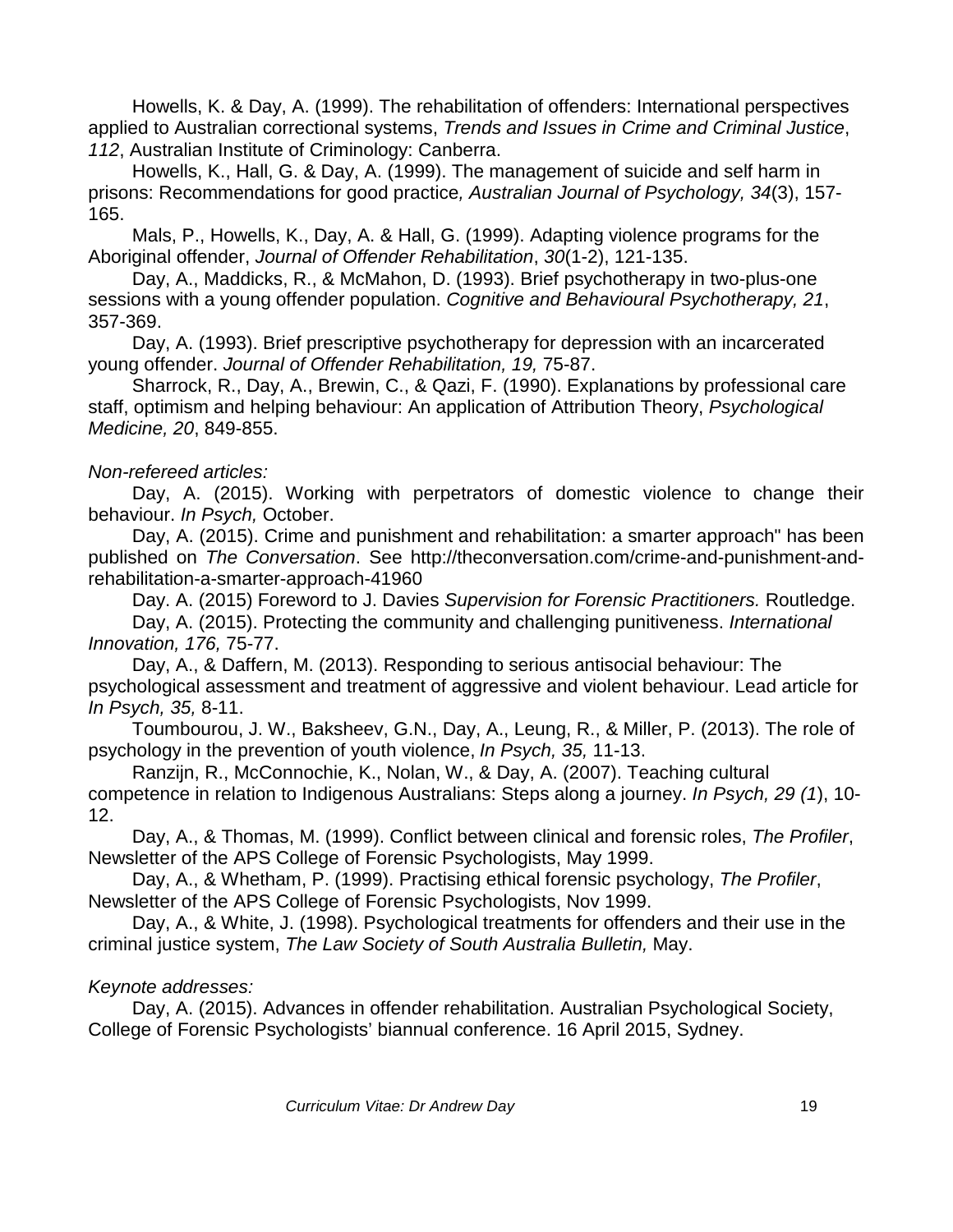Day, A. (2014). Current directions in offender rehabilitation. Corrective Services NSW Psychology conference. 20 August 2014. Sydney,

Day, A. (2007). *Current issues in the treatment of violent offenders.* The Reintegration Puzzle. Third annual conference. 7-8 May 2007 Waterview convention centre, Bicentennial Park, Sydney

Day, A. (2006). *Offender rehabilitation: a central focus for criminal justice work*. Yellow Ribbon Conference, 27 Sept 2006, Suntec Convention Centre, Singapore.

Day, A. (2005). Rehabilitation programs for young offenders: Towards evidence based practice? Australian Institute of Criminology and Office of Crime Statistics and Research conference. Understanding and responding to chronic youth offending. 1 October 2005. National Wine Centre, Adelaide.

# *Refereed conference papers*:

Martin, G., Nakata, M., Nakata, V. & Day, A. (2015). Teaching to Sustain Indigenous Persistence at the Cultural Interface, the Diversity in Organizations, Communities & Nations knowledge community. Hong Kong.

Kozar, C., & Day, A. (2015). Developing the therapeutic alliance and responding to ruptures in sex offender treatment. European Association of Psychology and Law Conference, Nuremberg, July 2015.

Bowen, E., & Day, A. (2015) Applying the self-regulation model to intimate partner violence: Implications for assessment, treatment and research. International Academy of Law and Mental Health Congress, July 2015 in Vienna.

Day, A., & Kozar, C. (2015). Engaging offenders. Workshop for the Australian Psychological Society, College of Forensic Psychologists' biannual conference. 17 April 2015, Sydney.

Day, A. (2014). The clinical complexities of work in the correctional setting. 10<sup>th</sup> Reintegration Puzzle conference, 30 July-1<sup>st</sup> August, Furama hotel, Singapore.

Day, A. (2014). Psychological court report writing for criminal matters: An international perspective. Paris, Invited symposium. International Congress of Applied Psychology. July 2014

Day, A. (2014). Invited speaker. The views of professionals on the management of sex offenders in the community. Victoria Police Sex Offenders Registry Asia Pacific Conference. Grand Hyatt, Melbourne, 26-27 March 2014.

Day, A. (2014). Invited panel member at the Creative Innovations in Corrections conference. Queensland conservatorium, 10-11 February 2014.

Day, A. & Kaur, J. (2013). Higher education and prison partnerships in Singapore. 9<sup>th</sup> Reintegration Puzzle conference, Auckland. August 21-23.

Day, A., & Casey, S. (2013). Client Assessment in Youth Justice: Outcome Measurement. Australasian Youth Justice Conference, Canberra, May 20-22.

Casey, S., & Day, A. (2013). Assessing psychological maturity in juvenile offenders. Australasian Youth Justice Conference, Canberra, May 20-22.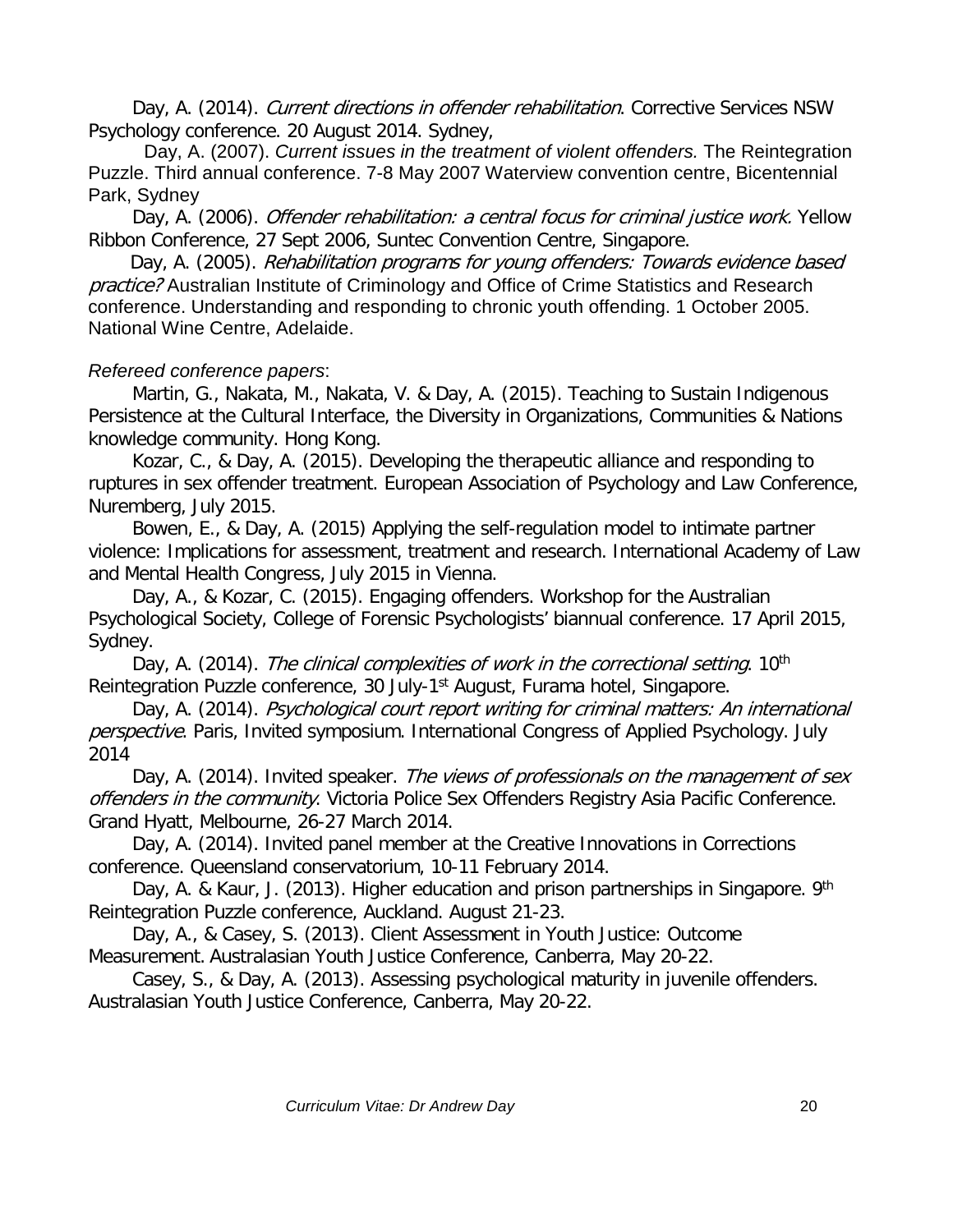Young, J., Day, A., & Casey, S. (2013). Exploring gender differences in the order details and risk profiles of young offenders. Australasian Youth Justice Conference, Canberra, May 20-22.

Kozar, C., & Day, A. (2012). The therapeutic alliance in off3ending behaviour program for personality disordered clients: A preliminary model. 32<sup>nd</sup> ANZAPPL Annual Congress, 25 November 2012, Melbourne.

Campbell, P., Sutton, J., Day, A., 7 MacDonald, J. (2012). Psychological effects on male victims of domestic violence by their female partners:- a literature review. poster presented at 30th International Congress of Psychology, 22-27 July 2012, Cape Town, South Africa.

Day, A. (2011). Sex offender legislation for sex offender registries in Australia: Implications for treatment and management Keynote address at the Children: A Most Precious Resource conference, 30 November, Perth [www.childrenwa.org.au](http://www.childrenwa.org.au/)

Day, A., Vess, J., Powell, M., & Graffam, J. (2011). Sex offender legislation for sex offender registries in Australia: Implications for management. 13th International Corrections and Prisons Association conference, 12th September 2011, Singapore.

Day, A., & Casey, S. (2011). Assessing Outcomes in Youth Justice. Paper presented at the 7<sup>th</sup> Reintegration Puzzle conference, 1 Sept 2011 Melbourne.

Day, A., Casey, S., & Vess, J. (2011). Assessing the social climate of Australian prisons. Paper presented at the APS Forensic Psychology National Conference. 6 Aug 2011, Noosa Australia.

Kozar, C., & Day, A. (2011). The therapeutic alliance and offending behaviour programs. Paper presented at the APS Forensic Psychology National Conference. 6 Aug 2011, Noosa Australia.

Gerace, A., & Day, A. (2011, July). Criminal Rehabilitation: The Impact of Religious Programming, paper presented at the 4th Australian Conference on Spirituality and Health, Adelaide 11-13 July 2011.

Hardcastle, L., Bartholomew, T. & Day, A. (2010, September). *Reinventing* reintegration: Supervising the transition, paper presented at meeting of Collaboration for Research on the Effective Development of Offender Supervision (CREDOS), Monash University, Caulfield.

Bartholomew, T., Hardcastle, L. & Day, A. (2010, September). Reinventing offender reintegration: Proceed with caution, paper presented at 23<sup>rd</sup> Annual ANZSOC Conference, Alice Springs.

Day, A. (2010). Treatment readiness. Invited symposium (chair) International Congress of Applied Psychology, July 2010, Melbourne.

Kozar, K., & Day, A. (2010). The process of rupture repair in offending behaviour programs: If I care, will it make a difference? International Congress of Applied Psychology, July 2010, Melbourne.

Gerace, A., Day, A., Casey, S., & Mohr, P. (2010). Self, other, and past experience in the process of perspective taking. *International Congress of Applied Psychology*, July 2010, Melbourne.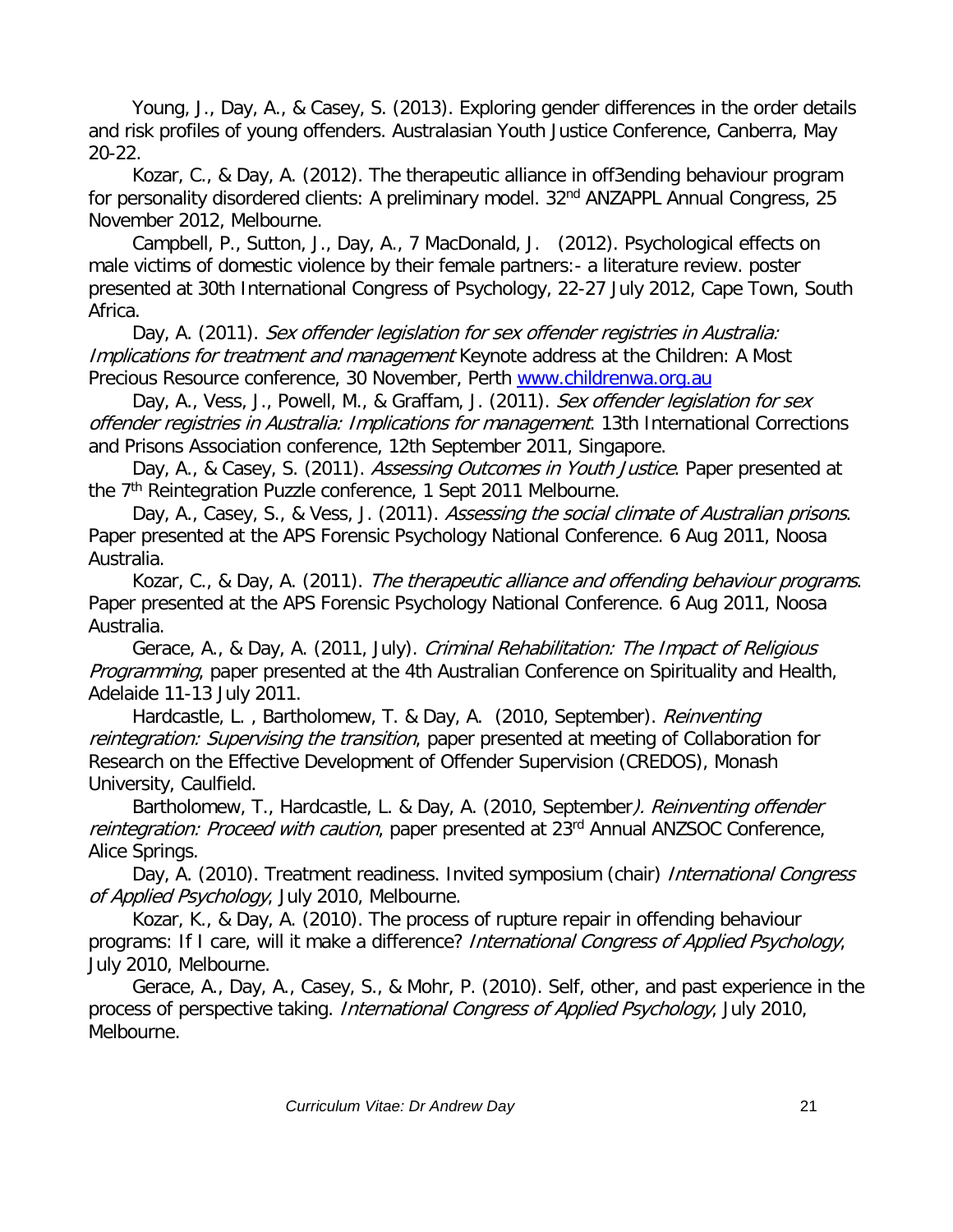Day, A., Carson, E. & Saebel, J. (2010). Perspectives on domestic violence: The influence of organisational issues on program outcomes. World Conference on Psychology, Counselling and Guidance 21st - 25th of April 2010, Antalya, Turkey.

Hardcastle, L., Bartholomew, T., Day, A. (2010). Reinventing reintegration: Supervising the transition, paper presented at meeting of *Collaboration for Research on the Effective* Development of Offender Supervision (CREDOS), Sept 1-2, Monash University, Caulfield.

Gerace, A., Day, A., Casey, S., & Mohr, P. (2010). The Road Well Travelled: The role of past experience in taking another's perspective.  $27<sup>th</sup>$  International Congress of Applied Psychology.

Gerace, A., Day, A., Casey, S., & Mohr, P. (2010). Self, other, and past experience in the process of perspective taking.  $27<sup>th</sup>$  International Congress of Applied Psychology. Melbourne.

Day, A., Carson, E., & Saebel, J. (2010). Perspectives on domestic violence: The influence of organisational issues on program outcomes. Procedia - Social and Behavioral Sciences 00 (2010) 000–000

Casey, S. & Day, A. Offender Reintegration: An RNR-GLM framework. 31st Congress of the International Academy of Law and Mental Health, New York, USA, June 28th - July 4th, 2009.

Gerace, A., Day, A., Casey, S., & Mohr, P. (2009, June 4-5). An investigation of the process of perspective taking in interpersonal situations. Paper presented at the Australian College of Mental Health Nurses – SA Branch Annual Forum in conjunction with Consultation Liaison Special Interest Group Annual Conference, Adelaide, Australia.

Gerace, A., Day, A., Casey, S., & Mohr, P. (2009, September 29-October 2). The process of interpersonal perspective taking. Paper presented at the 35th Annual International Conference of the Australian College of Mental Health Nurses, Sydney, Australia. Published abstract in the International Journal of Mental Health Nursing, 18(1 Suppl.), A9.

Day, A. (2009). Family violence programs for indigenous men. Invited paper for the ANZAPPL (South Australia) conference on Aboriginal issues. Barossa Valley, South Australia, September 9-10 2009.

Day, A., Opitz, C., & Carson, E. (2009). Domestic violence: Perpetrator programs in Western Australia. ACEA-Reintegration Puzzle Conference, Perth, 30 August-2 September 2009.

Day, A., MacKenzie, J., & Shirley, L. (2009). Community reintegration for men serving long sentences: A rationale for service delivery informed by the Good Lives Models of offender rehabilitation. ACEA-Reintegration Puzzle Conference, Perth, 30 August-2 September 2009.

Howells, K., Tennant, A., Elmer, R., & Day, A. (2009) Mindfulness: Does it have a role in reducing violence? 6th European Congress on Violence in Clinical Psychiatry. Stockholm 21-24 October.

Wright, S., & Day, A. (2009). Mindfulness and the treatment of anger problems in offending individuals. APS College of Forensic Psychologists Conference, Melbourne, Feb 27-March 2.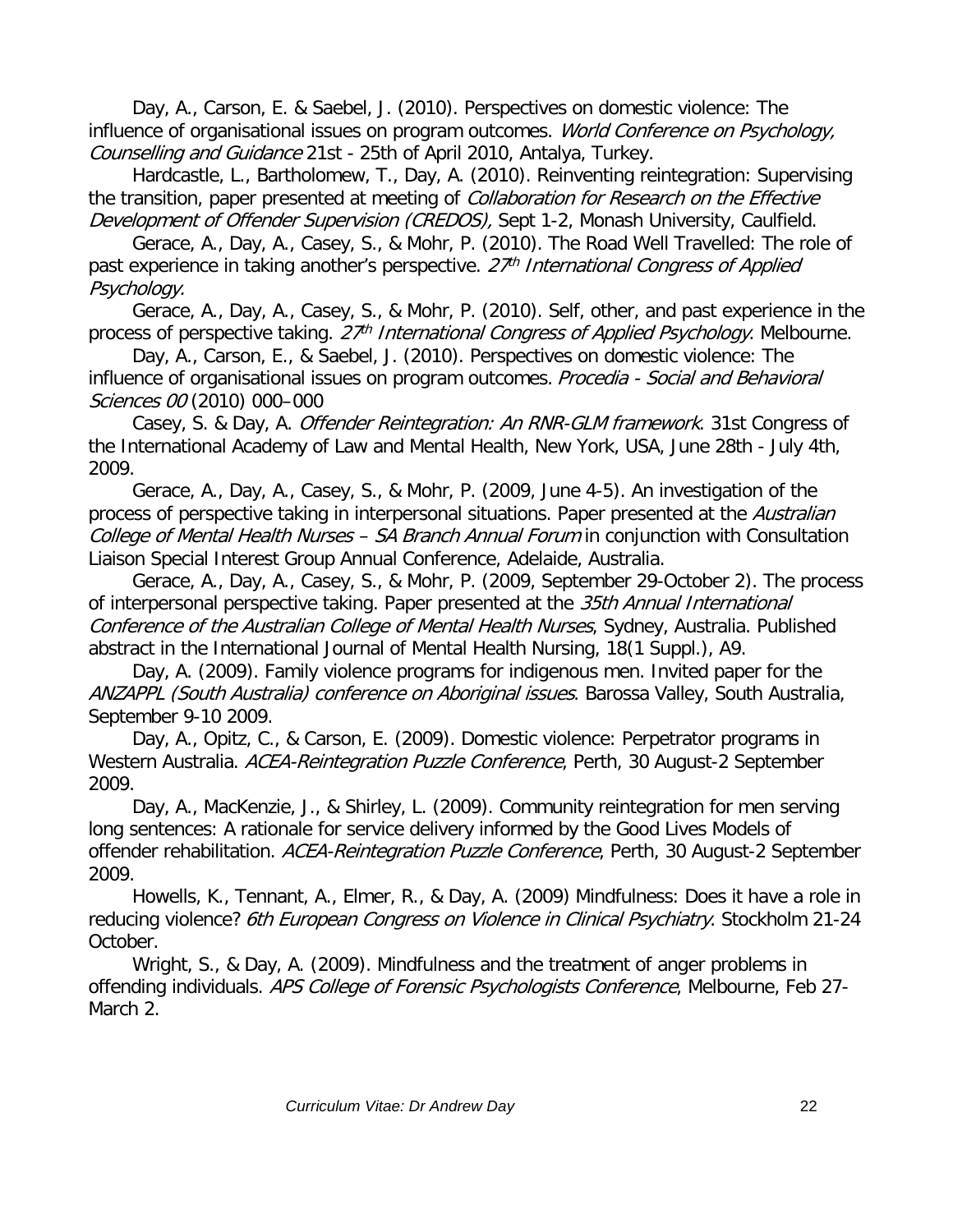Kozar, C., & Day, A. (2009). Developing the therapeutic alliance in offending behaviour programs: A qualitative study of its perceived impact on treatment outcomes. APS College of Forensic Psychologists Conference, Melbourne, Feb 27-March 2.

White, J., Day, A., & Barrett, G. (2008). Judicial data: The gold standard of measurement in medico-legal matters. Paper presented at the 28<sup>th</sup> Annual Congress of the Australian and New Zealand Association of Psychiatry, Psychology and Law. Sydney, 23-26 October 2008.

Gerace, A., & Day, A., Howells, K., Mohr, P. & Lim, L. (2007). The role of perspective taking in anger arousal: A comparison between violent offenders and a community sample. Paper presented at the 3<sup>rd</sup> International Congress of Psychology and Law in conjunction with the  $27<sup>th</sup>$  Annual Congress of the Australian and New Zealand Association of Psychiatry, Psychology and Law. Adelaide, 3-8 July 2007.

Kozar, C., & Day, A. (2007). The working alliance and offending behavior programs. Paper presented at the 3<sup>rd</sup> International Congress of Psychology and Law in conjunction with the 27<sup>th</sup> Annual Congress of the Australian and New Zealand Association of Psychiatry, Psychology and Law. Adelaide, 3-8 July 2007.

Day, A. (2006). Towards the development of anger management programs for male indigenous offenders: Recommendations for practice. Paper presented at the  $26<sup>th</sup>$  Annual Congress of the Australian and New Zealand Association of Psychiatry, Psychology and Law. Lorne, 9-12 November.

Gerace, A., Mohr, P., Howells, K., Wharton, M., & Day, A. (2006, July). The role of perspective taking in anger arousal. Paper presented at the 26th International Congress of Applied Psychology, Athens, Greece.

Bryan, J., Davey, L., Day, A., & Boyd, C. (2006). Psychological change and desistance from crime. 26<sup>th</sup> International Congress of Applied Psychology. July 16-21, Athens, Greece.

Davey, L. & Day, A. (2006). Shades of grey: Reflections on researching Indigenous Australian Issues. Paper presented at the  $\mathbb{Z}^h$  International Interdisciplinary Conference Advances in Qualitative Methods, 13-16<sup>th</sup> July, Surfers Paradise, Australia.

Day, A., Howells, K., & Davey, L. (2006). Effective anger intervention for Indigenous prisoners: Research and development in a South Australian study. Paper presented at the 6<sup>th</sup> annual International Association of Forensic Mental Health Services conference, Amsterdam, June 15, 2006.

Day, A. (2005). Department of Correctional Services (SA) *Inaugural Psychology Forum*. Anger, trauma and indigenous prisoners: Some future directions for psychological service provision. Sunnybrae Function Centre (10/05).

Gerace, A., Day, A., Howells, P., & Mohr, P. (2006).The role of perspective taking in anger arousal, *26th International Congress of Applied Psychology* to be held in Athens, Greece, July 16-21, 2006.

Ranzijn, R., McConnochie, K., Day, A., & Nolan, W. (2005). Benchmarking the teaching of Australian Indigenous content in undergraduate psychology. Paper presented as part of Professional Forum 'Teaching Psychology in the best interests of and in collaboration with Indigenous Australians: towards national curriculum guidelines', *National Conference of the Australian Psychological Society,* Melbourne, September 29th 2005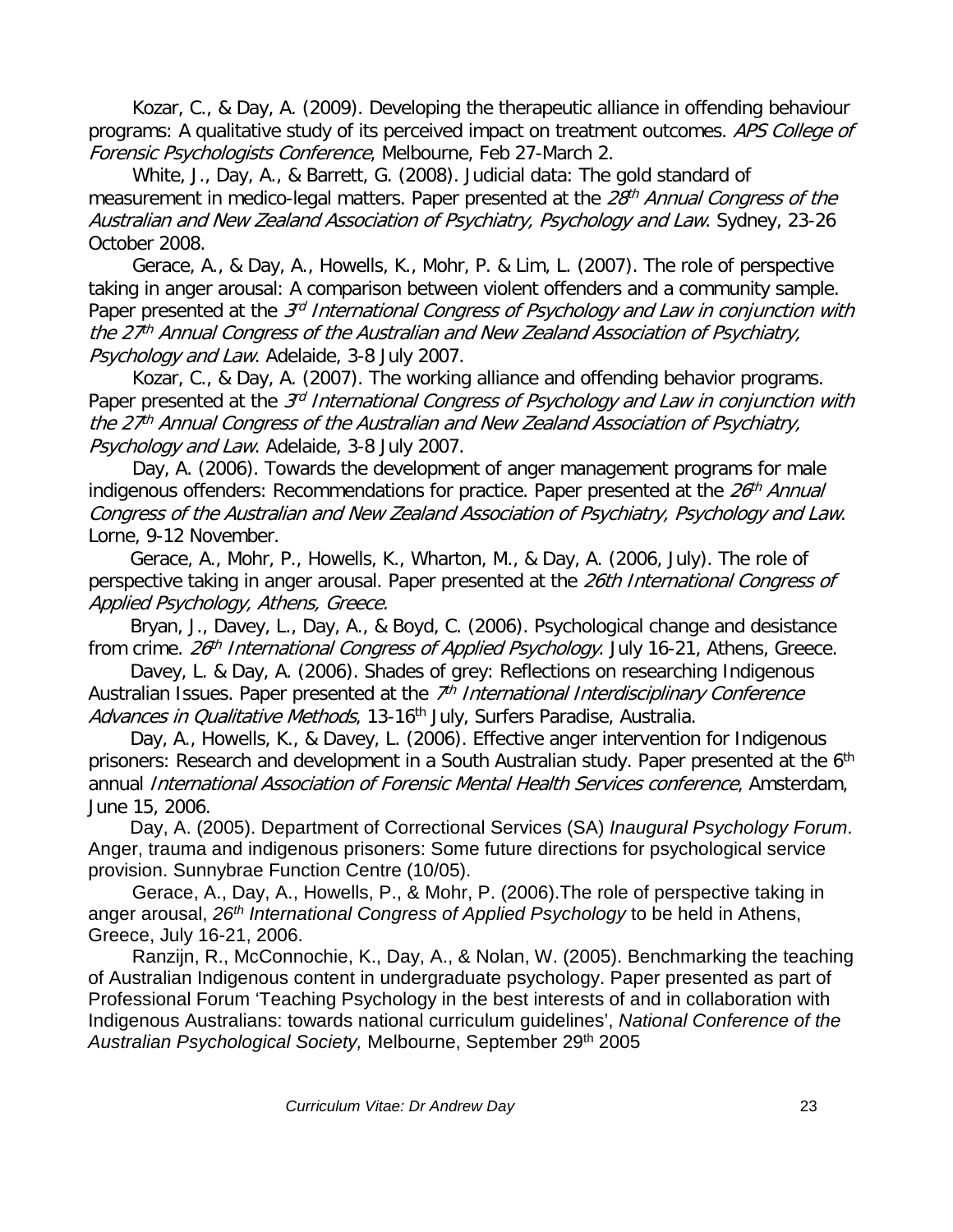Parton, F., Day, A., & White, J. (2005). An empirical study on the relationship between intellectual ability and an understanding of the legal process in male remand prisoners. *Disability and the Criminal Justice System Conference*, Melbourne, 13-15 July 2005

Campbell, P. & Day, A. (2005). Psychological Effects of Domestic Violence on Male Victims In Rural Australia. Poster presentation at the *5th International Association of Forensic Mental Health Services conference, Melbourne, 19<sup>th</sup> April 2005.* 

Day, A. & Bryan, J. (2005). Offender rehabilitation and problem assimilation. Paper given at the *5th International Association of Forensic Mental Health Services conference*, Melbourne, 19<sup>th</sup> April 2005.

Day, A., Davey, L., & Howells, K. (2005). Anger, overcontrol, and serious violent offending. Paper given at *the 5th International Association of Forensic Mental Health Services* conference, Melbourne, 19<sup>th</sup> April 2005.

Howells, K., Bryan, J., & Day, A. (2005). Readiness for treatment in high risk offenders with personality disorders. *5th Annual International Association of Forensic Mental Health Services* Conference. 18-21 April. Melbourne, Australia.

Day, A., & Wharton, M. (2004). Psychological issues in the design of secure care facilities. Poster presentation at the *Australian and New Zealand Psychiatry, Psychology, and Law* conference, Port Douglas, July 2004.

Parton, F., Day, A. & White, J. (2003). Intellectual functioning and understanding of the legal process. *International Psychology and Law* Conference, Edinburgh.

White, J., Day, A. and Howells, K. (1999). Forensic Psychology in Australia. XXIV *International Association of Law and Mental Health* Conference, Dublin.

Parker, A., Mohr, P. and Day, A. (1999). Attitudinal Predictors of Police Discretionary Powers in the Juvenile Justice System. XXIV *International Association of Law and Mental* Health Conference, Dublin.

#### *Non-refereed conference papers*:

King, D., Day, A., & DelFabbro, P. (2011). The South Australian Youth Court. Paper presented at the Australian Academy of Social Sciences (ASSA) Workshop "Whither Australia's Children's Courts?" February 17<sup>th</sup> 2011.

Day, A. & Wanganeen, R. (2003). The needs of Indigenous Young People in Secure Care. Indigenous. Family and Youth Services Managers Conference, 7<sup>th</sup> August 2003, Sunnybrae Farm, Adelaide.

Howells, K., Day, A., Byrne, M. & Byrne, S. (1999). Risk, needs and responsivity in violence rehabilitation: Implications for programs with indigenous offenders. Best Practice Interventions in Corrections for Indigenous People. Australian Institute of Criminology Conference, Adelaide.

Howells, K. & Day, A. (1999). Adapting violence programs for the Aboriginal offender. Ministerial Council for Aboriginal and Torres Strait Islander Affairs, Perpetrator Workers Forum.

Day, A. (1999-2002). Criminogenic Needs Assessment Training for Community Corrections Officers: Effectiveness of Rehabilitation Programs for Offenders, Department for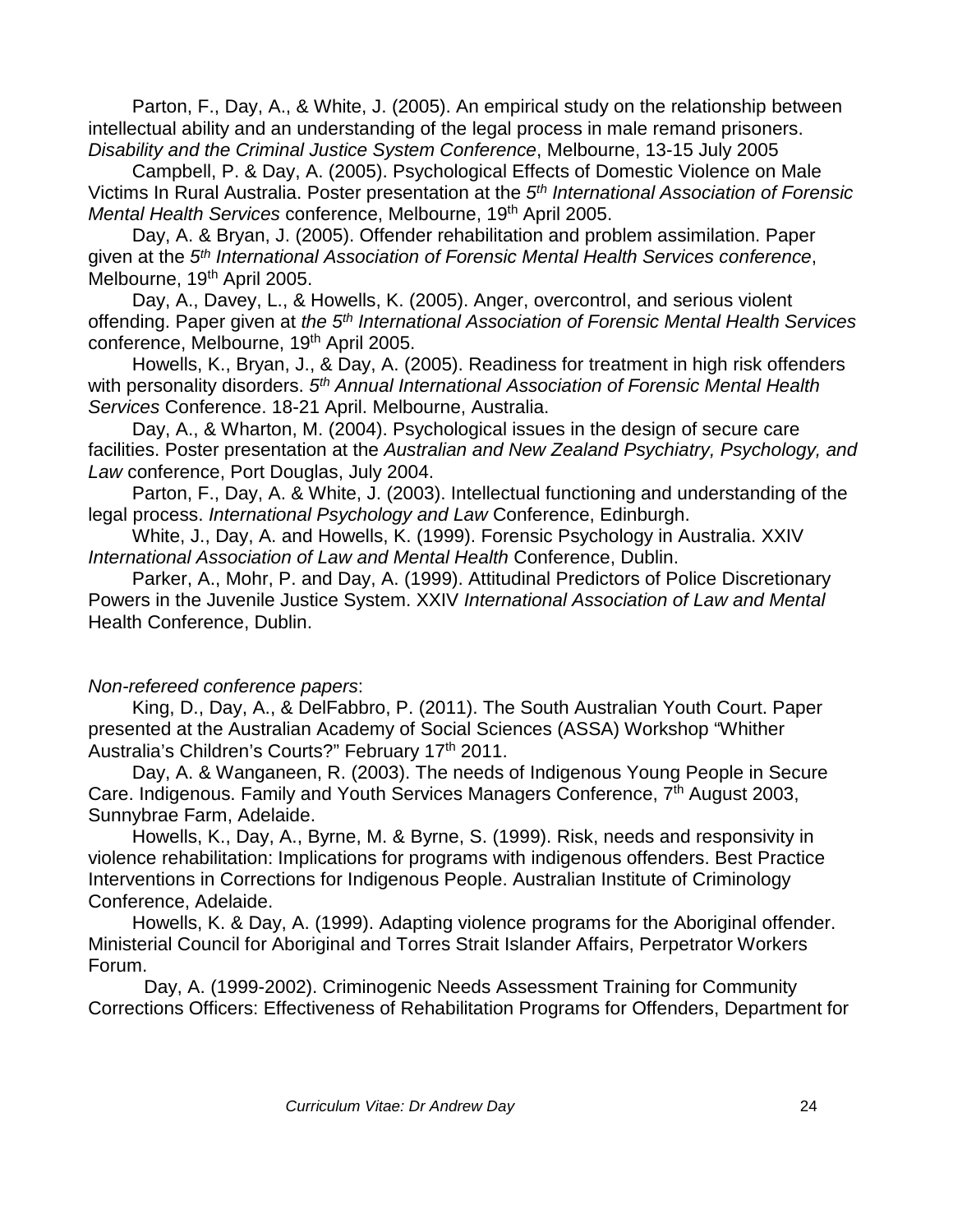Correctional Services, S.A. Series of workshops for social workers, prison staff and community corrections officers.

*Reports*: reports commissioned by international, government, commercial and other agencies. Day, A., Casey, S., Brown, S., & Kozar, C. (2015). Youth Justice Outcomes: The PLUS+ program review. Report for Youth Justice, DCSI, SA.

Day, A., Casey, S., Kozar, C. (2015). Corrections Victoria Program Change Manual. Report for Corrections Victoria.

Casey, S., Day, A., & Gerace, A. (2014). Understanding the Needs of Female Prisoners: Literature Review. Report for the Department for Correctional Services (SA).

Casey, S. & Day, A. (2014). Norming and Validation of a Risk Assessment Instrument: Static-99R. Report prepared for the Singapore Prison Service and Ministry of Social and Family Development.

Day, A., & Casey, S. (2014). Development of the Reintegration Potential Index (RPI) Assessment Tool. Report prepared for the Singapore Prison Service and Ministry of Social and Family Development.

Casey, S. & Day, A. (2014). Norming and Validation of the Level of Service/Case Management Inventory (LS/CMI). Report prepared for the Singapore Prison Service and Ministry of Social and Family Development.

Day, A. (2014). Theory manual for the Corrections Victoria's offending behavior programs. For Hall McMasters and Associates.

Toumbourou, J.W., Leung, R., Day, A., & Miller, P. (2013). The Australian Research Alliance for Children and Youth (ARACY) Youth Anti-Violence Review. Ross, S., Day, A., Casey, S., & Pollard, J. (2013). Review of the Victorian Intervention Screening Assessment Tool. Corrections Victoria.

Day, A. (2013). Review of therapeutic community models of care. Report for the Singapore Prison Service, Singapore.

Day, A., & Casey, S. (2013). The Reintegration Potential Index. Report for the Singapore Prison Service, Singapore.

Casey, S., & Day, A. (2013). The Level of service Inventory - Preliminary Data and Validation. Report for the Singapore Prison Service, Singapore.

Toumbourou, J.W., Leung, R., Day, A., and Miller, P. (2013). Youth Anti-Violence Review. Report for the Australian Research Alliance for Children and Youth (ARACY) for the Department of Education, Employment and Workplace Relations (DEEWR).

Ross, S., Day, A., Casey, S., & pollard, J. (2013). Review of the VISAT. Report for Corrections Victoria.

Day, A., Casey, S., Vess, J., & Huisy, G. (2013).Evaluation of the Marngoneet Correctional Centre. Corrections Victoria

Day, A., & Casey, S. (2012). The Youth Outcomes Tool. Youth Justice and Youth Services, Dept. of Human Services, Victoria.

Day, A., Casey, S., Vess, J., & Huisy, G (2011). The social climate of Australian prisons. Canberra: Criminology Research Council.

http://www.criminologyresearchcouncil.gov.au/reports/201011.html#crc02-0910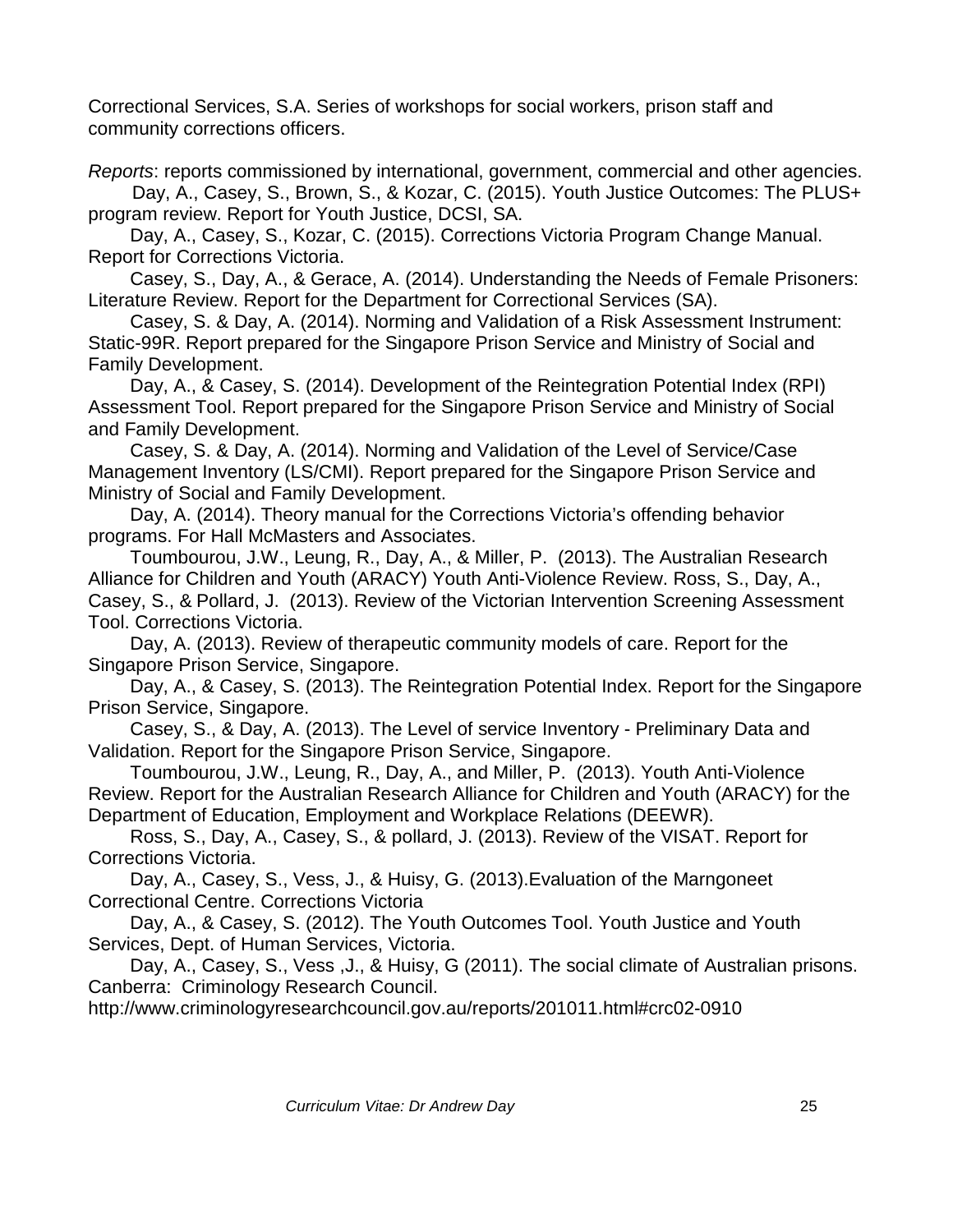A model for intensive case management with moderate and high risk offenders in CCS. Report for Corrections Victoria (Hardcastle, Birgden, Batholomew, Day & Graffam).

Review of Prisoner Throughcare Projects (Indigenous Justice Program), Western Australia and South Australia: Addendum. Report for Global Justice Solutions.

Therapeutic communities. Report for the Singapore Prison service and Ministry of Community Youth and Sorts, Singapore (with P. Doyle).

Working with sex offenders. Report for the Singapore Prison service and Ministry of Community Youth and Sorts, Singapore (with J. Vess).

Measuring the outcomes of a youth justice service. Report for Department of Human Services, Victoria (with S. Casey).

Inquiry into the use of Physical Restraint. Office of the Guardian for Children and Young People. Day, A., & Daffern, M. (2010).

Review of the Uniting Care West Outreach Program.Uniting Care West (Day, A., & Ward, T. (2010).

Heseltine, K., Day, A., & Sarre, R. (2011). Prison-Based Correctional Offender Rehabilitation Programs: The 2009 National Picture in Australia. Australian Institute of Criminology, Research and public policy series no. 112. ISBN 978 1 921532 79 5 ISSN 1836- 2079.

Indigenous Mental Health in the Criminal Justice System A Review for the Justice Mental Health Strategy and Justice Health. Jones, R. & Day, A. (2008).

Programs Review: An annotated list of Indigenous-focused substance misuse and violence programs provisionally critiqued for Corrections Victoria's use (2008). Jones, R., Bernard, S., Day, A. (with assistance from S.Gristwood and C.Spivakovsky). Report for Corrections Victoria.

Day, A., & Howells, K. (2008). Theory manual for the Violent Offender Treatment Program*.* Dept of Correctional Services, WA.

Day, A. & Casey, S. (2008). Practice guidelines for the delivery of the South Australian adult Court Assessment and Referral Drug Scheme. South Australian Attorney General's Department.

Day, A. & Casey, S. (2008). Review of programmes in youth training centres Part 1: Literature Review. Office of the Guardian for Children and Young People. Adelaide, South Australia. see consultations and [recommendations](http://www.gcyp.sa.gov.au/documents/Publications/Submissions%20and%20Reports/Review%20of%20Programmes%20in%20YTCs%20-%20Consultation%20and%20Recommendations.pdf) [summary of the recommendations](http://www.gcyp.sa.gov.au/documents/Publications/Submissions%20and%20Reports/Review%20of%20Programmes%20in%20YTCs%20-%20Consult%20and%20Recs%20Summary.pdf) .

Day, A. & Casey, S. (2008). Review of programmes in youth training centres Part 2: Consultations and Recommendations. Office of the Guardian for Children and Young People. Adelaide, South Australia. [summary of the literature review](http://www.gcyp.sa.gov.au/documents/Publications/Submissions%20and%20Reports/Review%20of%20Programmes%20in%20YTCs%20-%20Lit%20Review%20Summary.pdf) [comprehensive review of human](http://www.gcyp.sa.gov.au/documents/Publications/Submissions%20and%20Reports/Review%20of%20programs%20in%20YTCs%20-%20Literature%20Review.pdf)  [developmental theories and programmes](http://www.gcyp.sa.gov.au/documents/Publications/Submissions%20and%20Reports/Review%20of%20programs%20in%20YTCs%20-%20Literature%20Review.pdf)

Day, A. & Casey ,S. (2007). Theory manual for Maintaining Change programs. Melbourne University for Corrections Victoria.

Gerace, A. & Day, A. (2007). Evaluation of the KAIROS Short Course. Report for Department of Correctional Services, South Australia.

Day, A., Casey, S. & Hackett, L. (2006). Development of a violence risk assessment tool for the South Australian Specialist Court Diversion Programs. Report for the Court Administration Authority.

Casey, S. & Day, A. (2006). Psychometric properties of the Corrections Victoria Treatment Readiness Questionnaire. Report for Corrections Victoria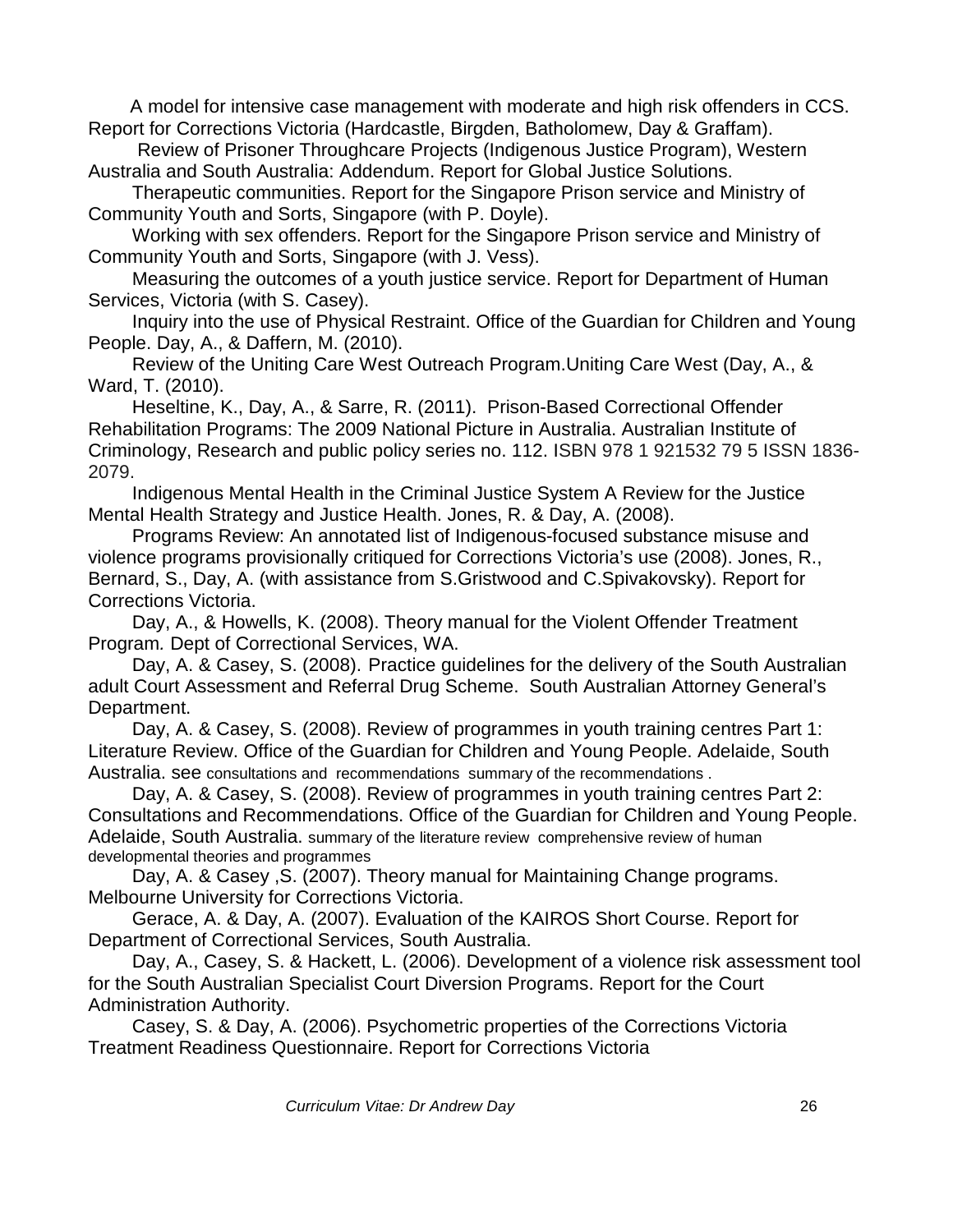Bryan, J., & Day, A. (2006). The Violent Offender Treatment Program (Long Bay Prison, NSW): Preliminary report and outcome data. Report prepared for New South Wales Department of Corrective Services.

Hackett, L., Day, A., & Casey, S. (2005). Drug Summit Program Evaluation: Stage 1 Report: Literature Review; Stage 2 Report: Process and Impact Evaluation. A Report for Children, Youth & Family Services, Juvenile Justice Division, SA.

Howells, K., Heseltine, K., Sarre, R., Davey, L. & Day, A. (2004). Correctional Offender Treatment Programs: The National Picture in Australia. Report for the Criminology Research Council. <http://www.aic.gov.au/crc/reports/200203-04.html>

Proeve, M, Day, A., Mohr, P., & Hawkins, K. (2004). Specific Risk Assessment for Child Sexual Offenders: A Bayesian Approach. Report for the Criminology Research Council.

Day, A., Howells, K., Casey, S., & McMurran, M. (2003). Drug and alcohol treatment for corrections: Service mix and standards. Report for Corrections Victoria, Victoria.

Day, A. & Wanganeen, R. (2003). The needs of young Indigenous people in secure care. Report for juvenile justice, South Australia,

Howells, K., Day, A., Ward, T., & Casey, S. (2003). General readiness in offenders. Report for the Office of Correctional Services commissioner, Victoria.

Howells, K., Heseltine, K., Day, A., & Davey, L. (2003). Evaluation of anger management programs in Queensland. Report for Correctional Services, Queensland Government.

Day, A., Howells, K., & Rickwood, D. (2003). The Victorian Juvenile Justice Rehabilitation Review. Report for DHS, Victoria. Published online at [www.dhs.vic.gov.au/juvenilejustice](http://www.dhs.vic.gov.au/juvenilejustice)

Giles, G., Day, A., Marshall, B., Sanderson, V. & Nakata, M. (2002). There's a lot of isolation, a lot of alienation: A Report into Indigenous Recruitment, Retention and Development for the Justice Portfolio, SA Government. Report by the Aboriginal Research Institute. Adelaide: University of South Australia.

Day, A. (2002). At-risk youth and Reconnections with Education, Employment and Training Pathways. Report for FAYS/DETE, SA Government.

Heseltine, K., Day, A., & Howells, K. (2001). The DCS Anger Management Program and its applicability to Female Offenders. Report for DCS, SA Government.

Howells, K., Day, A., Bubner, S., Jauncey, S., Parker, A., Williamson, P., Heseltine, K. (2001). An evaluation of anger management programs with violent offenders in two Australian states. Report for Dept. of Corrections, SA., Ministry of Justice, WA, Criminology Research Council.

Day, A., Howells, K., Day, A., Whitford, H., White, J., O'Brien, K. and Chartres, D. (1999). *The Uses of Psychological and Psychiatric Court Reports in South Australian Magistrates' Courts*. Law Foundation of South Australia, Adelaide.

Howells, K., Day, A., White, J., Byrne, M. & Hart, K. (2000). Best practice literature reviews Offender rehabilitation (Vol. 1) and Management of Women, Indigenous and Ethnic Minority Prisoners. ACT Department of Correctional Services.

#### *Research Grants*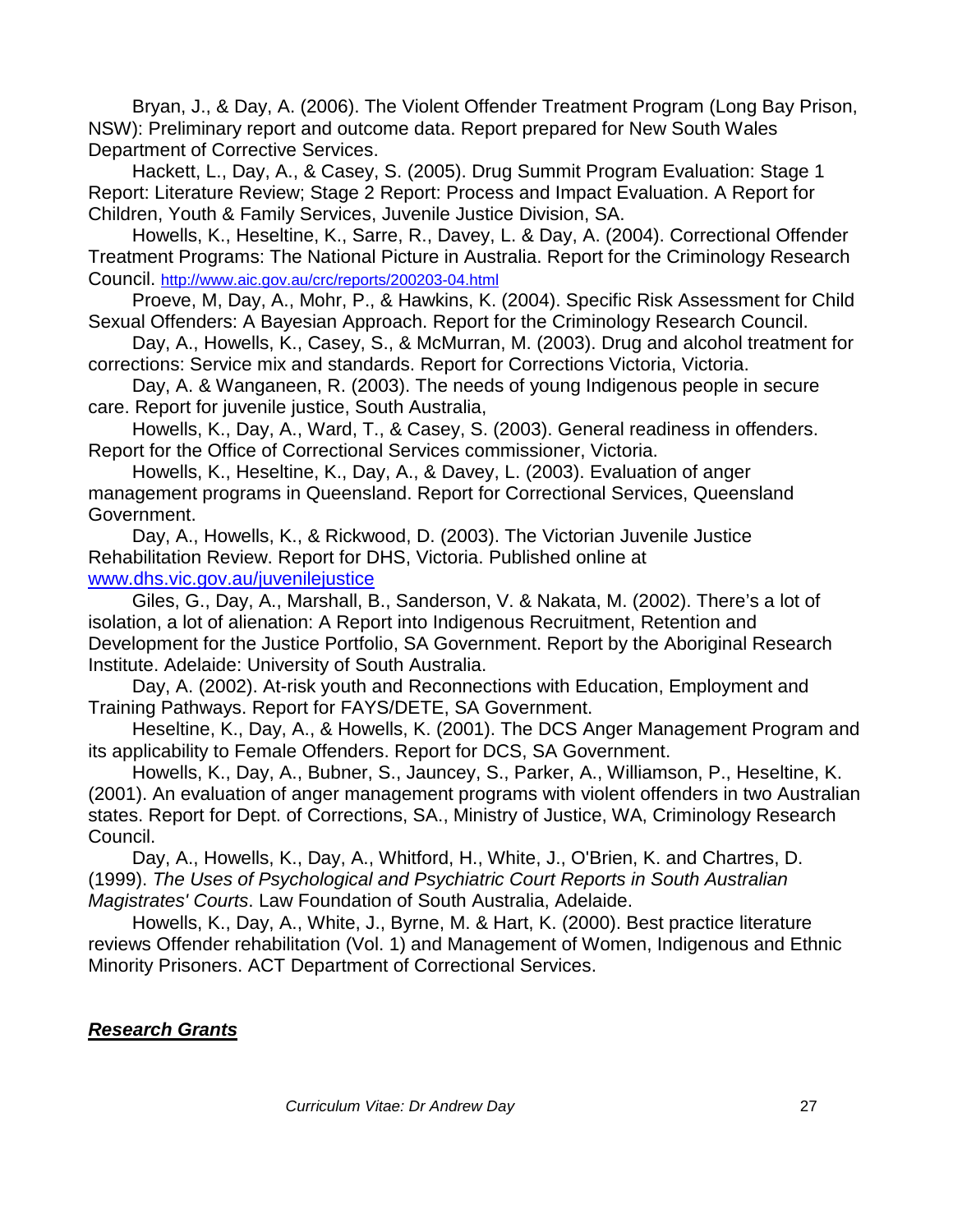#### *National Competitive Grants*

A future beyond the wall: Improving post-release employment outcomes for people leaving prison. 2014-2017. (LP140100329). Baldry, Dowse, Bright, Graffam, Day, Cale, McGillivray, Bartlett, Ollerton. \$304,221.

Investigating the role of alcohol and other drugs in family and domestic violence in Australia and their impact on police responses 2014-2015. National Drug Law Enforcement Research Fund (\$239,775). P. Miller, A. Walker, B. Costa, L. Satyen, A. Day, J. Toumbourou.

A model of sex offender registration, monitoring, and risk management 2012-2014. (DP120100432). A. Day, J. Vess, M. Powell, T. Ward, E. Carson, J. Graffam, & S. Casey (\$110,000).

Indigenous persistence in formal learning. ARC Indigenous Discovery (IN120100021) 2012-2014 M. Nakata, A. Day, and G. Martin (\$693,000).

The effective treatment of drug using offenders: The impact of treatment modality, coercion and treatment readiness on criminal recidivism. ARC Linkage grant 2010-2013 (\$103,527 plus \$45,000 industry partner contribution with S. Casey). (LP100200834).

Assessing the therapeutic climate of prisons. CRC grant 2010-2011 (\$45,554 with S. Casey & J. Vess).

Challenges, possibilities and future directions: A national assessment of Australia's children's courts. ARC Discovery grant 2009-2010 (\$580,000 with A. Borowski and others) (DP0987175).

Stopping domestic violence in urban and rural areas: Evaluation and improving the effectiveness of domestic violence perpetrator program. ARC Linkage Grant 2007-2010 (with CI Carson, PI O'Leary & PI Chung) (LP0669479) (ARC \$120,000, industry partner \$240,519 including in-kind support).

Evaluation of integrated programs for men who perpetrate domestic violence: An examination of the effectiveness of interventions process and systems. ARC Linkage Grant 2006-2008 (CI from 2007 with PI O'Leary & PI Chung) (LP0561991) (ARC \$60,000, industry partner \$75,000 including in-kind support).

Disseminating srategies for incorporating Australian Indigenous content into Psychology undergraduate programs throughout Australia. Team member, Carrick Institute Competitive Grants Program (with R. Ranzijn, K. MacConnachie, C. Clarke, B. Guerin, C. Sonn, H. Gridley & M. Katsikitis (\$182,168).

Improving the Outcomes of Anger Management Programs for Violent Offenders: The Role of Perspective Taking Deficits in Violent Crime (2004-2007). (\$81,000 with K. Howells & P. Mohr, ARC Discovery grant).

The Experience and Expression of Anger by Male Indigenous People in Prison Settings (2004-2007). (\$133,000 with K. Howells & M. Nakata, ARC Discovery grant).

A Conditional Probability Approach to Risk Assessment for Different Classes of Victims of Child Sexual Offenders (2003). (\$40,890 with M. Proeve & P. Mohr). Criminology Research Council Grant.

Correctional Offender Treatment Programs: The National Picture in Australia. (2003- 2004) (\$52,935 with K. Howells, K. Heseltine, R. Sarre & C. Clay. Criminology Research Council Grant.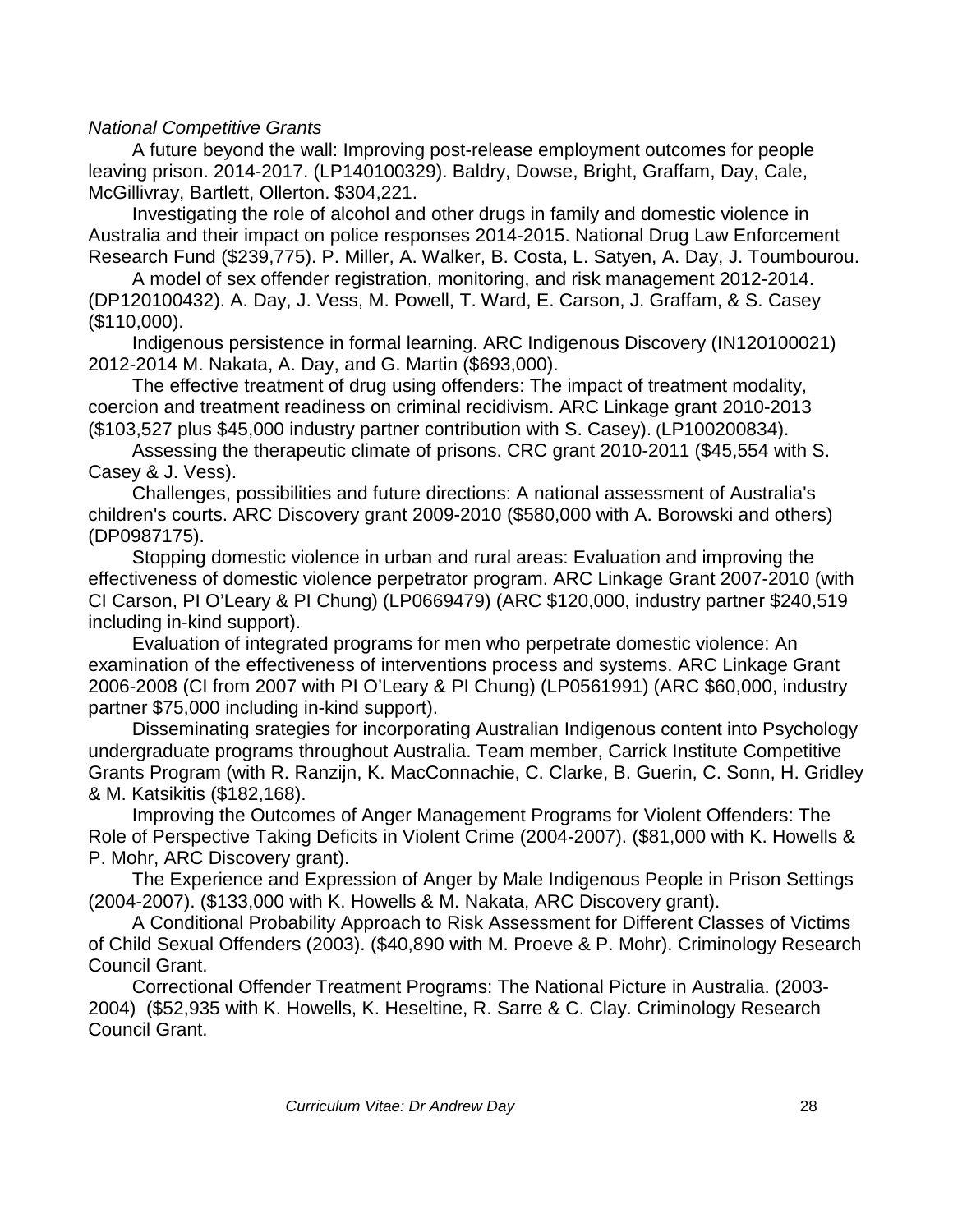Assessing readiness for anger management programs (2003-2004). ARC Linkage grant (\$50,526 with K. Howells, T. Ward & A. Birgden).

Evaluation of Anger Management Programs for Violent Offenders in Two Australian States, (1998-2000). (\$30,000 with K. Howells), Criminology Research Council Grant.

# *Other*

Bryan, J., & Day. A. Executive function as a mediator of impulsivity, risk taking and anger control in emerging adulthood. University of South Australia, ARC Incentive Scheme (2006 - \$10,000).

University of South Australia. 2005 Division of Education Arts and Social Sciences Teaching & Learning Grant (with R. Ranzijn, K. McConnochie & W. Nolan). Symposium on the Pedagogy of Teaching Psychology as it Relates to Indigenous People. (\$3,000).

University of South Australia Divisional Research Grants 2004-5. Psychological maturity as an explanation for the ageing-out of crime (with J. Bryan, C. Boyd & L. Davey) (\$9,403).

University of South Australia. 2004 Division of Education Arts and Social Sciences Teaching & Learning Grant Application (with R. Ranzijn, K. McConnochie & W. Nolan). Benchmarking the teaching of Indigenous content in undergraduate courses (\$4,745).

University of South Australia Linkage-Project Development Incentive Scheme Grant (\$5000). Developing differential case management strategies in DCS.

University of South Australia Linkage-Project Development Incentive Scheme Grant (\$5000). Developing gambling program.

Funding for post-doctoral research fellow position (with K. Howells). UniSA Divisional funding in collaboration with the Department for Correctional Services, NSW \$117,265 (2004- 2006)

Identifying Barriers to Engagement in Aboriginal Adolescents in Juvenile Justice: Attitudes towards Treatment and Willingness to Seek Help. Division of Education, Arts and Social Sciences Research Grant, University of South Australia \$4,500, (2001-2002).

Identifying the Cultural and Criminogenic Needs of Aboriginal Adolescents At Risk of Offending. Division of Education, Arts and Social Sciences Research Grant, University of South Australia \$9,000 (2001).

The Development of a Research Literature Database in Forensic Psychology (with P. Mohr). Division of Education, Arts and Social Sciences Research Grant, University of South Australia \$2,400 (2001).

The Uses of Psychological and Psychiatric Court Reports in South Australian Magistrates' Courts, Chief Investigator (with J. White, K. O'Brien, H. Whitford & K. Howells), Law Foundation of SA Grant, \$10,000 (1999).

Fear of Crime in Older Adults (with R. Ranzijn & K. Howells). DEASS Research Grant, University of South Australia, \$8,700 (1999-2000).

# *Contract Research/Consultancy projects*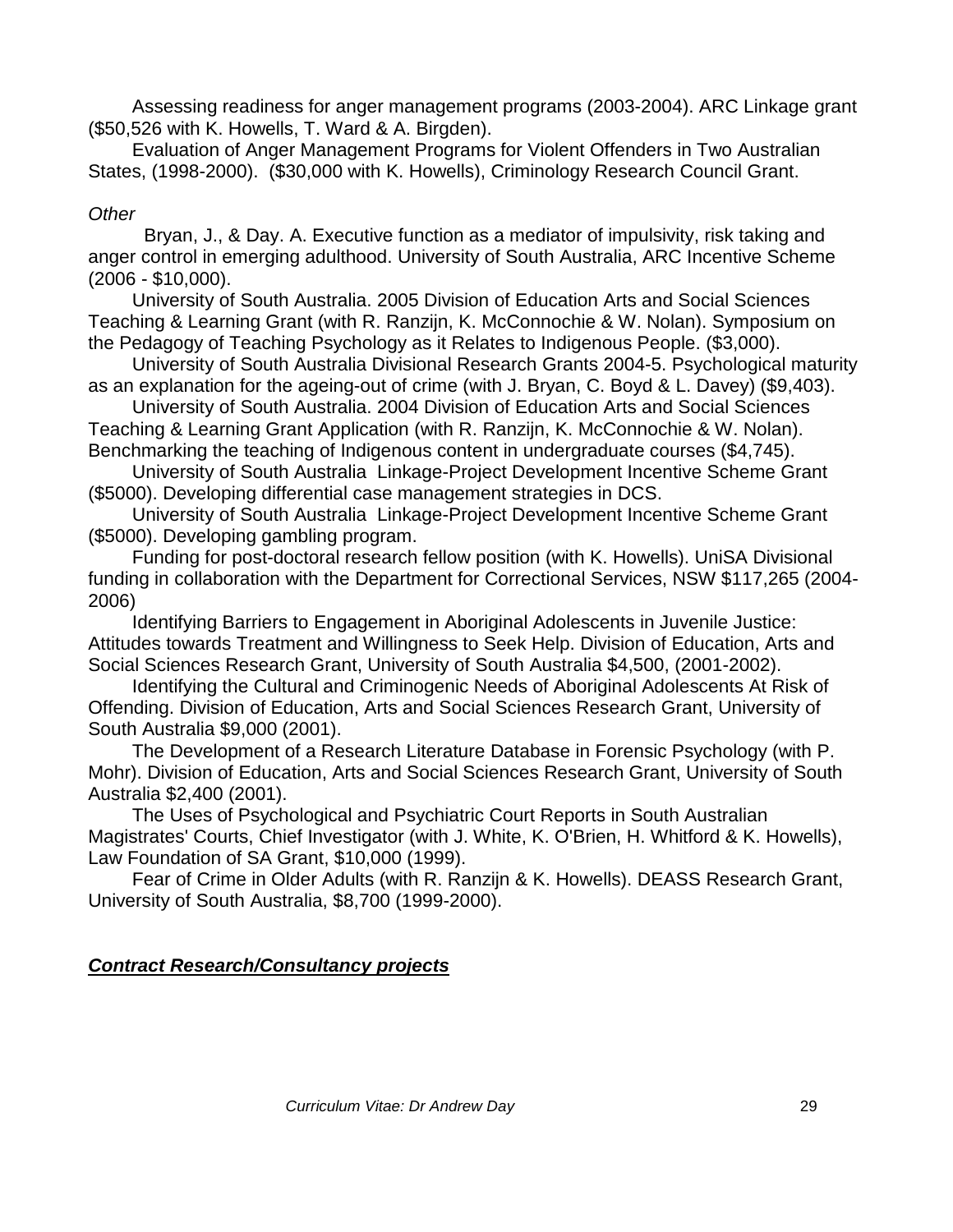Aligning Effort Integration and Coordination Research for Eastern Metropolitan Social Issues Council (\$100,000).Eastern Melbourne Medicare Local. 2015- (with B. Marshall, J. Toumbourou and others).

Development of the Program Change Manual. Corrections Victoria. (\$20,000), 2014- 2015 (with S. Casey & C. Kozar).

Review of the plus+ Program. Youth Justice SA (\$10,000), 2014-2015. (with S. Casey & S. Brown)

The Needs of Female Offenders. Dept of Correctional Services SA (with S. Casey & A Gerace) \$41,481. 2014-2015.

Program development project Corrections Victoria (with K. McMasters) 2013- 2014 (\$200,000)

Consultancy to J. Parker. Development of an anger and violence programs (\$6,000). Australian Institute of Health and Welfare: Closing the Gap (\$25,723.64). Issues Paper on Community Safety.

VISAT Review (with S Ross J Pollard and S Casey) \$240,000 (subcontract \$45,000). Youth Justice Psychological Services Review (\$59,000) (with S. Casey & M. Daffern) Good Grief consultancy (\$12,500).

Evaluation of the Marngoneet Correctional Centre (\$180,000) (with S. Ross, S. Casey & R. Jones).

Intensive Case Management Model for offenders under the supervision of Community Correctional Services. Corrections Victoria (\$80,000) (with T. Bartholomew, J. Graffam, L. Hardcastle, and A. Birgden).

Review of offender reintegration services (\$13,200). Global Justice Solutions.

Research, training and consultancy services for the Singapore Prison Service and Ministry of Community Youth and Sport (\$495,000). (with S. Casey, J. Vess and T. Ward).

Measuring youth justice outcomes (\$91,280). Department of Human Services, Victoria (with S. Casey).

Development of a methodology for measuring program outcomes. Corrections Victoria (\$11,000).

Inquiry into the use of physical restraint. Office of the Guardian for Children and Young People (with M. Daffern) (\$40,000).

Review of the Uniting Care West Outreach program (with T.Ward). Uniting Care West (\$11,000).

Walking Together – development of a Koori family violence program. DCS, New South Wales. (with R. Jones, M. Nakata and D. McDermott) (\$120,000).

Review of Indigenous mental health in the criminal justice system, Justice Health, Victoria (with R. Jones) (\$27,000).

Consultancy advice to the Private Public Prisons tender. Transfield Co. (\$20,000).

Project for criminogenic substance use treatment and moderate intensity violence programs for Victorian male and female Indigenous offenders. Corrections Victoria. (with R. Jones, S.Bernard and assistance from S. Gristwood and C. Spivakovsky).

Clinical practice guidelines for the CARDS program (with S. Casey). Attorney General's Dept, SA.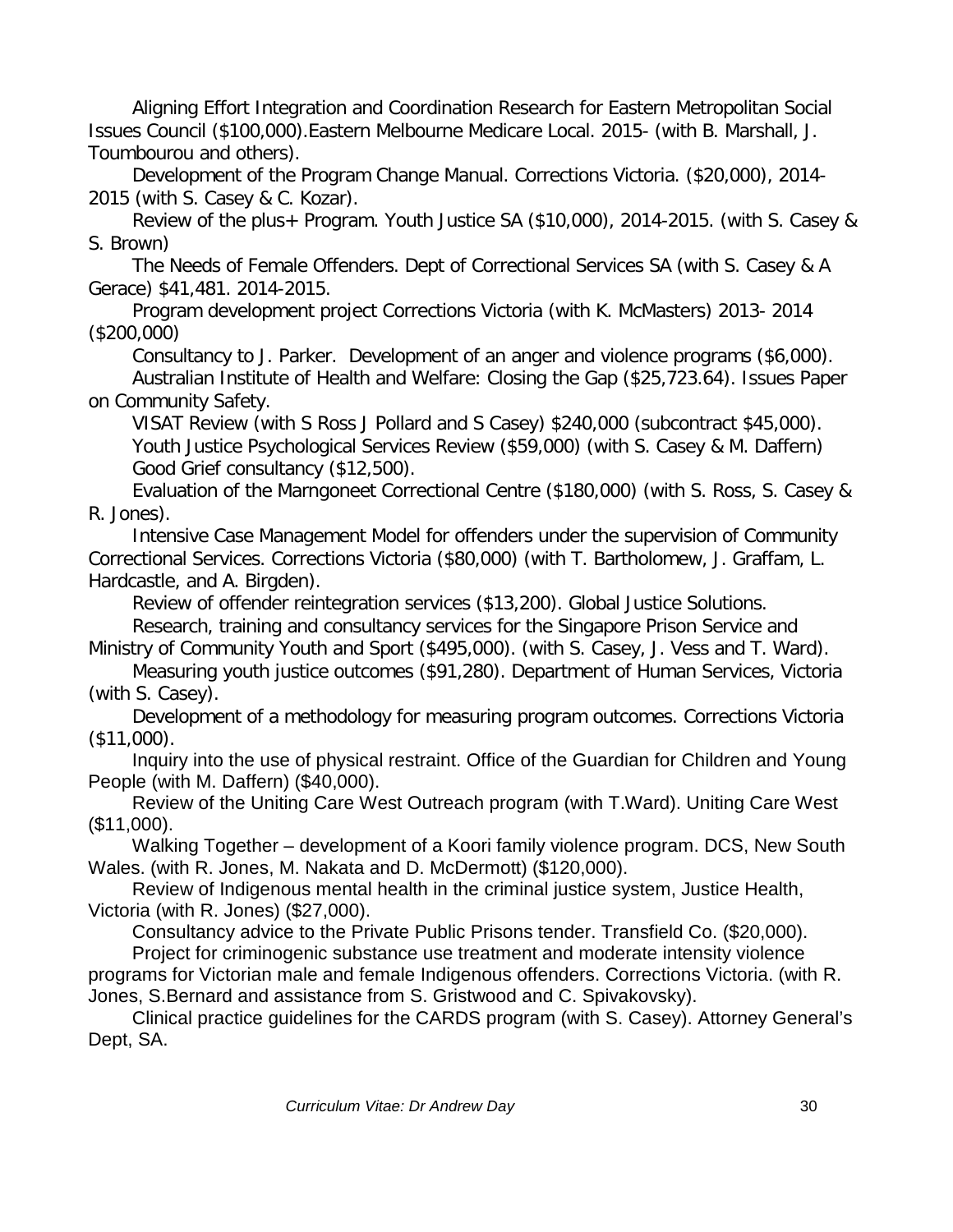Development of a theory manual for the VOTP. Department of Corrective Services, WA (with K. Howells) \$19,000

Review of the secure programming in South Australia. Office for the Guardian for Young People, SA, \$39,160.

Development of a Maintaining Change Program. Corrections Victoria \$59,310 (with R. Jones, L. Eccleston, S.Casey & C. Spivakovsky).

Provision of Professional Courses in Forensic Psychology to Senior Prison Officers in the Singapore Prison Service \$76,500 (with S.Casey).

Programme Review and evaluation, programme development & risk needs assessment instrument development. Singapore Prison Service, \$117,000. (with S.Casey, K.Heseltine & L.Hackett).

Development of a risk assessment tool for use in the specialist courts. Attorney Generals Dept, SA (\$20,000 with S. Casey).

Development of a secure facility in the APY lands. Kutjara consultants (\$1,250). Evaluation of the Victorian Prison Drug Strategy (VPSD) and Opioid Substitution

Therapy Program (OSTP). \$50,000 (with K. Heseltine & Health Outcomes International).

A study of the experience and expression of anger by Indigenous men who have been in prison. Department of Family and Community Services \$109,060 (with M. Nakata & K. Howells).

Evaluation of the Psychometric Properties of the Treatment Readiness Screening Measure. Corrections Victoria, (\$40,000 with S. Casey).

Development of the juvenile justice risk needs tool, Juvenile Justice, Victoria (\$9,735 with S. Casey).

Design issues in the development of a new juvenile justice centre, Family and Youth Services, South Australia (\$8,700 with K. Howells).

Review of drug rehabilitation programs for offenders. Department of Correctional Services, South Australia (\$7,300 with K. Howells).

Evaluation of three drug summit funded programs for juvenile offenders in South Australia. Juvenile Justice, Family and Youth Services, SA (\$20,000 with K. Howells).

Student Evaluation of the Argyle Diamonds Young Indigenous Women's Leadership Camp 2003. For Rio Tinto.

Evaluation of the children's court clinic drug program, Department of Justice Victoria. (\$49,324 with K. Heseltine and K. Howells in partnership with Health Outcomes International)

Development of a general readiness screening tool for offenders, Corrections Victoria (\$40,000 with K. Howells, T. Ward).

Evaluation of the Victorian drug and alcohol services for offenders: Service mix and standards. Office of the Correctional Services Commissioner, Victoria (\$88,000 with K. Howells, S. Casey & M. McMurran).

Evaluation of the anger management program. Department of Corrective Services, Queensland (\$83,672 with K. Howells & K. Heseltine).

Student Evaluation of the Akaltye Indigenous Science Education Program 2002. For Rio Tinto.

Student Evaluation of the Argyle Diamonds Young Indigenous Women's Leadership Camp 2002. For Rio Tinto.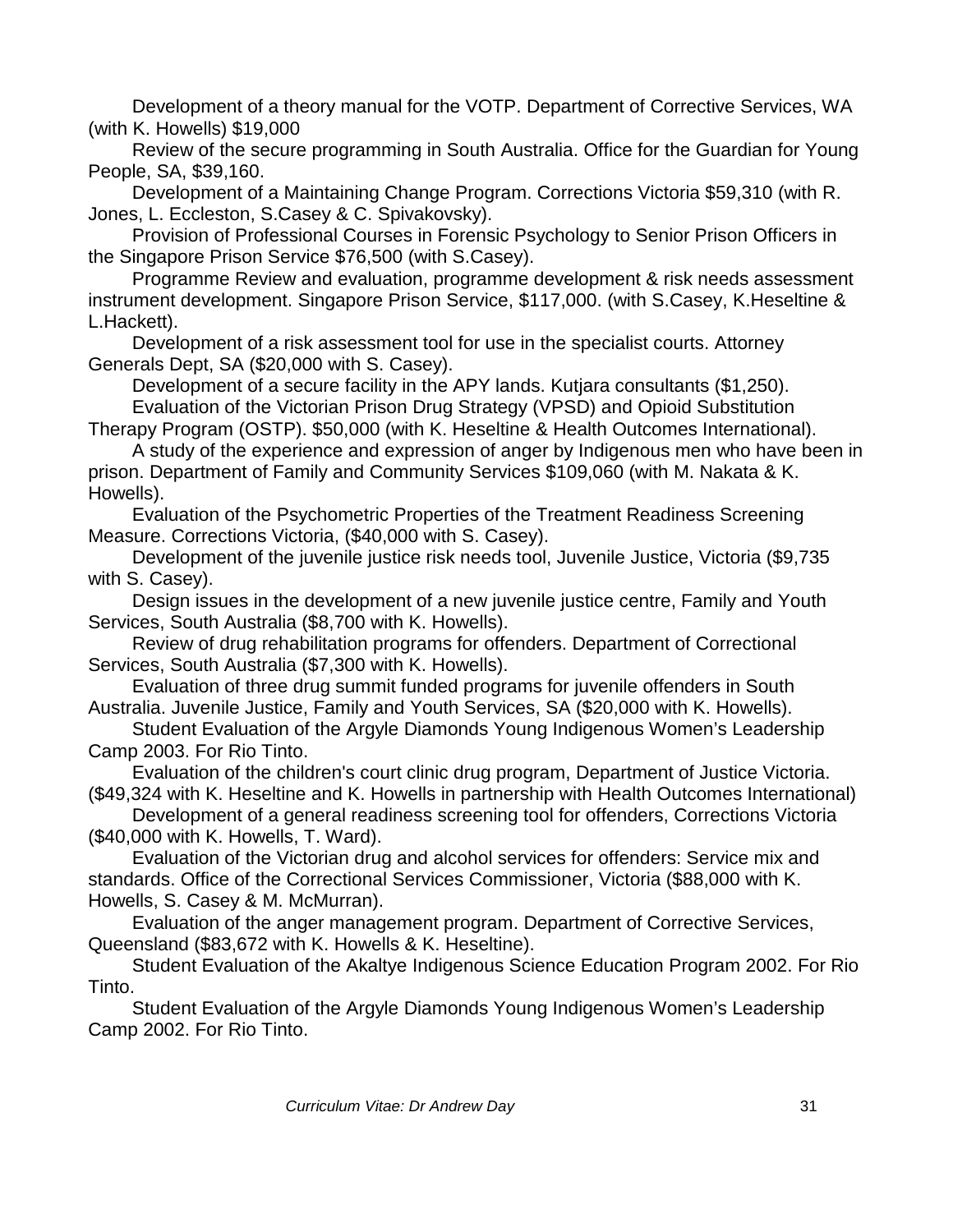Evaluation of the Victorian Juvenile Justice Rehabilitation Framework. Department of Human Services, Victoria. \$80,000 (2002). (with K. Howells & Australian Institute of Criminology).

Best practice on working with young people at risk. DETE/FAYS, SA \$10,000 (2002).

Research on programs and interventions aimed to address problems of anti-social minority youth in Australia and New Zealand: A review. (with P. DelFabbro) The Center for Evaluation of Social services (CUS) National Board of Health and Welfare, Sweden. \$10,000

Aboriginal employee consultation project. (with G. Giles, B. Marshall & V. Sanderson). Justice Portfolio: Attorney General's Department, SA. \$8,000 (2002).

Evaluation of the Centre for Appropriate Technology - Rio Tinto science program for rural Aboriginal students (2001-2002). (with M. Nakata)

Evaluation of Anger Management Programs for Violent Offenders in Two Australian States, (with K. Howells), Dept. for Correctional Services (SA), Ministry of Justice (WA) \$100,000 (1998-2000).

An Evaluation of the Victorian Parenting Strategy, (with Prof. Briggs, Prof Howells, G. Ireland and A/Prof R. Hawkins), Department of Human Services, Victoria, \$120,000 (1999- 2000).

Literature Reviews on Best Practice (with K. Howells), ACT Department of Corrective Services, \$22,000 (1999-2000).

#### *Invited presentations:*

- Invited address to the Leverhulme Trust How to develop good community engagement and partnership working around sex offender reintegration conference, Griffith Criminology Institution, Brisbane, 19/8/15.
- Keynote address to the Australian Psychology Society Forensic Psychology Conference. 16/4/2015.
- Invited workshop for the Australian Psychology Society Forensic Psychology Conference. 18/4/2015.
- Workshop on working with Aboriginal offenders. Youth Justice Psychology Services, SA. 19/2/2015.
- Keynote address Corrective Services NSW Psychology conference. Current directions in offender rehabilitation. Sydney, 20/08/2014
- Workshop for Corrective Services NSW, Treatment readiness and engagement. Sydney, 20/08/2014
- Research forum chair. APS College of Forensic Psychologists (SA Section). Adelaide 29/10/13.
- Understanding the evidence on interpersonal violence programs and trauma informed services Closing the Gap seminar. 23/9/13 National Press Club, Canberra.
- Understanding the evidence on interpersonal violence programs and trauma informed services Closing the Gap seminar. 24/9/13 Melbourne Conference Centre, Melbourne.
- Youth justice research. Youth justice research forum, DCSI South Australia 29/7/13
- Treatment readiness and engagement. APS Bendigo Branch 28/6/13.
- Treatment readiness and offender rehabilitation. Workshop for the APS College of Forensic Psychologists, WA Section. Perth, January 20 2012.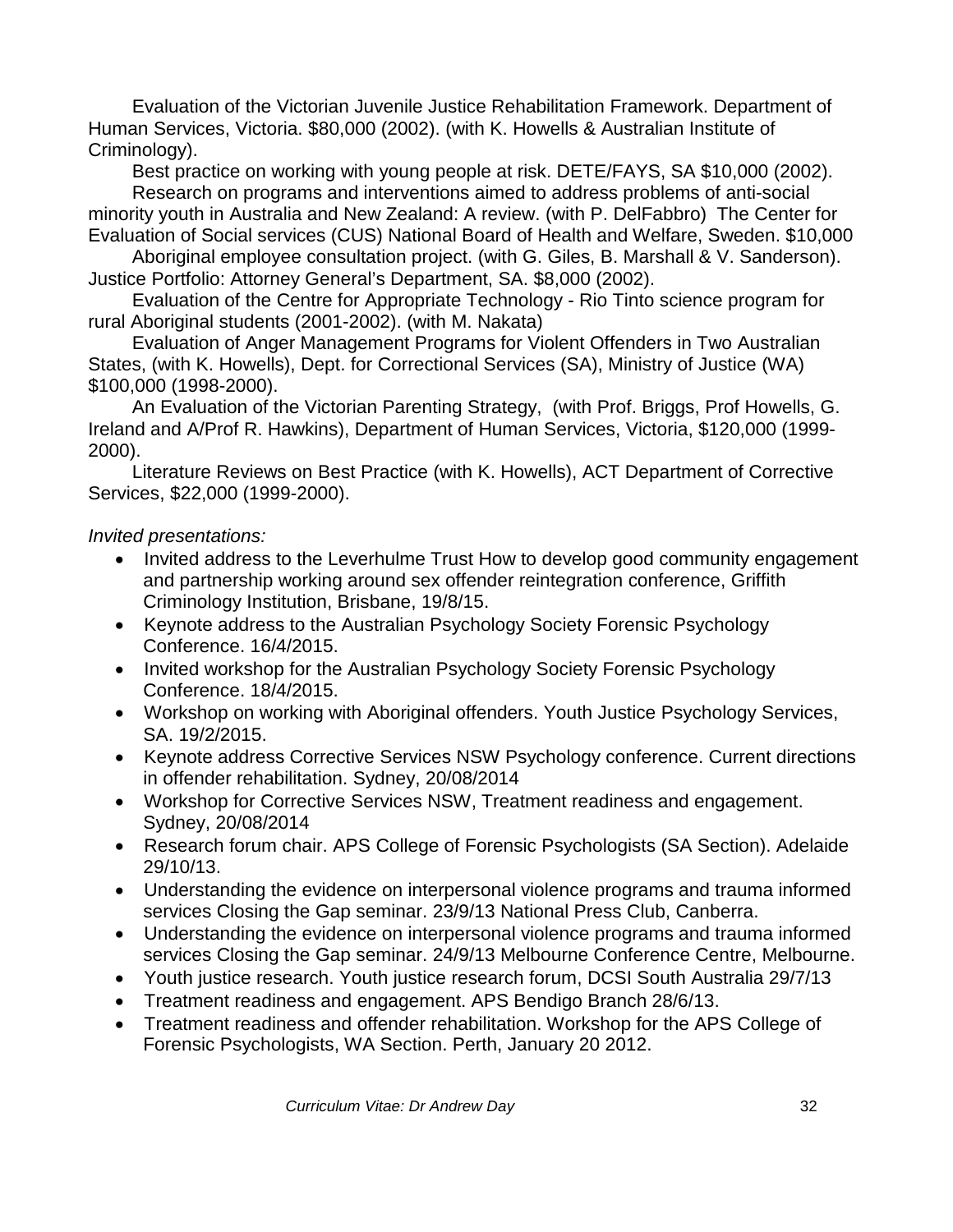- Treatment Readiness. Workshop for North West Forensic Mental Health Services, Melbourne 3 November 2011.
- Emotions. Workshop for Aboriginal Family Support Services and Good Grief, Adelaide, 21 October 2011.
- Domestic violence. Workshop for Corrections Victoria, Offending Behaviour Programs Branch, September 28th 2011.
- Advanced working with violent offenders. Workshop for the Singapore Prison Service and Ministry of Community,Youth and Sports, Singapore. September 9, 2011.
- Grief and loss. Workshop for Good Grief and Aboriginal Family Support Services, Adelaide, July 9 2011.
- Offender programming and the development of evidence based criminal justice policy and practice. Keynote address at the Children: A resource most precious conference, Perth Western Australia, 21-25 November 2011.
- Seven Deadly Sins: Anger. The Science of Wrath Series Royal Institution of Australia, Adelaide, 15 March 2011
- Workshop for the Clinical Governance Unit, Dept of Corrective Services, WA, Perth, 12 Dec 2010.
- Workshop for the Australian Psychological Society, College of Forensic Psychologists, Victorian Section on domestic violence. Melbourne, 12 Nov 2010.
- Workshop for Uniting Care West. Working with sex offenders. Perth, July 19<sup>th</sup>-20<sup>th</sup> 2010.
- Presentation for the Psychology Unit, Department of Correctional Services, SA. Treatment Readiness. Yatala Labour Prison March 1st 2010.
- Workshop for Uniting Care West. The Good Lives Model of Offender Rehabilitation. Perth, September 3rd 2009
- Workshop for Corrections Victoria. Evaluation of Offender Therapeutic Programs. Melbourne 29th July 2009.
- Workshop for Corrections Victoria. Evaluation of Offender Reintegration Programs. Melbourne 17<sup>th</sup> July 2009.
- International Forensic Mental Health Colloquium. Hilton hotel, Nottingham UK, 12-14 November 2008.
- Australian Psychological Society, College of Forensic Psychologists SA Section. Workshop. Working with domestic violence: clinical and systemic issues. Fullarton Centre, Adelaide. 5<sup>th</sup> September 2008.
- Australian Psychological Society, College of Clinical Psychologists SA Section. Workshop. Working with anger. Sebel Playford hotel Adelaide. 26<sup>th</sup> October 2007.
- Adelaide University School of Psychology Research Seminar. Anger, trauma and Indigenous men in prison. 18th October 2007.
- Loss and Grief. Public Forum, Parks Community Centre, SA. 2<sup>nd</sup> April 2007.
- Drug and Alcohol Services, SA. Models of care in the specialist courts. DASSA, Adelaide 23rd March 2007.
- Clinical Services Forum, Corrections Victoria, Anger and Indigenous Men. William Angliss Conference Centre, Melbourne, 9th March 2007.